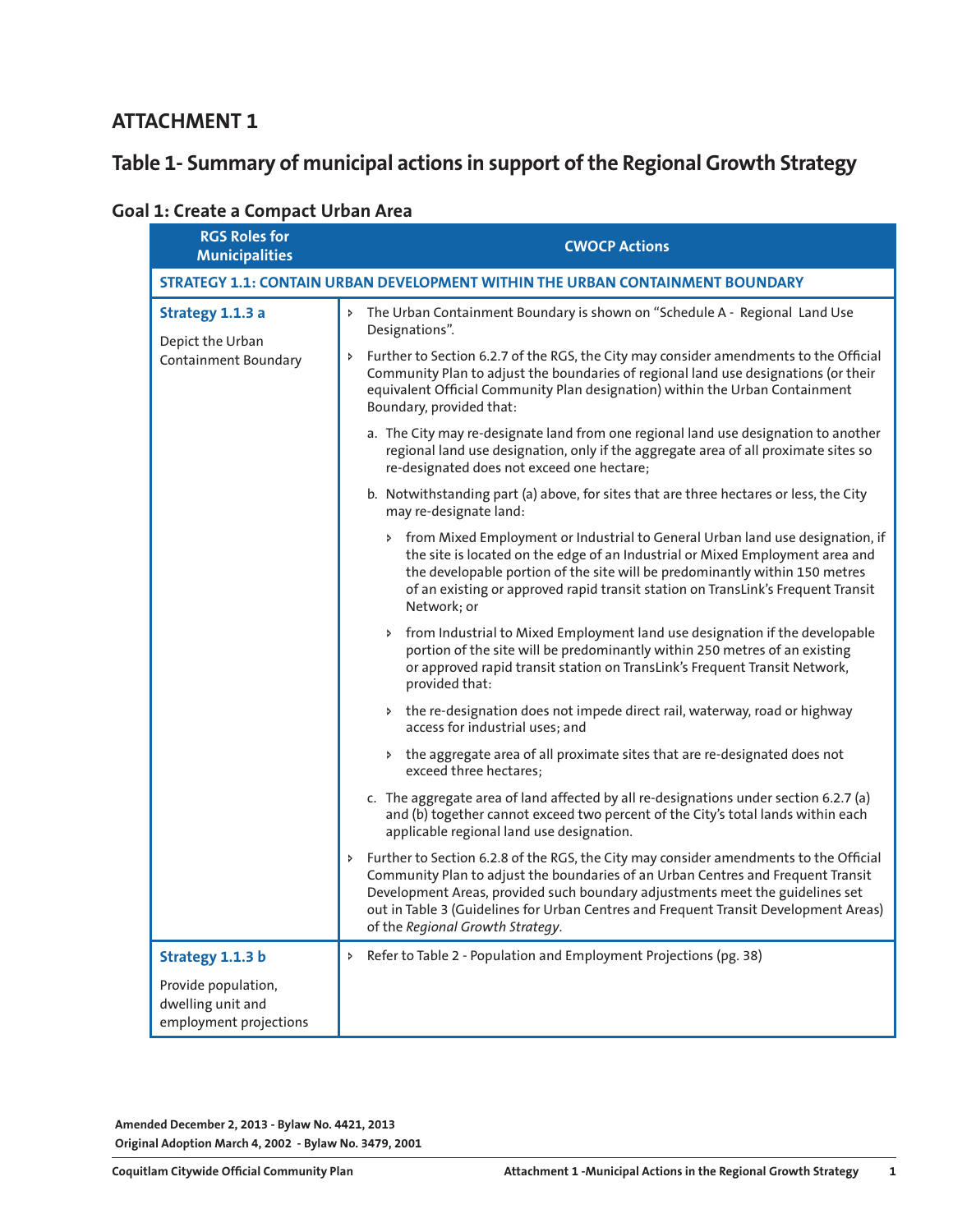| <b>RGS Roles for</b><br><b>Municipalities</b>                                             | <b>CWOCP Actions</b>                                                                                                                                                                                                                                                                                                                                                                                                                                                                                                                                                                                                                                         |
|-------------------------------------------------------------------------------------------|--------------------------------------------------------------------------------------------------------------------------------------------------------------------------------------------------------------------------------------------------------------------------------------------------------------------------------------------------------------------------------------------------------------------------------------------------------------------------------------------------------------------------------------------------------------------------------------------------------------------------------------------------------------|
|                                                                                           | STRATEGY 1.2: FOCUS GROWTH IN URBAN CENTRES AND FREQUENT TRANSIT DEVELOPMENT AREAS (FTDAs)                                                                                                                                                                                                                                                                                                                                                                                                                                                                                                                                                                   |
| Strategy 1.2.6 a                                                                          | > Refer to Table 2 - Population and Employment Projections (pg. 38)                                                                                                                                                                                                                                                                                                                                                                                                                                                                                                                                                                                          |
| Provide dwelling unit and<br>employment projections for<br><b>Urban Centres and FTDAs</b> |                                                                                                                                                                                                                                                                                                                                                                                                                                                                                                                                                                                                                                                              |
| Strategy 1.2.6 bi                                                                         | The location and boundaries of all centres are shown on "Schedule B - Urban and                                                                                                                                                                                                                                                                                                                                                                                                                                                                                                                                                                              |
| Identify location and<br>boundaries of Centres                                            | Local Centres" Current Urban Centres include Coquitlam Regional City Centre and<br>Lougheed Municipal Town Centre.                                                                                                                                                                                                                                                                                                                                                                                                                                                                                                                                           |
| Strategy 1.2.6 b ii<br>Focus growth and<br>development in Centres                         | Citywide OCP<br>> Any new major developments are to reinforce existing community and<br>neighbourhood centres. Particular emphasis is placed on Coquitlam Regional Town<br>Centre and all SkyTrain Station areas. (Section 2.1, obj. 1 a)                                                                                                                                                                                                                                                                                                                                                                                                                    |
|                                                                                           | > A network of compact, complete communities is envisioned and provides a focus<br>for future growth (Section 2.0, fig. 2.1)                                                                                                                                                                                                                                                                                                                                                                                                                                                                                                                                 |
|                                                                                           | > Infrastructure investments should be prioritized to direct future growth to centres.<br>(Section 2.2, obj. 1 a)                                                                                                                                                                                                                                                                                                                                                                                                                                                                                                                                            |
|                                                                                           | Support compact, mixed-use developments around SkyTrain Station areas, which<br>are all located within centres. (Section 2.3, b)                                                                                                                                                                                                                                                                                                                                                                                                                                                                                                                             |
|                                                                                           | Southwest Area Plan<br>> Direct growth and enhancements to neighbourhood centres (Section 2.3, Policy<br>CC3, CC9)<br>Multi-modal transit plans and investments in infrastructure directed towards<br>Þ.<br>centres (Section 2.3, Policies CC5, CC7)                                                                                                                                                                                                                                                                                                                                                                                                         |
|                                                                                           | City Centre Area Plan<br>High-density, mixed-use land use designations are applied (Section 2.3, CC1, CC2)<br>High density commercial and residential uses are encouraged in centres (Sections<br>2.3, CC1; 4.2)<br>Transportation Network Concept Plan directs higher density growth towards the<br>Þ.<br>centre (Sections 1.8; 5.3, ST 18)<br>Lougheed Neighbourhood Plan<br>> Higher density housing units directed to neighbourhood centre. (Sections 2.2;<br>3.1.1; 3.1.3 c; 3.4; 3.4.3; 3.5.3 b)<br>> Mixed use development and higher density situated in station area. (Sections 2.0;<br>2.1; 3.1.1; 3.1.3 b, e; 3.3.2; 3.7.1 b; 3.9.4; 4.1.1)<br>Þ. |
|                                                                                           | Community amenities, public facilities and commercial spaces located in centre.<br>(Sections 2.0; 2.1; 3.1.3; 3.2.2; 3.2.3 h; 3.3.3 d)                                                                                                                                                                                                                                                                                                                                                                                                                                                                                                                       |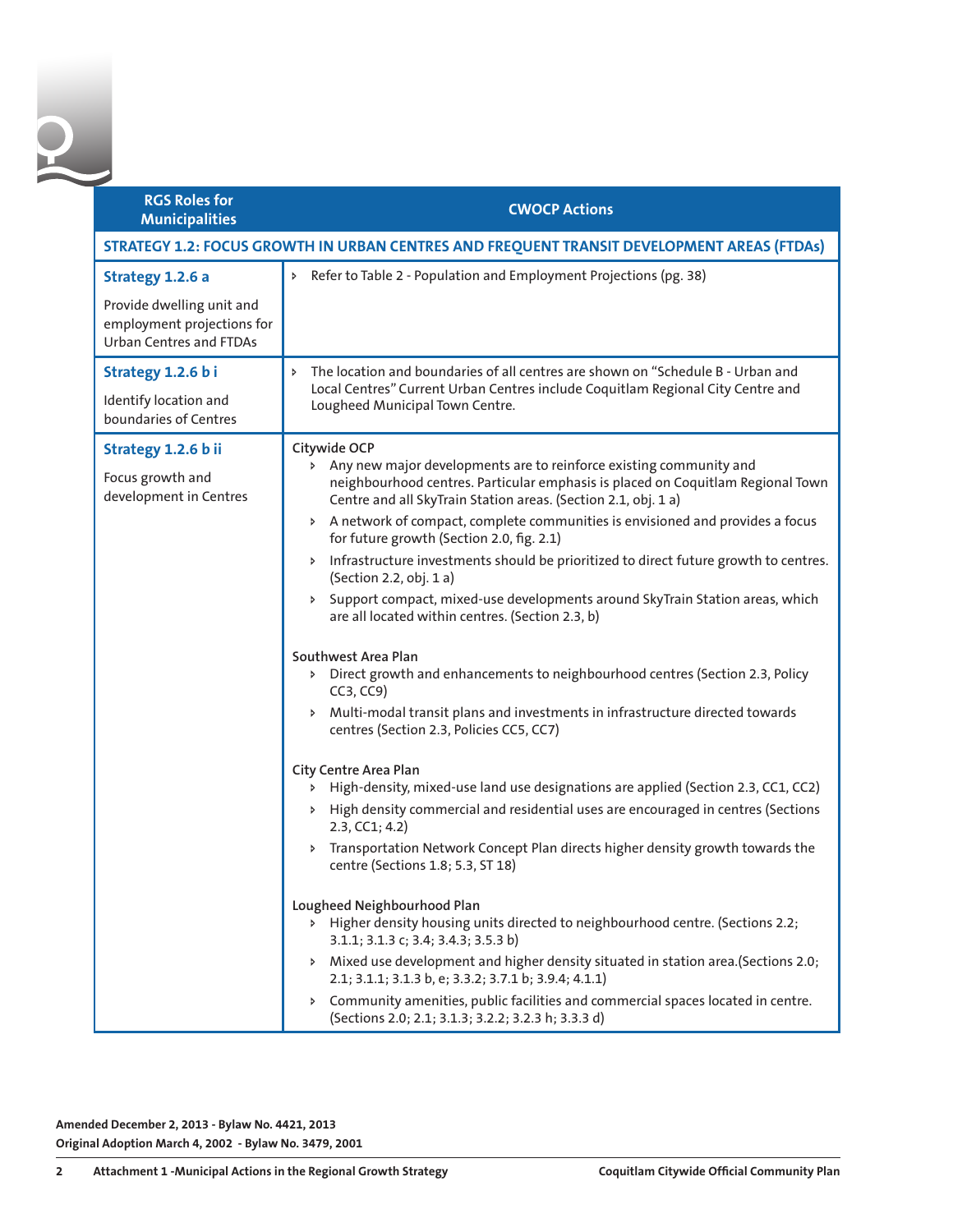| <b>RGS Roles for</b><br><b>Municipalities</b>                                                                                  | <b>CWOCP Actions</b>                                                                                                                                                                                                                                                                                                                     |
|--------------------------------------------------------------------------------------------------------------------------------|------------------------------------------------------------------------------------------------------------------------------------------------------------------------------------------------------------------------------------------------------------------------------------------------------------------------------------------|
| Strategy 1.2.6 b iii<br>Encourage office<br>development in Centres                                                             | Citywide OCP<br>Higher-density, mixed-use development, government agencies and office<br>$\triangleright$<br>development is directed to centres (Sections 2.1 obj. 1a; 2.2 obj. 1c; 5.2 obj. 3 a, b)                                                                                                                                     |
|                                                                                                                                | Southwest Area Plan<br>> Incentives to stimulate new office development in centres and areas (Sections 2.3<br>CC9; 6.3 VE4; 9.6, 27)                                                                                                                                                                                                     |
|                                                                                                                                | City Centre Area Plan<br>> Office development directed towards City Centre (Section 6.3 VE1)<br>Transit located in close proximity to higher density office areas (Section 6.3 VE1)<br>Þ.<br>Density bonus offered in conjunction with an increase in the minimum amount of<br>Þ<br>employment generating floor space. (Section 6.3 VE2) |
|                                                                                                                                | Lougheed Neighbourhood Plan<br>Office development directed to neighbourhood centre (Sections 2.0; 2.2; 3.1.1;<br>$\triangleright$<br>3.1.2; 3.1.3 b; 3.2.1; 3.2.3 b; 3.3.1; 3.3.3 b)                                                                                                                                                     |
| Strategy 1.2.6 b iv<br>Reduce parking<br>requirements in Centres in<br>coordination with transit<br>service, where appropriate | Parking reductions in SkyTrain Core and Shoulder areas, as defined by the Transit-<br>Þ<br>Oriented Development Strategy (TDS), are described in the Zoning Bylaw. (Sections<br>706, 713)                                                                                                                                                |
|                                                                                                                                | Citywide OCP<br>Transportation Demand Management measures such as parking reductions<br>Þ.<br>promoted (Section 3.1, Policy q)                                                                                                                                                                                                           |
|                                                                                                                                | Southwest Area Plan<br>Parking management strategies and regulations, establishing new parking areas,<br>Þ.<br>and on-street parking options considered (Sections 5.2; 5.3 ST 28-32)                                                                                                                                                     |
|                                                                                                                                | City Centre Area Plan<br>Parking supply management and pricing as a disincentive TDM measure<br>Þ.<br>considered (Section 5.3, Policy ST22)                                                                                                                                                                                              |
|                                                                                                                                | Consider variances to parking requirements where the proposed development has<br>Þ.<br>access to high-frequency transit service (Section 5.3, ST25)                                                                                                                                                                                      |
|                                                                                                                                | <b>Strategic Transportation Plan (STP)</b><br>> City-wide polices including establishing over the long-term, parking maximums<br>and flexible or reduced parking standards to be considered (Section 3.5.2, Policy 1)                                                                                                                    |
|                                                                                                                                | Shared parking, preferential parking area, minimizing principal use facilities and<br>Þ.<br>unbundling parking in the City Centre considered (Section 3.5.2, Policy 2.a)                                                                                                                                                                 |
|                                                                                                                                | On-street parking time limits, parking pricing, and related support strategies<br>considered in City Centre, rapid transit station areas and local centres. (Section<br>3.5.2, Policies 2 b and c)                                                                                                                                       |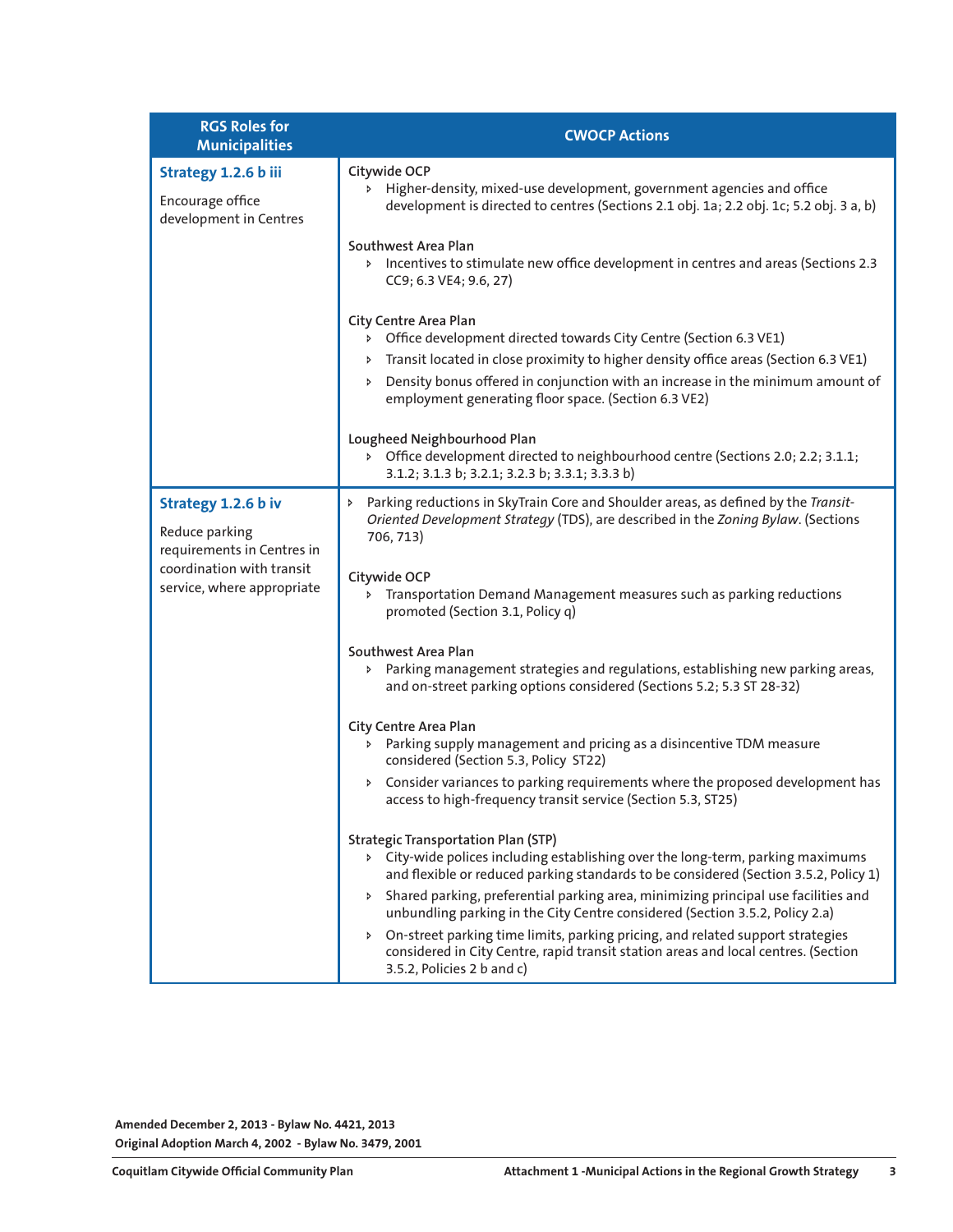| <b>RGS Roles for</b><br><b>Municipalities</b>                                                                                                                   | <b>CWOCP Actions</b>                                                                                                                                                                                                                                                                                                                                                                                                                                                                                                                                                                                                                                          |
|-----------------------------------------------------------------------------------------------------------------------------------------------------------------|---------------------------------------------------------------------------------------------------------------------------------------------------------------------------------------------------------------------------------------------------------------------------------------------------------------------------------------------------------------------------------------------------------------------------------------------------------------------------------------------------------------------------------------------------------------------------------------------------------------------------------------------------------------|
| Strategy 1.2.6 ci<br><b>Identify Frequent Transit</b><br>Development Areas (FTDAs)                                                                              | > The location and boundary of all FTDAs are shown on "Schedule B - Urban and Local<br>Centres". The current FTDA is located around the future Burquitlam SkyTrain station.                                                                                                                                                                                                                                                                                                                                                                                                                                                                                   |
|                                                                                                                                                                 | The City will explore designating additional FTDA's through future planning processes,<br>Þ.<br>and in conjunction with TransLink and the preparation of the Northeast Sector Area<br>Transit plan. The City's network of Local Centres are potential candidates for future<br>FTDAs.                                                                                                                                                                                                                                                                                                                                                                         |
|                                                                                                                                                                 | Further to Strategy 1.1.3 a) the City may consider minor FTDA boundary adjustments<br>Þ.<br>through an OCP amendment, without a parallel amendment to the RGS as per<br>Section 6.2.7 of the RGS.                                                                                                                                                                                                                                                                                                                                                                                                                                                             |
| Strategy 1.2.6 c ii<br>Focus growth and<br>development in Frequent<br><b>Transit Development Areas</b><br>(FTDAs)                                               | Burquitlam Neighbourhood Plan<br>> Mixed use development and higher density situated in station area. (Sections 2.0;<br>2.2; 3.1.1; 3.1.3)<br>Major gathering places directed to neighbourhood centre. (Sections 2.2; 3.1.1;<br>Þ.<br>3.1.3)                                                                                                                                                                                                                                                                                                                                                                                                                  |
| Strategy 1.2.6 c iii<br>Reduce parking in Frequent<br><b>Transit Development Areas</b><br>(FTDAs) in coordination<br>with transit service, where<br>appropriate | Parking reductions for SkyTrain Core and Shoulder areas in conjunction with other<br>Þ.<br>Transportation Demand Management (TDM) measures are described in the Zoning<br>Bylaw. (Sections 706, 713).<br>Future FTDAs that are outside of SkyTrain core and shoulder areas will explore further<br>Þ<br>parking reductions through the process that also explores designating them as FTDAs.                                                                                                                                                                                                                                                                  |
|                                                                                                                                                                 | Citywide OCP<br>Transportation Demand Management measures such as parking reductions<br>Þ.<br>promoted (Section 3.1, Policy q).                                                                                                                                                                                                                                                                                                                                                                                                                                                                                                                               |
|                                                                                                                                                                 | Southwest Area Plan<br>> Parking management strategies and regulations, establishing new parking areas,<br>and on-street parking options considered (Sections 5.2; 5.3 ST 28-32)                                                                                                                                                                                                                                                                                                                                                                                                                                                                              |
| Strategy 1.2.6 di                                                                                                                                               | > The General Urban area in shown on "Schedule A - Regional Land Use Designations".                                                                                                                                                                                                                                                                                                                                                                                                                                                                                                                                                                           |
| Identify the General Urban<br>Area                                                                                                                              | Further to Strategy 1.1.3 a) the City may consider minor general urban area boundary<br>Þ<br>adjustments through an OCP amendment, without a parallel amendment to the RGS<br>as per Section 6.2.7 of the RGS.                                                                                                                                                                                                                                                                                                                                                                                                                                                |
| Strategy 1.2.6 d ii<br>Ensure development<br>outside Centres and<br>Frequent Transit<br>Development Areas (FTDAs)<br>is generally lower density                 | The OCP directs the majority of growth to urban centres and FTDAs with lower<br>Þ<br>density Land Use Designations generally located outside of centres.<br>In the Regional City Centre development is allowed up to 5.0 FAR<br>Þ.<br>In other Urban Centres and FTDAs development is allowed up to 4.5 FAR<br>d<br>The land use designations for areas outside of Urban Centres and FTDAs generally<br>Þ<br>permit lower density development.<br>Southwest Area Plan (Section 2.3, CC2)<br>Þ<br>Northwest Area Plan (Section D-2)<br>Þ<br>Northeast Area Plan (Section A-1.0, Table 1)<br>Þ.<br>City Centre Area Plan (Section 2.3, CC2)<br>$\triangleright$ |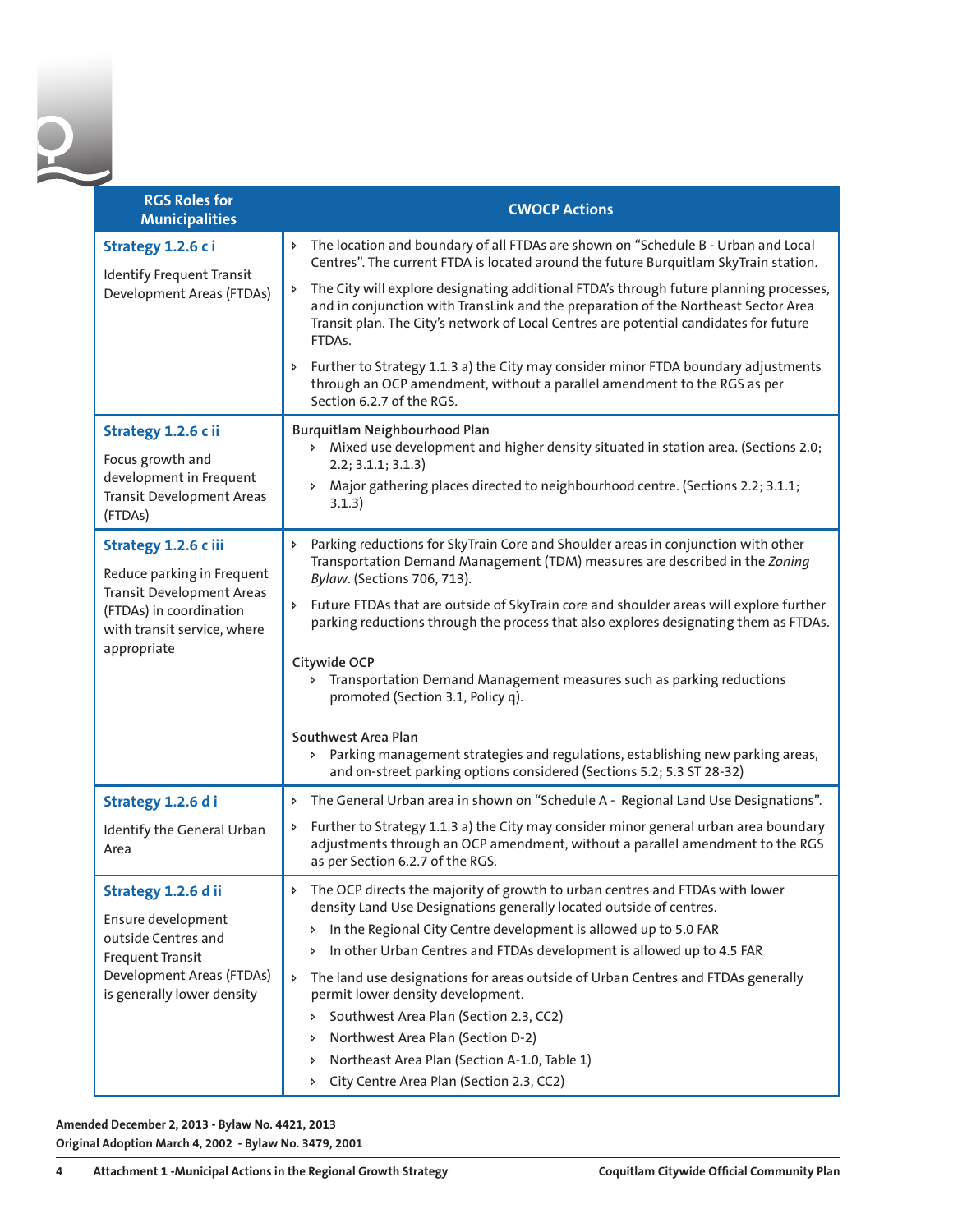| <b>RGS Roles for</b><br><b>Municipalities</b>                                                                                                                                               | <b>CWOCP Actions</b>                                                                                                                                                                                                                                                                                                                                  |
|---------------------------------------------------------------------------------------------------------------------------------------------------------------------------------------------|-------------------------------------------------------------------------------------------------------------------------------------------------------------------------------------------------------------------------------------------------------------------------------------------------------------------------------------------------------|
| Strategy 1.2.6 d iii<br>Identify small scale Local<br>Centres where appropriate                                                                                                             | The location and boundaries of all centres are shown on "Schedule B - Urban and<br>$\triangleright$<br>Local Centres" and further defined through the applicable neighbourhood plan.                                                                                                                                                                  |
|                                                                                                                                                                                             | These centres are encouraged to continue to provide a mix of housing, local servicing<br>Þ.<br>commercial uses, and remain larger nodes of the transit network.                                                                                                                                                                                       |
|                                                                                                                                                                                             | The City may explore designating additional local centres through future planning<br>Þ.<br>processes.                                                                                                                                                                                                                                                 |
| Strategy 1.2.6 d iv<br>Exclude non-residential                                                                                                                                              | Non-residential major trip generating uses include large box retail parks, high-density<br>Þ.<br>office development and large institutions.                                                                                                                                                                                                           |
| major trip-generating<br>uses from locating outside<br>Centres and Frequent<br><b>Transit Development Areas</b><br>(FTDAs)                                                                  | The CWOCP through its land use designations and allowable densities directs non-<br>Þ.<br>residential major trip generating uses to urban centres and FTDAs. (Citywide OCP<br>Sections 2.1 obj. 1a; 2.3.1 a; 5.2 obj 3 a, b)                                                                                                                          |
| Strategy 1.2.6 d v<br>Encourage infill<br>development                                                                                                                                       | Citywide OCP<br>Opportunities for infill and intensification in lower density neighbourhoods<br>$\triangleright$<br>provided (Sections 2.1, obj. 1, b; 4.1, obj. 2, a; 4.2, obj. 1, b, obj. 2, e)                                                                                                                                                     |
|                                                                                                                                                                                             | Southwest Area Plan<br>> Housing Choices Program for new small-scale, ground-oriented infill development.<br>(Sections 2.3 CC1, CC27; 8.6)                                                                                                                                                                                                            |
| Strategy 1.2.6 e<br>Ensure Industrial,<br>Mixed Employment,<br>or Conservation and<br>Recreation policies prevail<br>in Centres and Frequent<br><b>Transit Development Areas</b><br>(FTDAs) | None of Coquitlam's urban centres or FTDA's contain Industrial or Mixed Employment<br>Þ.<br>designated lands.<br>Any Conservation and Recreation designated lands within centres or FTDA's have a<br>$\triangleright$<br>corresponding Park and Recreation, Open Space, Natural Area or Environmentally<br>Sensitive Area CWOCP land use designation. |
| Strategy 1.2.6 fi                                                                                                                                                                           | Citywide OCP                                                                                                                                                                                                                                                                                                                                          |
| Minimize the impacts of<br>urban uses on industrial<br>activities                                                                                                                           | Buffering industrial areas from adjacent uses required (Section 5.2, obj. 4c).<br>Þ.<br>The City's development permit guidelines require all new developments to consider<br>Þ<br>the impacts on adjacent developments and provide buffering or other mitigation<br>measures.                                                                         |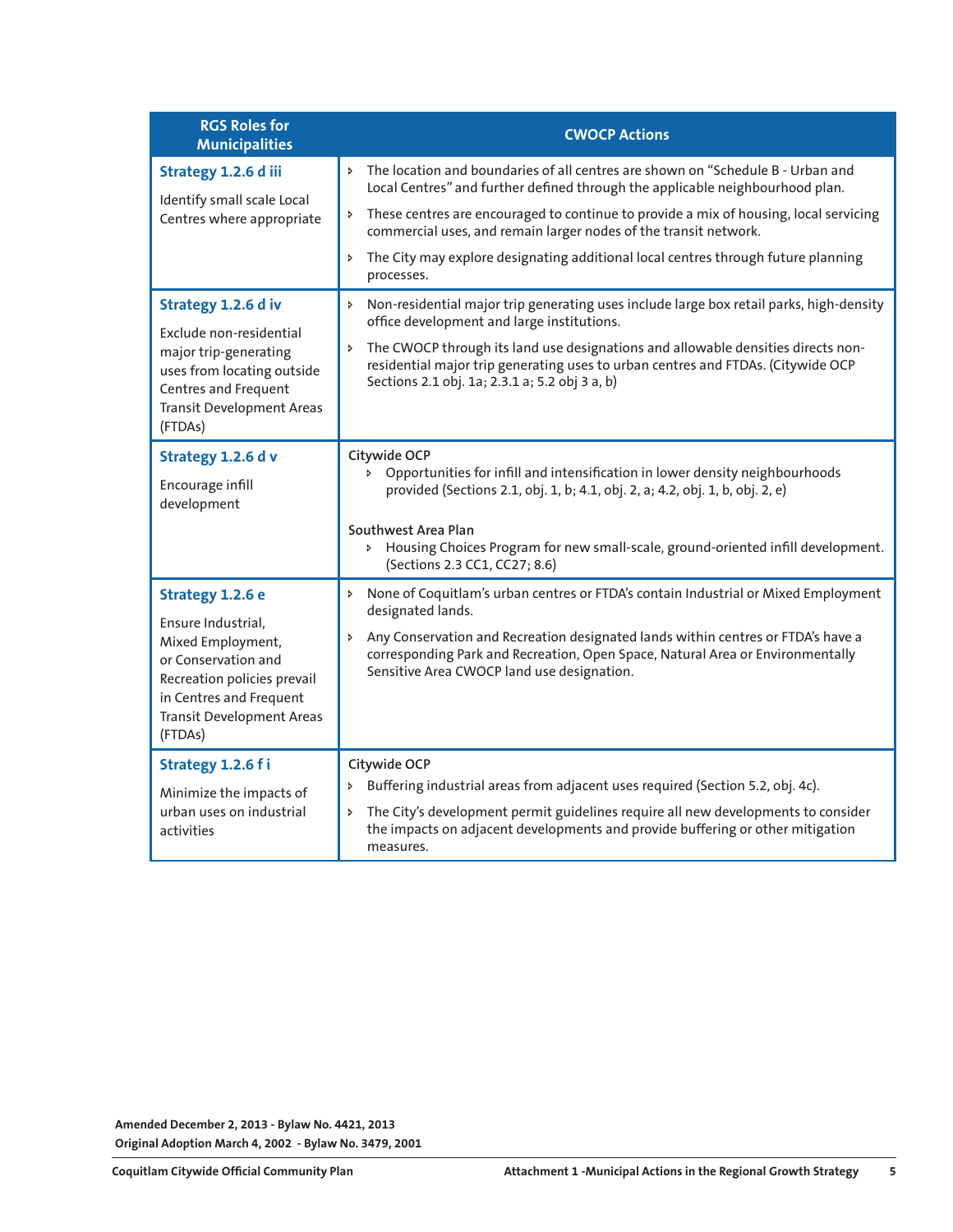

| <b>RGS Roles for</b><br><b>Municipalities</b> | <b>CWOCP Actions</b>                                                                                                       |
|-----------------------------------------------|----------------------------------------------------------------------------------------------------------------------------|
| Strategy 1.2.6 f ii                           | Policy sections to support sustainable and safe transit options and connections:<br>Þ                                      |
| Encourage safe and                            | Citywide OCP (Sections 2.3, a-d; 6.3 b, d; 6.4, 1c; 6.5 d)<br>Þ.                                                           |
| efficient transit, cycling and                | Southwest Area Plan (Sections 5.3 ST8, ST17, ST20, ST23)<br>Þ                                                              |
| walking                                       | Northeast Area Plan Sections 2.1.1; 2.2; A-2.0; A-3.1; B-1.13; B-3.3; B-6.2; D-2.0)<br>Þ                                   |
|                                               | City Centre Area Plan (Sections 5.3 ST1-5, ST7)<br>Þ                                                                       |
|                                               | Lougheed Neighbourhood Plan (Sections 3.9.1, a, b)<br>Þ                                                                    |
|                                               | Burquitlam Neighbourhood Plan (Sections 3.7.2 b, c; 3.7.3 a)<br>Þ                                                          |
|                                               | Waterfront Village Neighbourhood Plan (Section 4.1.1, 1, 7; 4.1.2, 3)<br>Þ                                                 |
|                                               | Austin Heights Neighbourhood Plan (Section 4.1.3 a-d)<br>Þ                                                                 |
|                                               | Lower Hyde Creek Neighbourhood Plan (Section 4.1.4, 1, 2)<br>Þ                                                             |
|                                               | Upper Hyde Creek Neighbourhood Plan (Section 4.1.4, 1, 2)<br>Þ                                                             |
|                                               | Smiling Creek Neighbourhood Plan (Section 4.1.4, 1, 2, 3)<br>Þ                                                             |
|                                               | Partington Creek Neighbourhood Plan (Sections 3.7 f, g)<br>Þ                                                               |
|                                               | Policies to promote safe and efficient cycling and walking promoted:<br>Þ                                                  |
|                                               | Citywide OCP (Sections 2.3.1 b; 6.4 obj. 1 a, c; obj. 2 a, b; 6.5 d)                                                       |
|                                               | Northeast Area Plan (Sections 2.0; 2.1.1.3; 2.2; A-2.0; A-3.1; B-1.13; B-6.2; D-2.0)<br>Þ                                  |
|                                               | City Centre Area Plan (Sections 5.3 ST1, ST18, ST24; 8.1.2 i; 8.3.2 b, c; 8.4.2 b; 9.4.b)<br>Þ                             |
|                                               | Lougheed Neighbourhood Plan (Sections 3.9.1; 3.9.2 a)<br>Þ                                                                 |
|                                               | Burquitlam Neighbourhood Plan (Sections 3.1.3 g, I; 3.2.3 d; 3.6.3 c, I; 3.7.1 d, f;<br>Þ.<br>3.7.2; 3.7.3)                |
|                                               | Maillardville Neighbourhood Plan (Sections 3.2 a; 4.2 c; 8.1; 9.2)<br>Þ                                                    |
|                                               | Waterfront Village Neighbourhood Plan (Sections (3.7.3; 4.1, 10, 17; 4.1.1, 6)<br>Þ.                                       |
|                                               | Austin Heights Neighbourhood Plan (Sections 4.1.1 b, c, e, f; 4.1.2)<br>Þ                                                  |
|                                               | Lower Hyde Creek Neighbourhood Plan (Sections 4.1.2; 4.1.3, 2, 4, 6)<br>Þ                                                  |
|                                               | Upper Hyde Creek Neighbourhood Plan (Sections 4.1.1, 5; 4.1.2; 4.1.3, 2, 4, 6)<br>Þ                                        |
|                                               | Smiling Creek Neighbourhood Plan (Sections 4.1.1, 5; 4.1.3, 2, 4, 6; 4.1.5)<br>Þ.                                          |
|                                               | Partington Creek Neighbourhood Plan (Sections 3.7 a-g)<br>Þ.                                                               |
|                                               | <b>Strategic Transportation Plan (STP)</b><br>Safe and efficient cycling and walking promoted (Sections 3.1.2; 3.2.1)<br>Þ |
|                                               | Policy sections to support sustainable and safe transit options and connections<br>(Sections 3.3.1; 3.4)                   |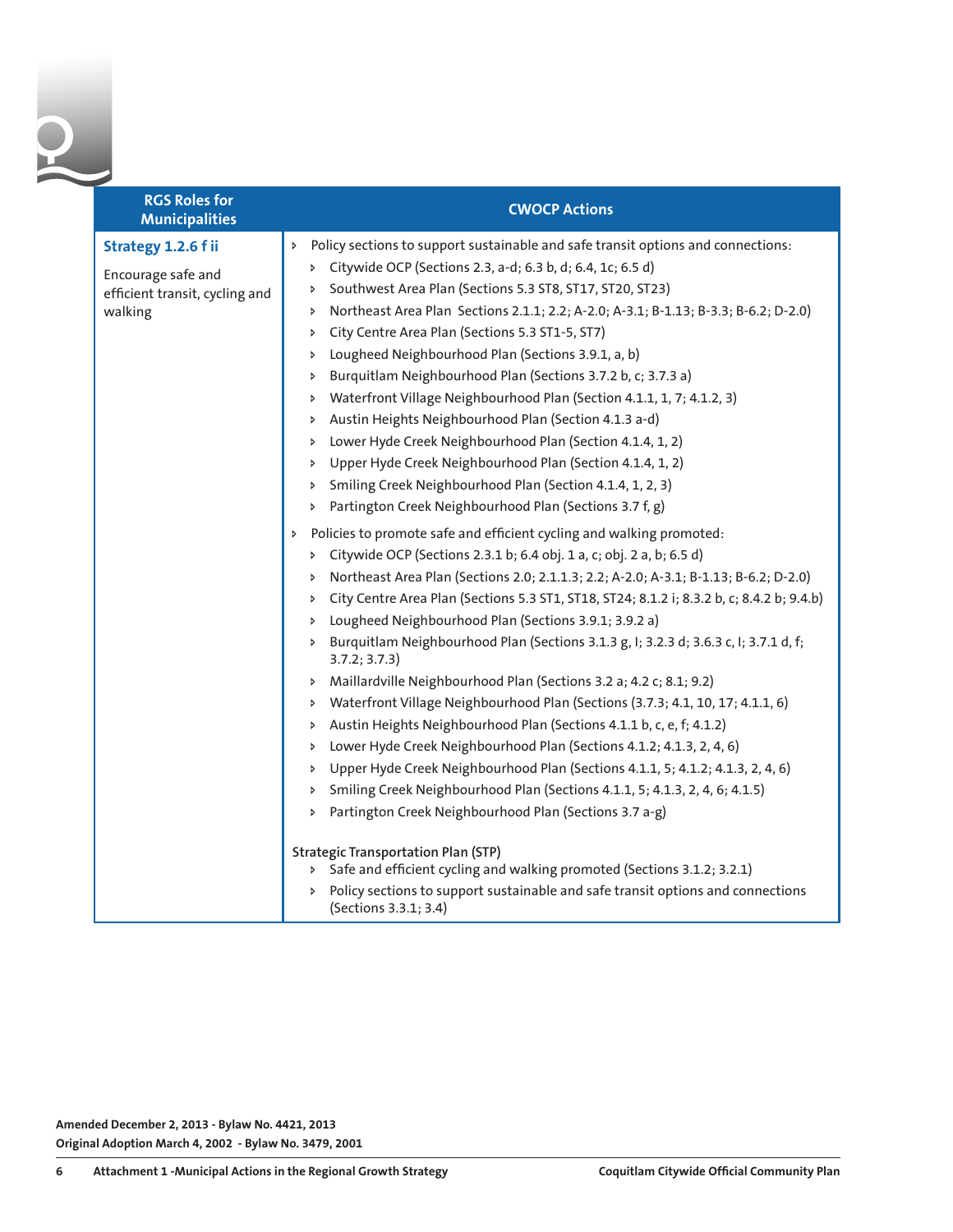| <b>RGS Roles for</b><br><b>Municipalities</b>                                             | <b>CWOCP Actions</b>                                                                                                                                                                                                                                                                                                                                                                                                                                                                                                                                                                                                                                                                                                         |
|-------------------------------------------------------------------------------------------|------------------------------------------------------------------------------------------------------------------------------------------------------------------------------------------------------------------------------------------------------------------------------------------------------------------------------------------------------------------------------------------------------------------------------------------------------------------------------------------------------------------------------------------------------------------------------------------------------------------------------------------------------------------------------------------------------------------------------|
| Strategy 1.2.6 f iii<br>Implement transit<br>priority measures where<br>appropriate       | Transit priority measures recognized as means to help achieve transit reliability:<br>Þ.<br>Citywide OCP (Sections 6.2, f; 6.3, c)<br>Þ.<br>Southwest Area Plan (Section 5.3, ST12, ST14)<br>Þ.<br>Northeast Area Plan (Sections B-1.3; B-1.6.d; B-3.3.a; B-4.3.c)<br>d<br>Burquitlam Neighbourhood Plan (Section 3.7.1; 3.9.3)<br>Þ<br>Lower Hyde Creek Neighbourhood Plan (Section 4.1.4, 3)<br>d<br>Upper Hyde Creek Neighbourhood Plan (Section 4.1.4, 3)<br>Þ<br>Smiling Creek Neighbourhood Plan (Section 4.1.4, 3)<br>d<br><b>Strategic Transportation Plan (STP)</b><br>Intelligent Transportation Systems, including transit priority measures, to be<br>Þ.<br>implemented (Sections 3.2.2, 13.4.2, 2.c; 4.2, 2, 3) |
| Strategy 1.2.6 f iv<br>Support district and<br>renewable energy where<br>appropriate      | Opportunities for district energy and renewable energy systems are to be explored<br>Þ.<br>and encouraged:<br>Citywide OCP (Sections 3.1 u, v, w, x)<br>Þ.<br>Southwest Area Plan (Sections 2.3 CC40; 3.3, 9.3)<br>Þ<br>Northeast Area Plan (Sections 2.4; 2.9; A-2.2.11.15; A-3.0; A-3.1; C-2.2)<br>Þ<br>City Centre Area Plan (Sections 3.2; 3.3 HE2; 9.12; 9.13)<br>Þ<br>Waterfront Village Neighbourhood Plan (Sections 3.1, 6; 4.4; 4.4, 2, 3, 4)<br>Þ<br>Austin Heights Neighbourhood Plan (Sections 6.1.1 6; 6.1.3)<br>Þ<br>Partington Creek Neighbourhood Plan (Sections 3.8 f)<br>d<br>The City's Development Permit Guidelines encourage the use of renewal energy<br>Þ.<br>sources (Section 2.6.2 b)              |
|                                                                                           | <b>STRATEGY 1.3: Protect Rural Areas from Urban Development</b>                                                                                                                                                                                                                                                                                                                                                                                                                                                                                                                                                                                                                                                              |
| Strategy 1.3.3 a<br><b>Identify Rural areas</b>                                           | The location of rural areas is shown on "Schedule A - Regional Land Use<br>Þ.<br>Designations"<br>Further to Strategy 1.1.3 a) the City may consider minor rural area boundary<br>Þ.<br>adjustments through an OCP amendment, without a parallel amendment to the RGS<br>as per Section 6.2.7 of the RGS.                                                                                                                                                                                                                                                                                                                                                                                                                    |
| Strategy 1.3.3 b<br>Limit development in Rural<br>areas                                   | All rural areas are outside the Urban Containment Boundary and are designated as<br>Þ<br>"Rural Residential and Resource" with has a corresponding zone of "A-3 Agricultural<br>and Resource". These properties are not eligible for municipal sewer services. This<br>designation also allows for limited natural resource development. (Northeast Area<br>Plan Section A-1.0; A-1.3, Table 1)<br>The A-3 zone has a minimum lot size of 8.1 hectares. (Zoning Bylaw Section 801)<br>Þ.                                                                                                                                                                                                                                     |
| Strategy 1.3.3 ci<br>Specify allowable density<br>and form of land uses in<br>Rural areas | All rural areas are designated as "Rural Residential and Resource" with has a<br>Þ.<br>corresponding zone of "A-3 Agricultural and Resource". These properties are not<br>eligible for municipal sewer services. (Northeast Area Plan Section A-1.0; A-1.3, Table<br>1)<br>The A-3 zone has a minimum lot size of 8.1 hectares. (Zoning Bylaw Section 801)<br>Þ                                                                                                                                                                                                                                                                                                                                                              |
| Strategy 1.3.3 cii<br>Support agricultural uses in<br>rural areas                         | Agricultural uses are supported in rural areas:<br>Þ<br>Northeast Area Plan (Sections A-1.0; A-5.4; A-8.0-8.4)<br>Þ.                                                                                                                                                                                                                                                                                                                                                                                                                                                                                                                                                                                                         |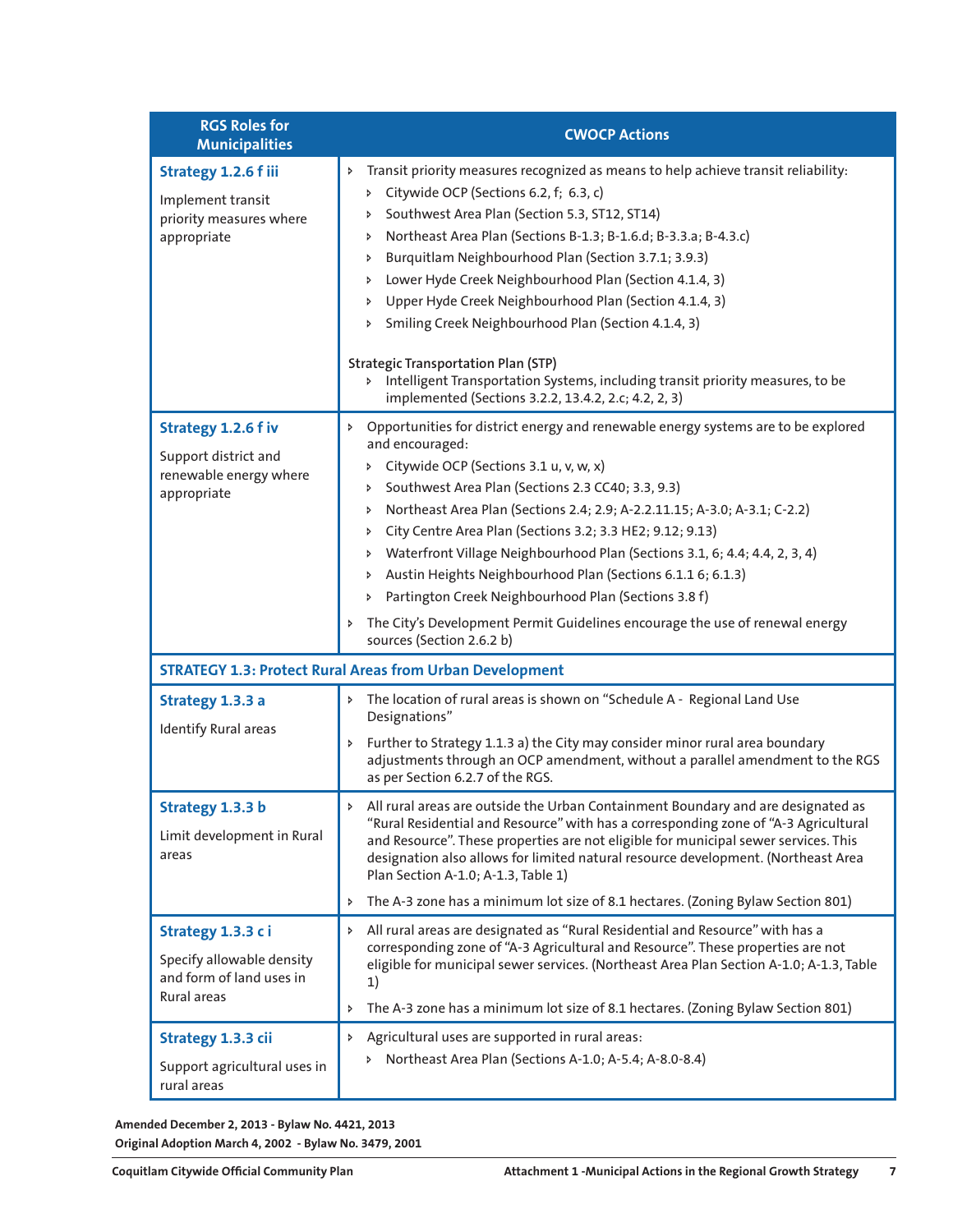

## **Goal 2: Support a Sustainable Economy**

| <b>RGS Roles for</b><br><b>Municipalities</b>                                                                                        | <b>CWOCP Actions</b>                                                                                                                                                                                                                                                                                                                                                                                                                                                                                                                                                                                               |
|--------------------------------------------------------------------------------------------------------------------------------------|--------------------------------------------------------------------------------------------------------------------------------------------------------------------------------------------------------------------------------------------------------------------------------------------------------------------------------------------------------------------------------------------------------------------------------------------------------------------------------------------------------------------------------------------------------------------------------------------------------------------|
|                                                                                                                                      | STRATEGY 2.1: PROMOTE LAND DEVELOPMENT PATTERNS THAT SUPPORT A DIVERSE REGIONAL ECONOMY<br>AND EMPLOYMENT CLOSE TO WHERE PEOPLE LIVE                                                                                                                                                                                                                                                                                                                                                                                                                                                                               |
| Strategy 2.1.4 a<br>Support appropriate<br>economic activity in Urban<br>Centres, FTDAs, Industrial<br>and Mixed Employment<br>Areas | Citywide OCP<br>> Higher density commercial and mixed use land designations are applied in Urban<br>Centres to focus commercial development (Sections 2.1 obj. 1 a)<br>> Office development directed to centres (Section 5.2 obj. 3 a, b)<br>> Efficient use of industrial lands supported (Section 5.2 obj. 2 c)<br>> Community and neighbourhood-scale retail and service facilities directed to centres<br>to support growth (Sections 5.3, obj. 1, a; obj. 2, b)                                                                                                                                               |
|                                                                                                                                      | Southwest Area Plan<br>> Appropriate and compatible economic activity including industrial, light industrial,<br>office, retail and work-live uses are located in and adjacent to the centre (Section<br>2.3)<br>> Maximize employment opportunities on designated sites (Section 2.3, CC40, 5)<br>> Collaboration with business owners in industrial areas to explore sustainable<br>synergies and establish eco-industrial networks (Section 3.3, HE4 12)<br>Refine the range of commercial/industrial land uses permitted in industrial zones to<br>Þ.<br>respond to emerging business needs (Section 6.3, VE5) |
|                                                                                                                                      | City Centre Area Plan<br>> Retail, office, and civic facilities directed to the centre (Sections 2.2; 6.3 VE1; 7.3 CS4)<br>> Minimum commercial floor space requirement in the City Centre land use<br>designation. (Section 6.3 VE2)<br>Lougheed Neighbourhood Plan<br>> Mixed use development and higher density directed to urban centre (Sections 3.1.1;<br>3.1.3)<br>Burquitlam Neighbourhood Plan<br>> Mixed use development and higher density directed to urban centre (Sections 3.1.1;                                                                                                                    |
|                                                                                                                                      | 3.1.3)<br><b>Zoning Bylaw</b><br>> The City is undertaking a review of all Industrial Zones with the goal of making<br>them more flexible and better able to respond to the changing needs of the<br>business community. Amendments to the Zoning Bylaw are expected to be<br>complete by early 2014.                                                                                                                                                                                                                                                                                                              |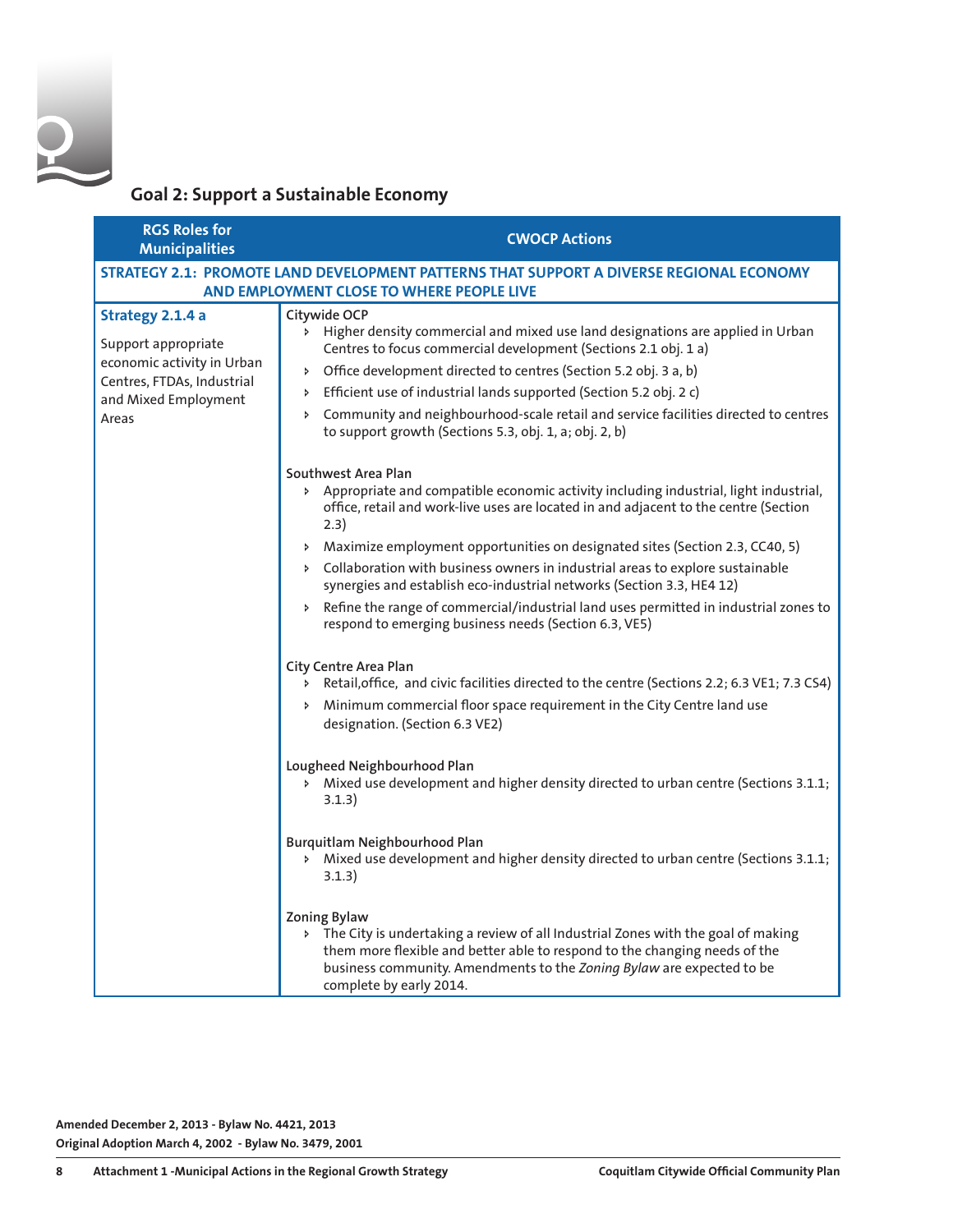| <b>RGS Roles for</b><br><b>Municipalities</b>                                                                                                                                  | <b>CWOCP Actions</b>                                                                                                                                                                                                                                                                                                                                                                                                                                                                                                                                                                                                                                                                                                                            |
|--------------------------------------------------------------------------------------------------------------------------------------------------------------------------------|-------------------------------------------------------------------------------------------------------------------------------------------------------------------------------------------------------------------------------------------------------------------------------------------------------------------------------------------------------------------------------------------------------------------------------------------------------------------------------------------------------------------------------------------------------------------------------------------------------------------------------------------------------------------------------------------------------------------------------------------------|
| Strategy 2.1.4 b<br>Support the development<br>of office space in Urban<br>Centres                                                                                             | Citywide OCP<br>> Higher-density, mixed-use development, government agencies and office<br>development is directed to centres (Sections 2.1 obj. 1a; 2.2 obj. 1c; 5.2 obj. 3 a, b)<br>Higher-density mixed-use land designations are applied to SkyTrain station areas,<br>Þ.<br>which are all located within Urban Centres, to facilitate office development (Section<br>$2.3.1$ , obj. $1, b$ )                                                                                                                                                                                                                                                                                                                                               |
|                                                                                                                                                                                | <b>City Centre Area Plan</b><br>> Office development directed towards centre (Section 6.3 VE1)<br>> Policy to attract and incorporate a range of office and office building types into the<br>centre and in proximity to transit hubs (Section 6.3 VE1)<br>> Minimum commercial floor space requirement in the City Centre land use<br>designation. (Section 6.3 VE2)<br>Southwest Area Plan                                                                                                                                                                                                                                                                                                                                                    |
|                                                                                                                                                                                | > A range of incentives to stimulate new office development in centres will be<br>explored through future planning processes. (Section 9.6, 27)                                                                                                                                                                                                                                                                                                                                                                                                                                                                                                                                                                                                 |
| Strategy 2.1.4 c<br>Discourage major<br>commercial and<br>institutional development<br>outside of Urban Centres<br>and FTDAs                                                   | Citywide OCP<br>> New commercial and entertainment complexes encouraged to locate in established<br>centres (Section 5.3, obj. 1.a)<br>The majority of growth is directed to centres and commercial designations applied<br>Þ<br>outside of centres are generally of a lower density than those applied within the Urban<br>Centre:<br>Southwest Area Plan (Sections 1.7; 2.2; 2.3 CC3, CC12-13)<br>Þ.<br>Northwest Area Plan (Section 12.4.1)<br>Þ.<br>Northeast Area Plan (Sections 2.0; A-3.1; B-1.6; B-3.3; D-1.0; 2.3)<br>d<br>City Centre Area Plan (Section 2.3)<br>Policies to locate major development in Urban Centres and areas serviced by transit is<br>Þ<br>found within every Neighbourhood Plan.                                |
| Strategy 2.1.4 d<br>Support the economic<br>development of Special<br>Employment Areas, post<br>secondary institutions and<br>hospitals through land use<br>and transportation | Coquitlam does not have any special employment areas. The only post-secondary<br>Þ<br>institution is Douglas Collage which is located in the City Centre.<br>Citywide OCP<br>Land use, transportation, servicing and labour force needs of specific institutional<br>Þ.<br>employers will be assessed through the appropriate local area planning process.<br>(Sections 5.4, obj 1, a)<br>Work with Douglas Collage to enhance linkages between its film related programs<br>Þ.<br>and the film industry in Coquitlam (Section 5.6.1 obj. 2 b)<br>Relationships between the business community and educational institutions<br>Þ<br>promoted:<br>City Centre Area Plan (Section 6.3 VE12)<br>Þ.<br>Southwest Area Plan (Section 6.3 VE13)<br>Þ. |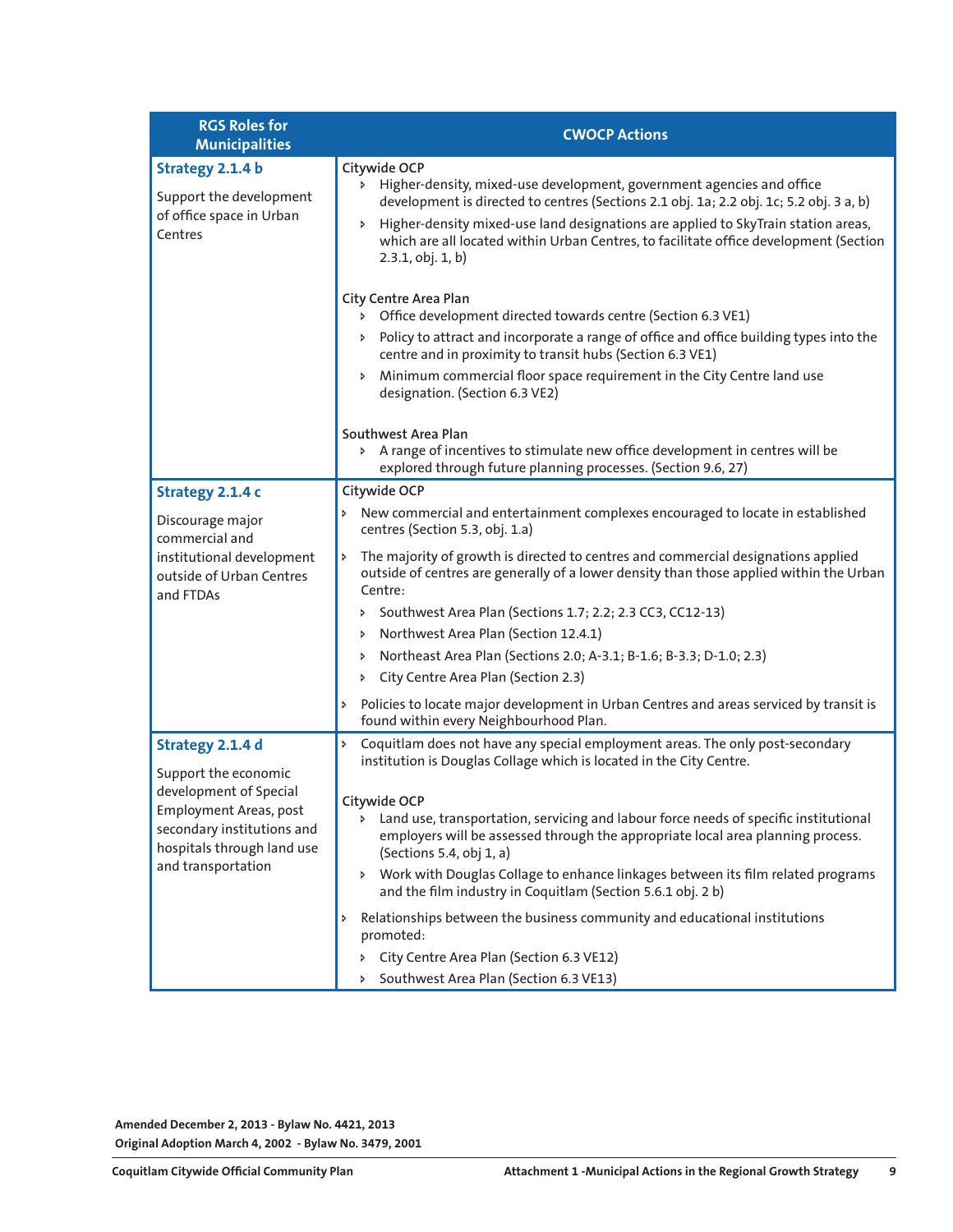| <b>RGS Roles for</b><br><b>Municipalities</b>                              | <b>CWOCP Actions</b>                                                                                                                                                                                                                                                    |
|----------------------------------------------------------------------------|-------------------------------------------------------------------------------------------------------------------------------------------------------------------------------------------------------------------------------------------------------------------------|
|                                                                            | <b>STRATEGY 2.2: PROTECT THE SUPPLY OF INDUSTRIAL LAND</b>                                                                                                                                                                                                              |
| Strategy 2.2.4 a<br>Identify Industrial areas                              | The location of industrial areas is shown on "Schedule A - Regional Land Use<br>$\triangleright$<br>Designations"                                                                                                                                                       |
|                                                                            | Further to Strategy 1.1.3 a) the City may consider minor Industrial area boundary<br>Þ.<br>adjustments through an OCP amendment, without a parallel amendment to the RGS<br>as per Section 6.2.7 of the RGS.                                                            |
| Strategy 2.2.4 bi<br>Support and protect<br>industrial uses                | All regionally designated Industrial lands are designated "Industrial" in the OCP. That<br>Þ.<br>land use designation has eight associated industrial zones that provide for a wide<br>variety of industrial uses. (Southwest Area Plan 2.3, CC2)                       |
|                                                                            | Industrial uses supported and protected (Citywide OCP Sections 5.2 Obj 1 a; obj 2 a, b,<br>Þ<br>c,d)                                                                                                                                                                    |
|                                                                            | > The City is undertaking a review of all Industrial zones with the goal of making them<br>more flexible and better able to respond to the changing needs of the business<br>community. Amendments to the Zoning Bylaw are expected to be complete by early<br>2014.    |
| Strategy 2.2.4 b ii<br>Support appropriate<br>accessory uses to industrial | $\triangleright$<br>Accessory caretaker residential and accessory commercial uses may be permitted by<br>the Zoning Bylaw.                                                                                                                                              |
| Strategy 2.2.4 b iii                                                       | Citywide OCP                                                                                                                                                                                                                                                            |
| Exclude inappropriate uses<br>from Industrial areas                        | Major retail and office uses are directed to centres (Citywide OCP 5.2, 3 a, b)<br>Southwest Area Plan                                                                                                                                                                  |
|                                                                            | The associated zones for the Industrial land use designation allow for a wide range of<br>industrial uses.                                                                                                                                                              |
|                                                                            | Þ<br>Retail and restaurant uses within industrial areas are restricted to accessory and<br>limited, conditional uses. (Section 2.3, CC20, CC21, CC24)                                                                                                                   |
| Strategy 2.2.4 b iv                                                        | Citywide OCP                                                                                                                                                                                                                                                            |
| Encourage better utilization<br>of Industrial land                         | > Intensification and better utilization of Industrial areas encouraged (Section 5.2 obj.<br>2.a and $2.c$ )                                                                                                                                                            |
|                                                                            | Southwest Area Plan<br>> The development of a vision and plan for the Fraser Gateway Employment Corridor<br>to respond to the changes needs of business is supported (Section 9.6, 28)                                                                                  |
|                                                                            | The Zoning Bylaw was amended in 2011 to permit increased density and building<br>Þ.<br>height in industrial zones.                                                                                                                                                      |
|                                                                            | The City is undertaking a review of all Industrial zones with the goal of making them<br>Þ<br>more flexible and better able to respond to the changing needs of the business<br>community. Amendments to the Zoning Bylaw are expected to be complete by early<br>2014. |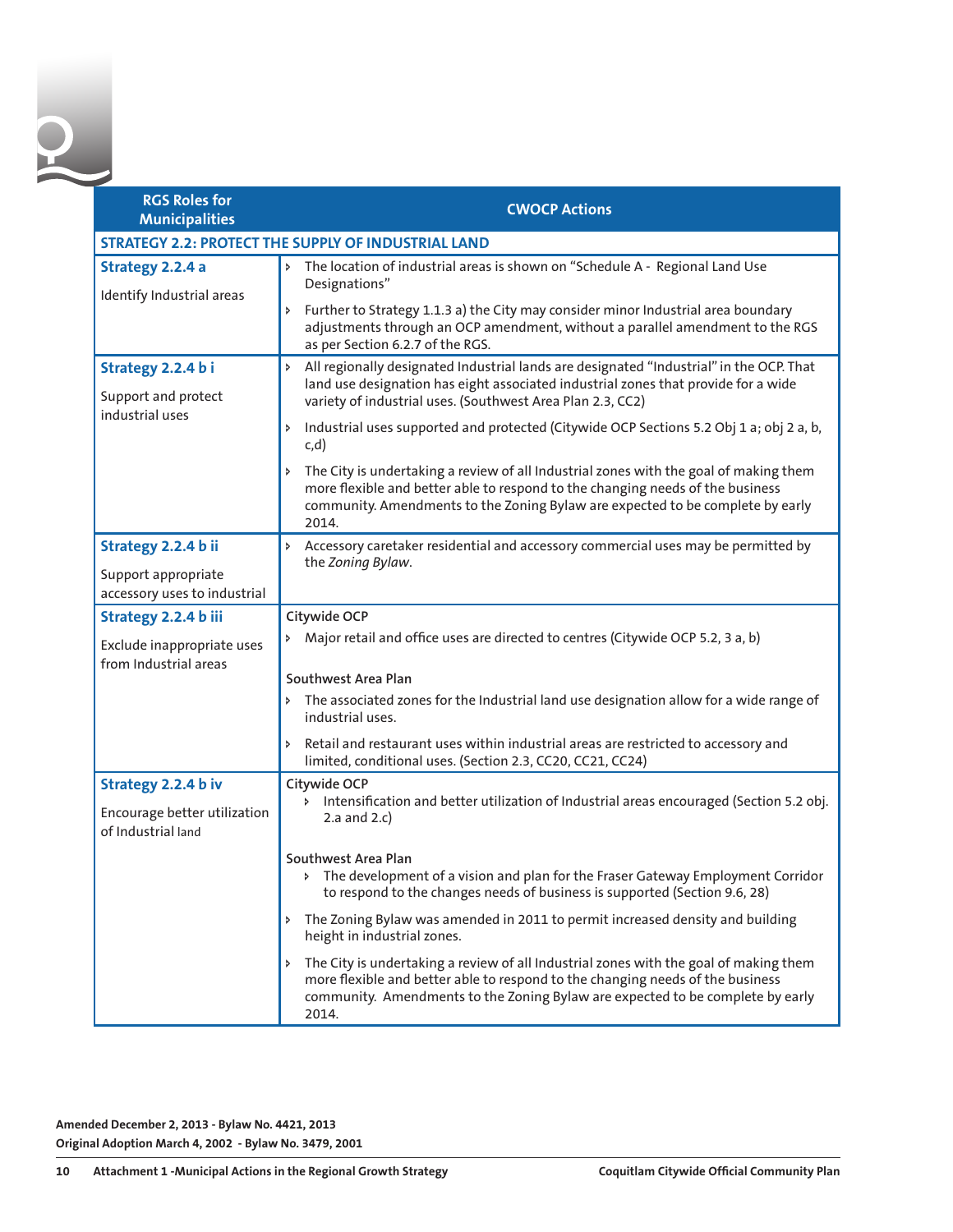| <b>RGS Roles for</b><br><b>Municipalities</b>                                                                                                                 | <b>CWOCP Actions</b>                                                                                                                                                                                                                                                                                                                           |
|---------------------------------------------------------------------------------------------------------------------------------------------------------------|------------------------------------------------------------------------------------------------------------------------------------------------------------------------------------------------------------------------------------------------------------------------------------------------------------------------------------------------|
| Strategy 2.2.4 c<br>Identify Mixed Employment                                                                                                                 | The location of Mixed Employment areas is shown on "Schedule A - Regional Land Use<br>Þ<br>Designations"                                                                                                                                                                                                                                       |
| areas                                                                                                                                                         | Further to Strategy 1.1.3 a) the City may consider minor Mixed Employment area<br>Þ<br>boundary adjustments through an OCP amendment, without a parallel amendment to<br>the RGS as per Section 6.2.7 of the RGS.                                                                                                                              |
| Strategy 2.2.4 di                                                                                                                                             | Southwest Area Plan                                                                                                                                                                                                                                                                                                                            |
| Support a mix of industrial,<br>commercial, office and other<br>related employment uses,<br>which maintaining support<br>for established industrial<br>areas. | Mixed Employment Areas are designated Industrial, Highway Retail Industrial, and<br>General Commercial. These designations and their associated zones provide for a mix<br>of industrial, large format commercial and similar employment uses. (Section 2.3, CC2)                                                                              |
| Strategy 2.2.4 d ii                                                                                                                                           | The Highway Retail Industrial designation which applies to a portion of the Mixed<br>Þ                                                                                                                                                                                                                                                         |
| Allow large and medium                                                                                                                                        | Employment area has corrosponding zones of "M-6 Retail Industrial" and "M-8<br>Highway Retail Industrial" (Southwest Area Plan Section 2.3, CC2, CC21 and CC24)                                                                                                                                                                                |
| format retail, where<br>appropriate.                                                                                                                          | The M-6 zone provides for some limited commercial uses that are compatable with<br>Þ<br>industrial uses. (Zoning Bylaw)                                                                                                                                                                                                                        |
|                                                                                                                                                               | The City is undertaking a review of all Industrial zones with the goal of making them more<br>Þ<br>flexible and better able to respond to the changing needs of the business community.<br>Amendments to the Zoning Bylaw are expected to be complete by early 2014.                                                                           |
| Strategy 2.2.4 d iii<br>Concentrate commercial<br>and other major-trip<br>generating uses in Urban                                                            | All major developments, including major-trip generating uses are directed to urban<br>Þ<br>centres and FTDAs (Citywide OCP Sections 2.1, obj. 1 a; 5.2 obj 3 a, b)                                                                                                                                                                             |
| Centres and FTDAs.                                                                                                                                            |                                                                                                                                                                                                                                                                                                                                                |
| Strategy 2.2.4 d iv<br>Where Mixed Employment<br>areas are located in Urban<br>Centres or support higher<br>density commercial<br>development.                | The City does not have any Mixed Employment areas located within an Urban Centre or<br>Þ<br>FTDA.                                                                                                                                                                                                                                              |
| Strategy 2.2.4 d v                                                                                                                                            | The Zoning Bylaw was amended in 2011 to permit increased density and building<br>Þ                                                                                                                                                                                                                                                             |
| Allow low density infill<br>based on local plans in<br>Mixed Employment Areas                                                                                 | height in industrial zones.<br>All Mixed Employment areas are supported by transit service.<br>Þ                                                                                                                                                                                                                                               |
| and support increases in<br>density only where the area<br>has transit service.                                                                               | The City is undertaking a review of all Industrial zones with the goal of making them<br>Þ<br>more flexible and better able to respond to the changing needs of the business<br>community. Amendments to the Zoning Bylaw are expected to be complete by early<br>2014.                                                                        |
| Strategy 2.2.4 d vi<br>Exclude residential uses                                                                                                               | The majority of the land use designations and associated zones applied to the mixed<br>Þ<br>Employment areas exclude residential uses. (Southwest Area Plan Section 2.3 CC1, CC2)                                                                                                                                                              |
| from Mixed Employment<br>Areas.                                                                                                                               | The City may consider development of a vision and plan for the Fraser Gateway<br>Þ<br>Employment Corridor. This process will review the provision for limited work-live uses<br>and limited residential uses (on Mixed Employment lands south of the Trans Canada<br>Highway) in parts of this corridor. (Southwest Area Plan Section 9.6, 28) |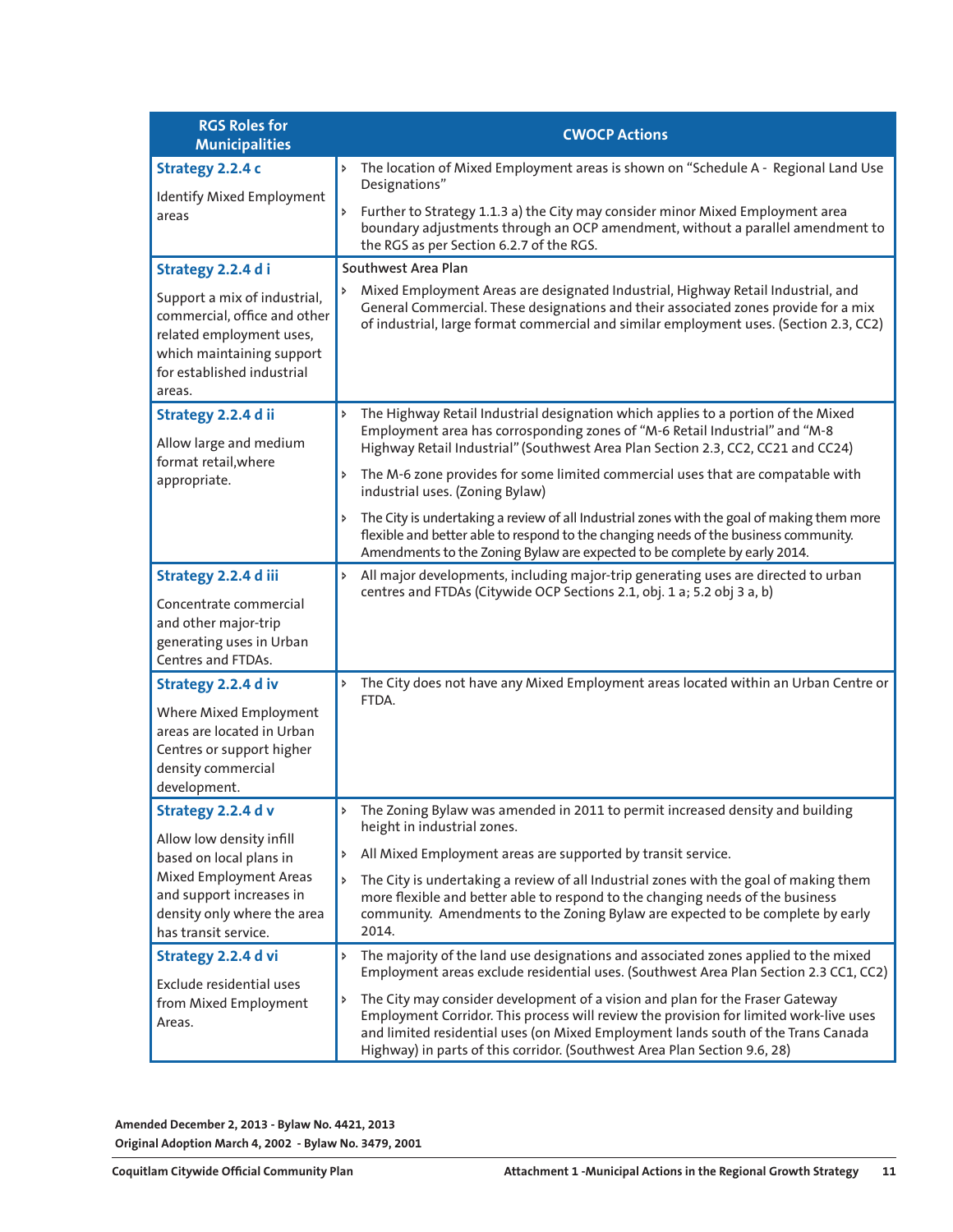| <b>RGS Roles for</b><br><b>Municipalities</b>                                                    | <b>CWOCP Actions</b>                                                                                                                                                                                                                                                                                                    |
|--------------------------------------------------------------------------------------------------|-------------------------------------------------------------------------------------------------------------------------------------------------------------------------------------------------------------------------------------------------------------------------------------------------------------------------|
| Strategy 2.2.4 e<br>Help reduce environmental<br>impacts and promote<br>energy efficiency        | Coquitlam has developed a Community Greenhouse Gas Reduction Strategy. This<br>Þ<br>initiative builds on the City's existing Corporate Climate Action Plan and looks at<br>opportunities to reduce energy use and greenhouse gas emissions across the broader<br>community. The strategy was adopted on March 26, 2012. |
|                                                                                                  | STRATEGY 2.3: PROTECT THE SUPPLY OF AGRICULTURAL LAND AND PROMOTE AGRICULTURAL VIABILITY WITH<br>AN EMPHASIS ON FOOD PRODUCTION                                                                                                                                                                                         |
| Strategy 2.3.6 a                                                                                 | The location of Agriculture areas is shown on "Schedule A - Regional Land Use<br>d<br>Designations"                                                                                                                                                                                                                     |
| Identify Agricultural areas                                                                      | Further to Strategy 1.1.3 a) the City may consider minor Agriculture area boundary<br>Þ<br>adjustments through an OCP amendment, without a parallel amendment to the RGS<br>as per Section 6.2.7 of the RGS.                                                                                                            |
| Strategy 2.3.6 bi<br>Assign regional land use<br>designations for agricultural                   | All regionally designated Agricultural lands in Northeast Coquitlam are designated<br>Þ<br>Agricultural and have a corrosponding zone of "A-3 Agricultural and Resource"<br>(Northeast Area Plan Section A-1.0; A-1.3 Table 1)                                                                                          |
|                                                                                                  | Regionally designated Agricultural lands in Southwest Coquitlam are the site of the<br>Forensic Psychiatric Hospital and are designated "Civic and Major Institutional" in the<br>CWOCP. The hospital and its lands are under the control of the Provincial Government.                                                 |
|                                                                                                  | > All regionally designated agricultural land in Coquitlam is located within the<br>Agricultural Land Reserve (ALR).                                                                                                                                                                                                    |
|                                                                                                  | Continued farming of agricultural lands is promoted (Citywide OCP Section 5.8 opj 2 b)<br>Þ                                                                                                                                                                                                                             |
|                                                                                                  | Lands within the ALR shall be preserved for agricultural uses (Northeast Coquitlam<br>d<br>Area Plan Section A-8.1)                                                                                                                                                                                                     |
| Strategy 2.3.6 b ii                                                                              | Policies ensuring the continued viability of agricultural lands (Citywide OCP Section 5.8 obj. 2)<br>Þ                                                                                                                                                                                                                  |
| Discourage subdivision of<br>agricultural land                                                   | The subdivision of agricultural designated land is discouraged (Northeast Area Plan<br>Sections A-5.4; A-8.4)                                                                                                                                                                                                           |
| Strategy 2.3.6 b iii<br>Maintain and improve<br>infrastructure services to<br>agricultural areas | The Partington Creek Integrated Watershed Management Plan includes a project to<br>Þ<br>relocate Cedar Drive and improve the dyke and flood protection for the agricultural<br>lands near the De Boville Slough. This will enhance the largest area of agricultural lands<br>in Coquitlam.                              |
|                                                                                                  | The City recognizes the importance of maintaining and upgrading irrigation, drainage<br>Þ<br>and dyking works (Northeast Area Plan Section A-5.4)                                                                                                                                                                       |
|                                                                                                  | > The City may consider the merits of further improving infrastructure services to<br>agricultural lands through future planning processes in adjacent neighbourhoods.                                                                                                                                                  |
| Strategy 2.3.6 b iv                                                                              | The majority of agricultural designated lands are adjacent to parkland and<br>Þ<br>environmental sensitive area which buffers them from urban development.                                                                                                                                                              |
| Manage the agricultural-<br>urban interface                                                      | Development of properties adjacent to the Agricultural Land Reserve are evaluated for<br>$\triangleright$<br>compatibility with agricultural lands (Northeast Area Plan Section A-2.8; A-8.3)                                                                                                                           |
| Strategy 2.3.6 b v                                                                               | Þ<br>The city will work to strengthen the agricultural sector and encourage economic<br>diversification (Northeast Area Plan Section A-5.4)                                                                                                                                                                             |
| Support agricultural<br>economic development<br>opportunities                                    | The City may consider developing policies to support agricultural economic<br>d<br>development through future planning processes.                                                                                                                                                                                       |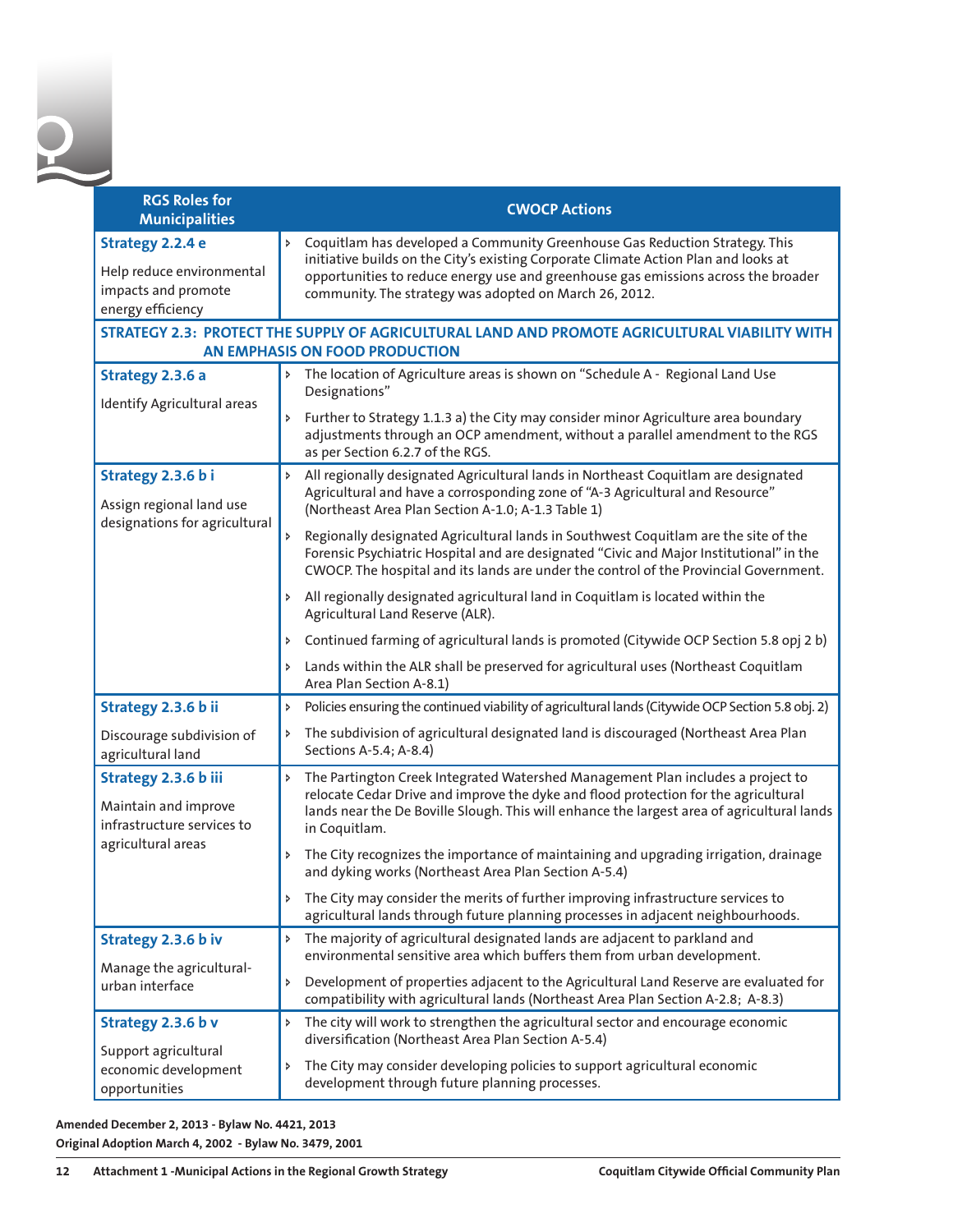| <b>RGS Roles for</b><br><b>Municipalities</b>                    | <b>CWOCP Actions</b>                                                                                                                                      |
|------------------------------------------------------------------|-----------------------------------------------------------------------------------------------------------------------------------------------------------|
| Strategy 2.3.6 b vi                                              | Policies to encourage continued farming on existing agricultural lands:<br>Þ                                                                              |
| Encourage use of                                                 | Citywide OCP (Section 5.8, 2b)<br>$\triangleright$                                                                                                        |
| agricultural land                                                | Southwest Area Plan (Section 2.3)<br>$\triangleright$                                                                                                     |
|                                                                  | Northeast Area Plan (Sections A-1.0; A-2.8; A-5.4; A-8.0-8.4)<br>Þ.                                                                                       |
| Strategy 2.3.6 b vii                                             | Local food-festival or similar events encouraged (City Centre Area Plan, Section 3.3 HE5)<br>Þ                                                            |
| Support information<br>programs on food and local<br>agriculture | Encourage opportunities for urban agriculture (Southwest Area Plan, Section 3.3, HE4, 16)                                                                 |
|                                                                  | The City supports Metro Vancouver's programs on food, local agriculture and<br>Þ<br>community gardening at Colony Farm Regional Park.                     |
|                                                                  | The City provides education and training programs on the environment, conservation,<br>recycling, gardening and sustainability at the Inspiration Garden. |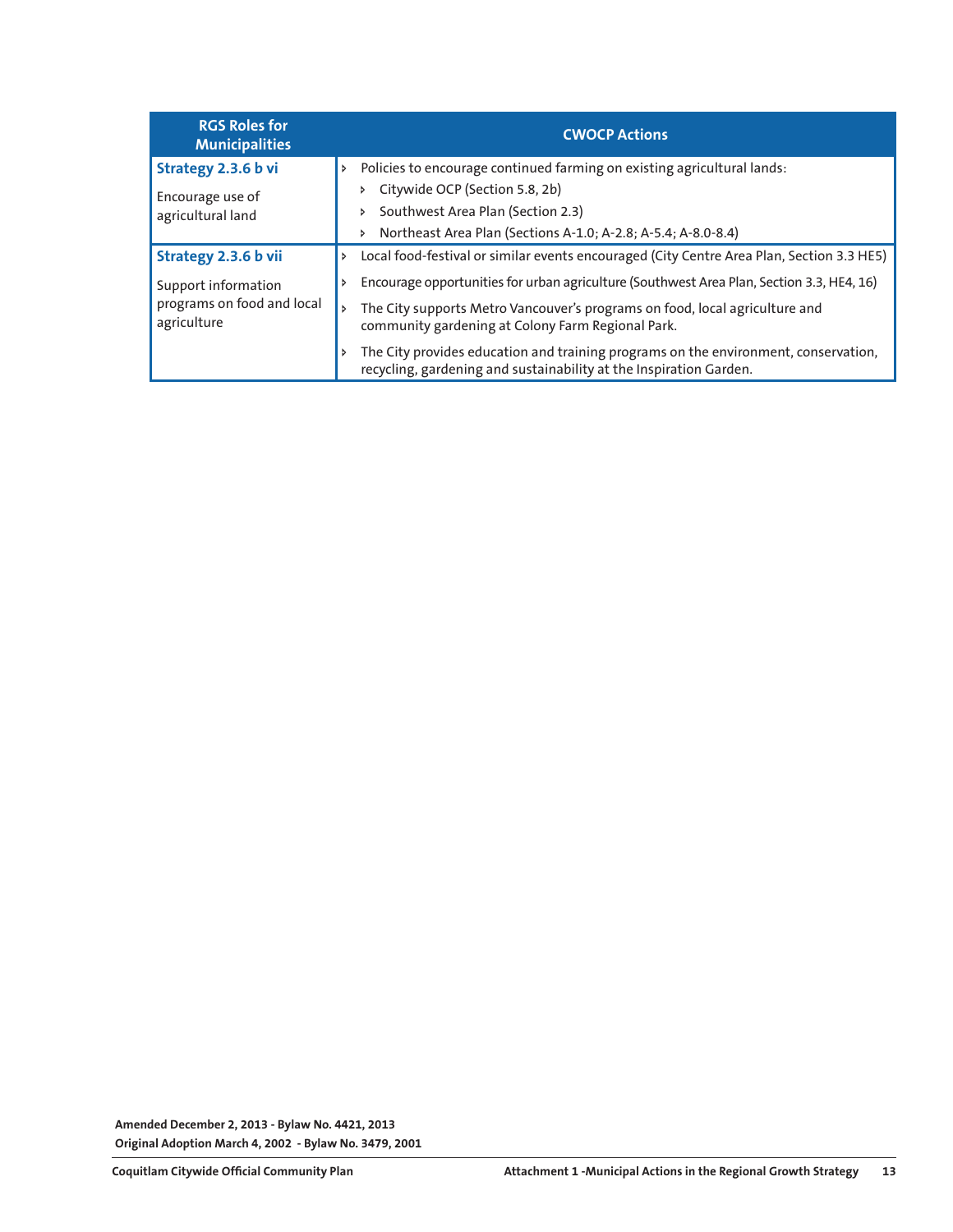

### **Goal 3: Protect the Environment and Respond to Climate Change Impacts**

| <b>RGS Roles for</b><br><b>Municipalities</b>                                                                                                                                 | <b>CWOCP Actions</b>                                                                                                                                                                                                      |
|-------------------------------------------------------------------------------------------------------------------------------------------------------------------------------|---------------------------------------------------------------------------------------------------------------------------------------------------------------------------------------------------------------------------|
|                                                                                                                                                                               | <b>STRATEGY 3.1: PROTECT CONSERVATION AND RECREATION LANDS</b>                                                                                                                                                            |
| Strategy 3.1.4 a                                                                                                                                                              | The location of Conservation and Recreation designated areas is shown on "Schedule A<br>- Regional Land Use Designations"                                                                                                 |
| Identify Conservation and<br><b>Recreation areas</b>                                                                                                                          | > Further to Strategy 1.1.3 a) the City may consider minor Conservation and Recreation<br>area boundary adjustments through an OCP amendment, without a parallel<br>amendment to the RGS as per Section 6.2.7 of the RGS. |
| Strategy 3.1.4 bi                                                                                                                                                             | The Coquitlam Lake watershed is given the Coquitlam land use designation of<br>Þ<br>"Protected Resource - Watershed"                                                                                                      |
| Include land use policies<br>for Conservation and<br>Recreation areas generally                                                                                               | The City supports the provision of high-quality drinking water through a combination<br>d<br>of City efforts and regional partnerships. (Citywide OCP Section (3.2 obj. 1 a, b, c)                                        |
| consistent with supporting<br>public service infrastructure,<br>including the provision of                                                                                    | The Coquitlam Lake Watershed is protected (Northwest Area Plan Policy D-2; G-5;<br>Northeast Area Plan Policy A-1.0; A-1.3, Table 1; A-9.9)                                                                               |
| high-quality drinking water                                                                                                                                                   |                                                                                                                                                                                                                           |
| Strategy 3.1.4 b ii<br>Include land use policies<br>for Conservation and<br>Recreation areas generally<br>consistent with supporting<br>environmental conservation            | Environmentally Sensitive Areas are protected to enhance their ecological features and<br>Þ<br>function. (Citywide OCP Section 3.3.1, Obj 2 a, b, c)                                                                      |
| Strategy 3.1.4 b iii<br>Include land use policies for<br><b>Conservation and Recreation</b><br>areas generally consistent<br>with supporting recreation,<br>primarily outdoor | The City balances its system of parks, open spaces and pathways to address community<br>Þ<br>needs and ensure both passive and active open space opportunities. (Citywide OCP<br>Section 3.3.2 obj. 1)                    |
|                                                                                                                                                                               | The City is developing a inter-connected comprehensive trail system to provide outdoor<br>Þ<br>recreation opportunities. (Citywide OCP Section 3.3.2 obj. 2)                                                              |
| Strategy 3.1.4 b iv                                                                                                                                                           | The City supports educational programs to increase environmental best practices and<br>Þ<br>promote conservation and sustainable choices. (Citywide OCP Sections 3.6 obj. 1 a, b, c)                                      |
| Include land use policies for<br><b>Conservation and Recreation</b><br>areas generally consistent<br>with supporting education.<br>research and training<br>activities        | The City provides education and training programs on the environment, conservation,<br>recycling, gardening and sustainability at the Inspiration Garden.                                                                 |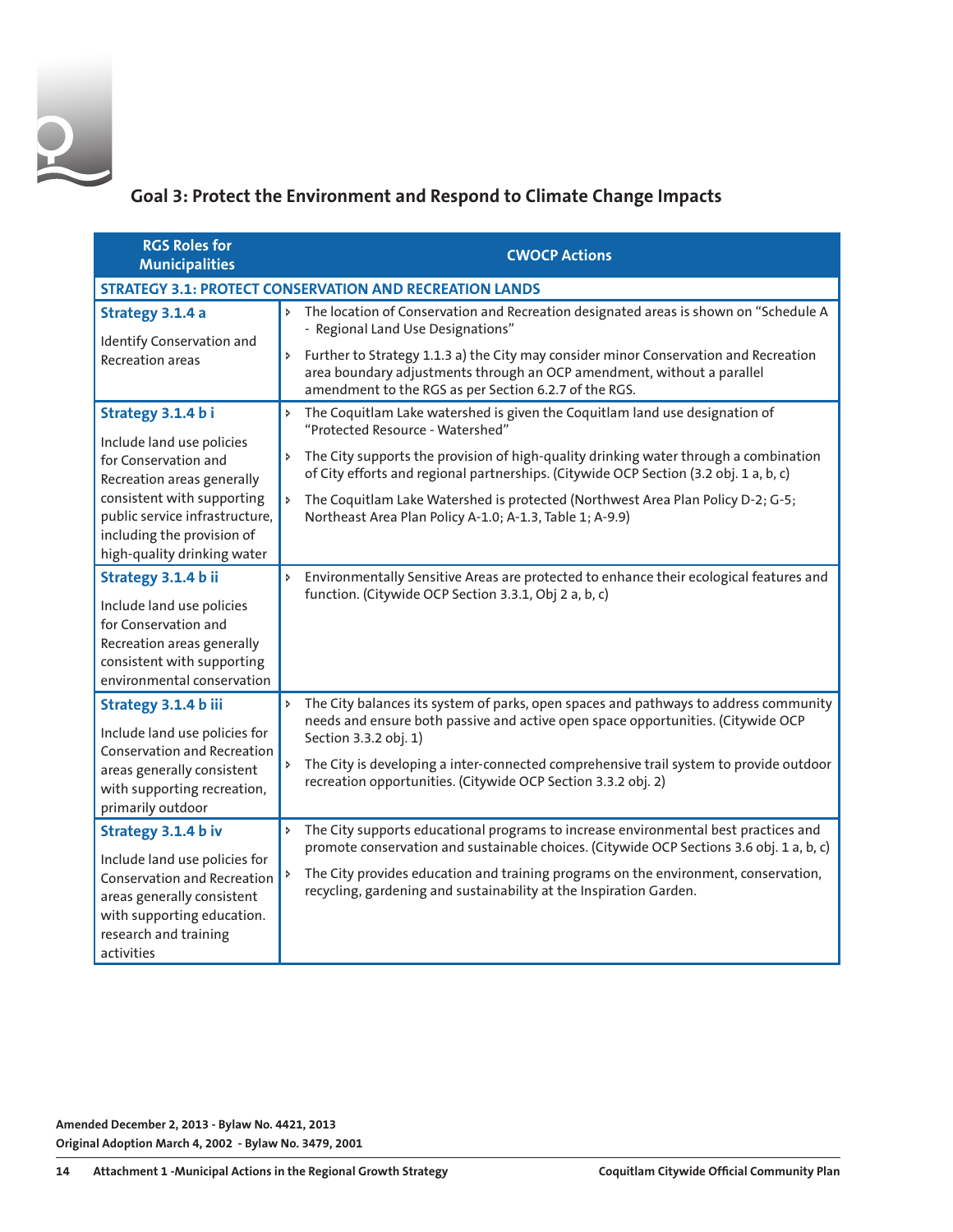| <b>RGS Roles for</b><br><b>Municipalities</b>                                                                                                                                                                                                                                                                                             | <b>CWOCP Actions</b>                                                                                                                                                                                                                                                                                                                                                                                                                                                             |
|-------------------------------------------------------------------------------------------------------------------------------------------------------------------------------------------------------------------------------------------------------------------------------------------------------------------------------------------|----------------------------------------------------------------------------------------------------------------------------------------------------------------------------------------------------------------------------------------------------------------------------------------------------------------------------------------------------------------------------------------------------------------------------------------------------------------------------------|
| Strategy 3.1.4 b v<br>Include land use policies for<br><b>Conservation and Recreation</b><br>areas generally consistent<br>with supporting commercial<br>uses, tourism activities<br>and public, cultural or<br>community amenities that<br>are appropriately located,<br>scaled and consistent<br>with the intent of the<br>designation. | The City promotes eco-tourism and outdoor recreation. (Citywide OCP Section 5.6.2 obj.<br>Þ<br>2a, b)<br>The city promotes cultural tourism and enhances the role of the Evergreen Centre and<br>Heritage Square. (Citywide OCP Section 5.6.2 obj. 3 a, b)                                                                                                                                                                                                                       |
| Strategy 3.1.4 b vi<br>Include land use policies for<br><b>Conservation and Recreation</b><br>areas generally consistent<br>with supporting limited<br>agriculture use, primarily<br>soil-based                                                                                                                                           | The City continues to supports Metro Vancouver's efforts to promote agricultural<br>Þ<br>activities at Colony Farm Regional Park.<br>The City encourages opportunities for urban agriculture and community gardens.<br>(Southwest Area Plan Section 3.3 HE4)                                                                                                                                                                                                                     |
| Strategy 3.1.4 c<br>Where appropriate, buffer<br><b>Conservation and Recreation</b><br>areas from adjacent<br>activities                                                                                                                                                                                                                  | Conservation and Recreation areas within the urban containment boundary are<br>Þ<br>integrated with existing development. Requirements within the Development Permit<br>Guidelines require adequate buffering, where appropriate. (Citywide OCP, Part 4,<br>Section 2.3.1 c; 2.6.2 b)<br>The Riparian Areas Protection Regulations in the Zoning Bylaw require adequate<br>Þ<br>setbacks and buffering of riparian areas adjacent to watercourses. (Zoning Bylaw<br>Section 523) |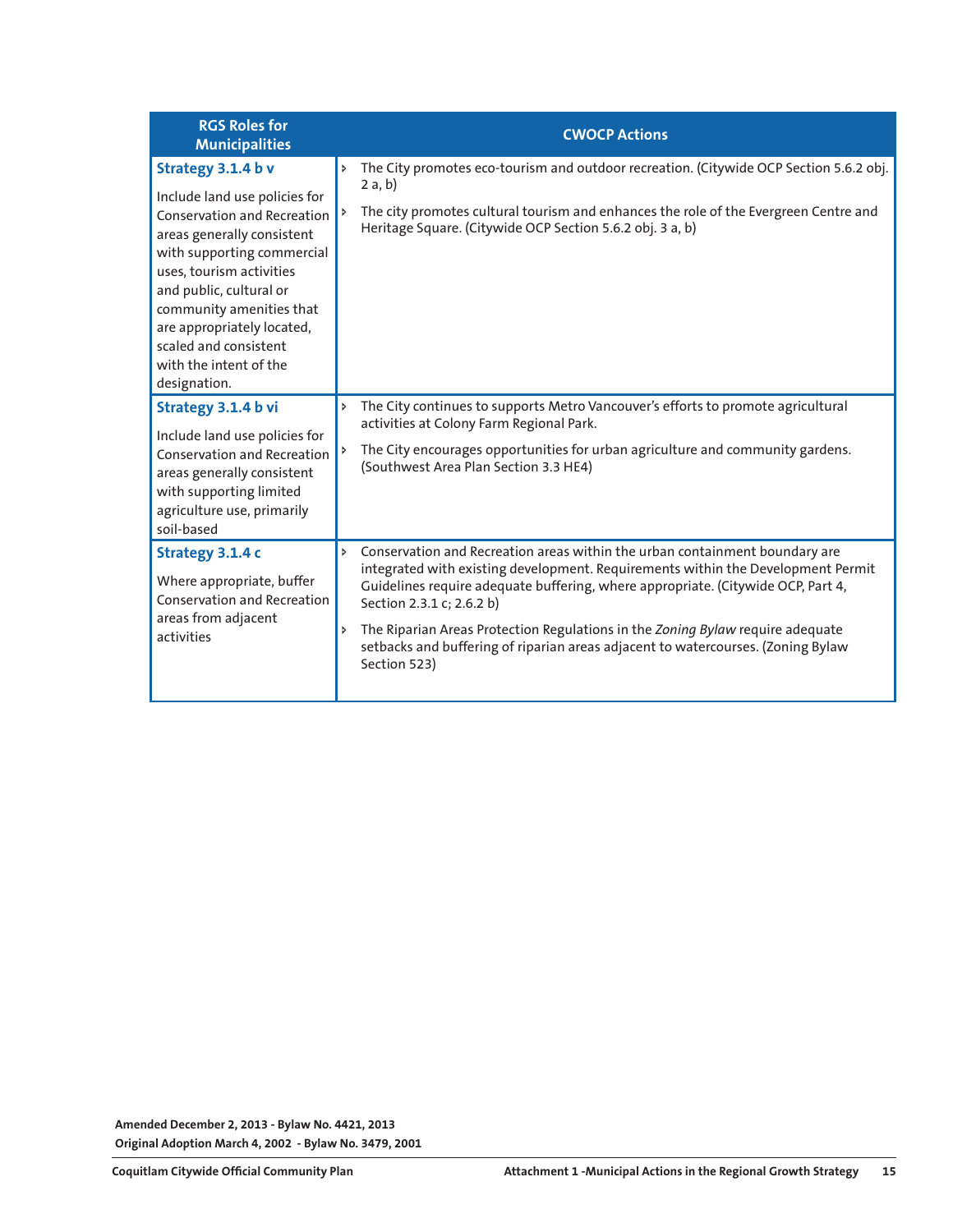| <b>RGS Roles for</b><br><b>Municipalities</b>                                                              | <b>CWOCP Actions</b>                                                                                                                                                                                                                                                                                                                                                                                                                                                                                                                   |
|------------------------------------------------------------------------------------------------------------|----------------------------------------------------------------------------------------------------------------------------------------------------------------------------------------------------------------------------------------------------------------------------------------------------------------------------------------------------------------------------------------------------------------------------------------------------------------------------------------------------------------------------------------|
|                                                                                                            | STRATEGY 3.2: PROTECT AND ENHANCE NATURAL FEATURES AND THEIR CONNECTIVITY                                                                                                                                                                                                                                                                                                                                                                                                                                                              |
| <b>Strategy 3.2.4</b><br>Manage ecologically<br>important areas                                            | Most ecologically important areas are covered by the 'Conservation and Recreation'<br>land use designation. Areas that are not currently covered are evaluated through<br>the local area planning process for inclusion into a protective Coquitlam land use<br>designation.                                                                                                                                                                                                                                                           |
|                                                                                                            | > Policies to manage ecology important areas including: protecting environmentally<br>sensitive areas, preserve watercourses and their associated riparian areas, improving<br>biodiversity and habitat management:                                                                                                                                                                                                                                                                                                                    |
|                                                                                                            | > Citywide OCP (Section 3.3.1)                                                                                                                                                                                                                                                                                                                                                                                                                                                                                                         |
|                                                                                                            | Southwest Area Plan (Section 3.3, HE1, HE3)<br>$\triangleright$                                                                                                                                                                                                                                                                                                                                                                                                                                                                        |
|                                                                                                            | Northwest Area Plan (Sections G-5; H-1; H-2; H-3)<br>Þ                                                                                                                                                                                                                                                                                                                                                                                                                                                                                 |
|                                                                                                            | Northeast Area Plan (Sections A-2.2.8; A-6.0; A-6.10; A-9.7; A-9.8; A-9.14)<br>Þ                                                                                                                                                                                                                                                                                                                                                                                                                                                       |
|                                                                                                            | City Centre Area Plan (Sections 3.3 HE9, HE18-20; 6.3 VE8)<br>Þ                                                                                                                                                                                                                                                                                                                                                                                                                                                                        |
|                                                                                                            | Maillardville Neighbourhood Plan (Sections 4.5; 9.1; 9.3)<br>Þ.                                                                                                                                                                                                                                                                                                                                                                                                                                                                        |
|                                                                                                            | Waterfront Village Neighbourhood Plan (Sections 3.1.2; 3.1.4; 3.1.4.1; 3.7.2; 4.3)<br>Þ                                                                                                                                                                                                                                                                                                                                                                                                                                                |
|                                                                                                            | Austin Heights Neighbourhood Plan (Sections 4.3.1; 6.2.1)<br>Þ                                                                                                                                                                                                                                                                                                                                                                                                                                                                         |
|                                                                                                            | Lower Hyde Creek Neighbourhood Plan (Sections 3.1.1; 3.4, 8; 3.5, 8; 4.2.3, 5)<br>Þ                                                                                                                                                                                                                                                                                                                                                                                                                                                    |
|                                                                                                            | Upper Hyde Creek Neighbourhood Plan (Sections 3.1.1; 3.2.4; 3.2.5; 4.1.1, 1)<br>Þ                                                                                                                                                                                                                                                                                                                                                                                                                                                      |
|                                                                                                            | Smiling Creek Neighbourhood Plan (Sections 3.1.1; 3.1.2)<br>Þ                                                                                                                                                                                                                                                                                                                                                                                                                                                                          |
|                                                                                                            | Partington Creek Neighbourhood Plan (Section 3.5)<br>Þ.                                                                                                                                                                                                                                                                                                                                                                                                                                                                                |
|                                                                                                            | > The information contained in the Metro Vancouver Sensitive Ecosystem Inventory<br>is incorporated into the local area planing process and helps inform the use of the<br>"Environmentally Sensitive Area" (ESA) land use designation and its associated policies.                                                                                                                                                                                                                                                                    |
| <b>Strategy 3.2.5</b><br>Develop and manage<br>municipal components of<br>regional greenways and<br>trails | The City is in the process of updating its Master Trail Plan, The draft plan incorporates<br>Þ<br>the Coquitlam portions of the regional trail and greenway network as shown in Metro<br>Vancouver's Northeast Sector Recreational Greenway Plan, including the Fraser River<br>waterfront trail and Pitt River trail; and also includes policy direction on developing and<br>managing the municipal portions of regional greenways and trails. The update to the<br>Master Trail Plan is expected to be complete by the end of 2013. |
|                                                                                                            | > Policies to guide the development and management of greenways and trails:                                                                                                                                                                                                                                                                                                                                                                                                                                                            |
|                                                                                                            | > Citywide OCP (Section 3.3.2, obj. 2a, b, c, d)                                                                                                                                                                                                                                                                                                                                                                                                                                                                                       |
|                                                                                                            | > Southwest Area Plan (Sections 7.3 CS18)                                                                                                                                                                                                                                                                                                                                                                                                                                                                                              |
|                                                                                                            | Northeast Area Plan (Sections 2.2; 2.5; A-6.0; A-6.7; A-9.15; B-6.0)<br>Þ                                                                                                                                                                                                                                                                                                                                                                                                                                                              |
|                                                                                                            | City Centre Area Plan (Section 5.3 ST15)<br>Þ                                                                                                                                                                                                                                                                                                                                                                                                                                                                                          |
|                                                                                                            | <b>Strategic Transportation Plan (STP)</b><br>Regional greenways and trails to be developed and managed (Section 3.2.2, 1, 3)<br>$\triangleright$                                                                                                                                                                                                                                                                                                                                                                                      |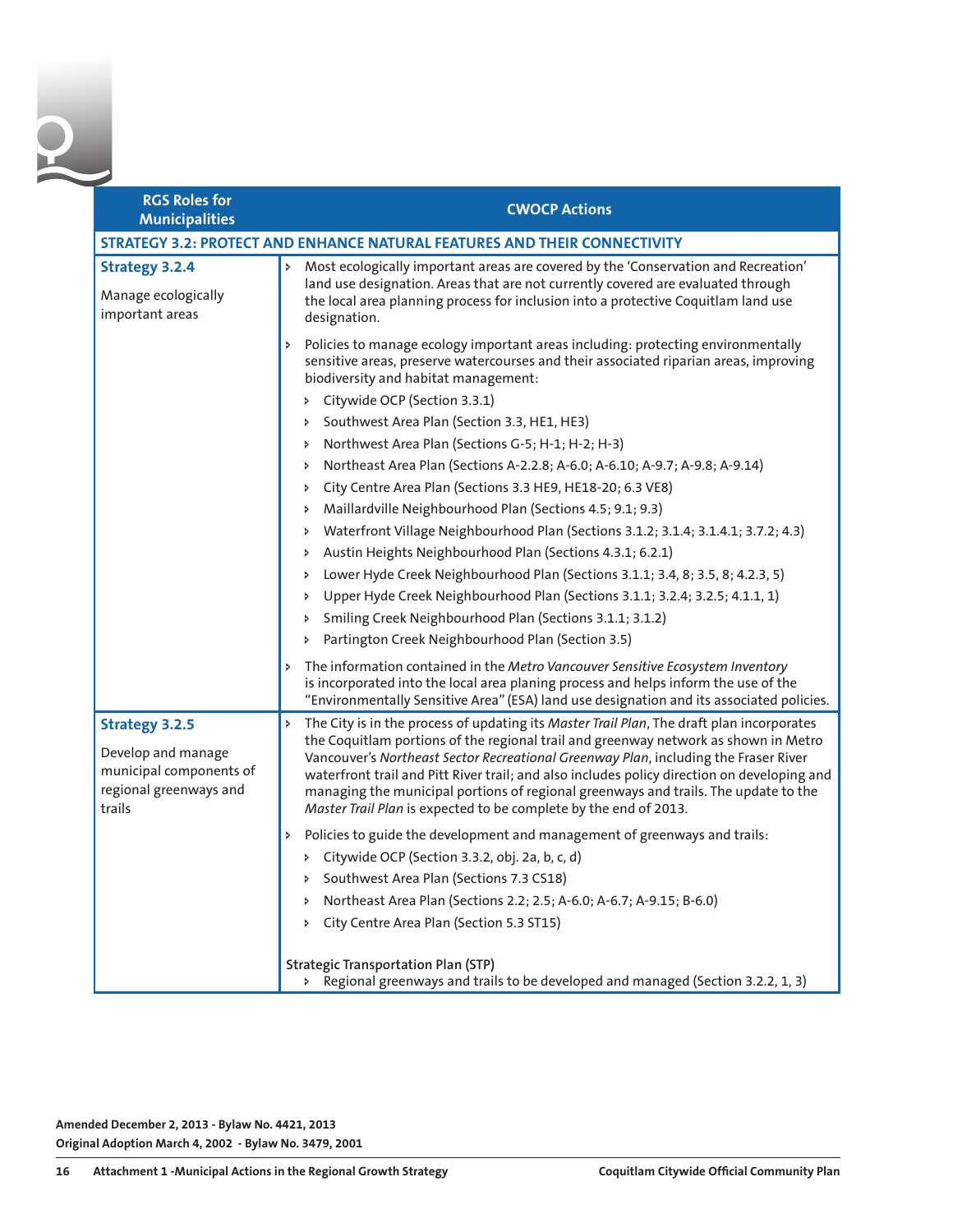| <b>RGS Roles for</b><br><b>Municipalities</b>                                                                      | <b>CWOCP Actions</b>                                                                                                                                                                                                                                                                                                                                                                                                                                                                                                                                                                                                                                                                                                                                                                                                                                                                        |
|--------------------------------------------------------------------------------------------------------------------|---------------------------------------------------------------------------------------------------------------------------------------------------------------------------------------------------------------------------------------------------------------------------------------------------------------------------------------------------------------------------------------------------------------------------------------------------------------------------------------------------------------------------------------------------------------------------------------------------------------------------------------------------------------------------------------------------------------------------------------------------------------------------------------------------------------------------------------------------------------------------------------------|
| <b>Strategy 3.2.6</b><br>Identify measures to<br>protect, enhance and<br>restore ecologically<br>important systems | Policies to protect, enhance and restore ecologically important systems:<br>Þ<br>Citywide OCP (Section 3.3.1, obj. 3 a-d)<br>d<br>Southwest Area Plan (Section 3.3; HE3, 1-7)<br>Þ<br>Northwest Area Plan (Sections G-5; H-1; H-2; H-3)<br>Þ<br>Northeast Area Plan (Sections A-2.2.8; A-6.0; A-6.10; A-9.7)<br>Þ<br>City Centre Area Plan (Section 3.3 HE9)<br>Þ<br>Maillardville Neighbourhood Plan (Sections 3.2.15; 4.5; 8.1; 9.3)<br>Þ<br>Lougheed Neighbourhood Plan (Section 3.7)<br>Þ<br>Burquitlam Neighbourhood Plan (Section 3.5)<br>Þ<br>Waterfront Village Neighbourhood Plan (Sections 3.1.2; 3.1.4; 3.7.2; 4.3)<br>Þ<br>Austin Heights Neighbourhood Plan (Sections 3.5.1; 4.3.1; 6.2.1)<br>Þ<br>Lower Hyde Creek Neighbourhood Plan (Sections 2.1; 3.1.1; 3.1.2; 3.1.3; 3.4; 3.5)<br>Þ<br>Upper Hyde Creek Neighbourhood Plan (Sections 3.1.1; 3.1.2; 3.1.3; 3.2; 3.3)<br>Þ |
|                                                                                                                    | Smiling Creek Neighbourhood Plan (Sections 3.1.1; 3.1.2; 3.1.3; 4.2.3)<br>Þ<br>Partington Creek Neighbourhood Plan (Section 3.5)<br>Þ.                                                                                                                                                                                                                                                                                                                                                                                                                                                                                                                                                                                                                                                                                                                                                      |
| <b>Strategy 3.2.7</b><br>Consider watershed,<br>ecosystem and/or<br>integrated stormwater<br>management            | Intergrated Watershed and/or Stormwater Management Plans (IWMP/ISMP) have been<br>Þ<br>developed and implemented for the Como, Hyde, Maple, Nelson, Partington, Scott/Hoy,<br>and Stony Creek watersheds. IWMP/ISMPs are in development for the Austin, Chines,<br>Mundy and Rochester creek watersheds. Once these plans are complete the majority of<br>watersheds in the City will be covered by an IWMP/ISMP.                                                                                                                                                                                                                                                                                                                                                                                                                                                                           |
|                                                                                                                    | The IWMP/ISMPs inform subsequent planning processes and stormwater utility<br>Þ<br>infrastructure planning and become intergrated with the OCP through these planning<br>processes.                                                                                                                                                                                                                                                                                                                                                                                                                                                                                                                                                                                                                                                                                                         |
|                                                                                                                    | <b>Relevant Policies:</b><br>$\triangleright$<br>Citywide OCP (Sections (3.2 obj. 1, 3; 3.4)<br>Þ.<br>Southwest Area Plan (Section 3.3 HE1)<br>d<br>Northwest Area Plan (Section G-5)<br>d<br>Northeast Area Plan (Sections A-9.1-2; A-9.2-3; D1.0)<br>Þ<br>City Centre Area Plan (Sections 3.3 HE4; HE7; HE12-17)<br>Þ<br>Maillardville Neighbourhood Plan (Sections 3.4)<br>Þ<br>Lougheed Neighbourhood Plan (Sections 3.7.2; 3.10.1)<br>Þ<br>Burquitlam Neighbourhood Plan (Section 3.5.2)<br>Þ<br>Waterfront Village Neighbourhood Plan (Section 4.3)<br>Þ<br>Austin Heights Neighbourhood Plan (Sections 4.2.1; 6.1.3)<br>Þ<br>Lower Hyde Creek Neighbourhood Plan (Section 4.2.3)<br>Upper Hyde Creek Neighbourhood Plan (Section 4.2.3)<br>Þ<br>Smiling Creek Neighbourhood Plan (Section 4.2.3)<br>Partington Creek Neighbourhood Plan (Sections 3.5, 3.8)                          |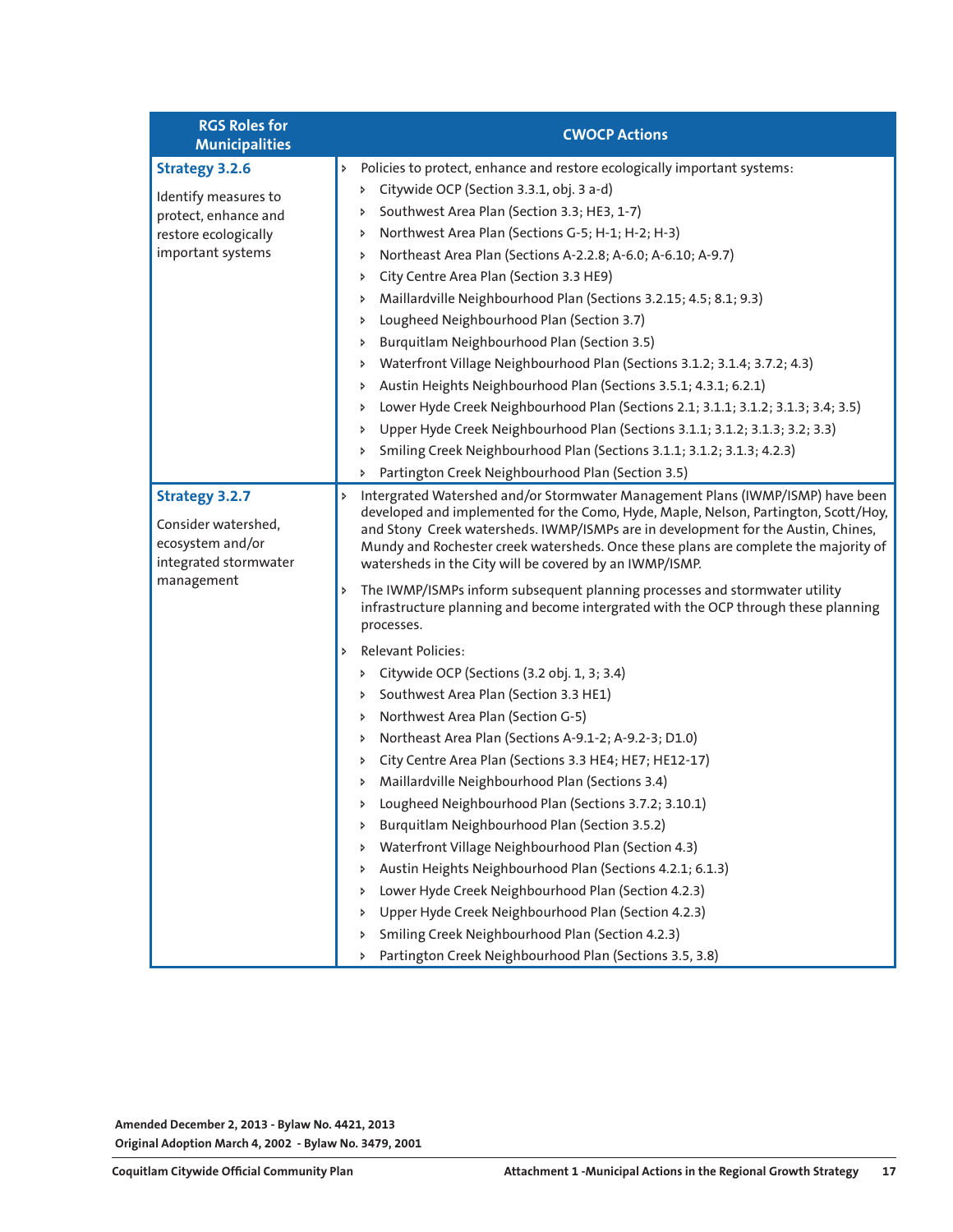| <b>RGS Roles for</b><br><b>Municipalities</b>                                               | <b>CWOCP Actions</b>                                                                                                                                                                                                                                                                                                                   |
|---------------------------------------------------------------------------------------------|----------------------------------------------------------------------------------------------------------------------------------------------------------------------------------------------------------------------------------------------------------------------------------------------------------------------------------------|
|                                                                                             | STRATEGY 3.3: ENCOURAGE LAND USE AND TRANSPORTATION INFRASTRUCTURE THAT REDUCE ENERGY<br><b>CONSUMPTION AND GREENHOUSE GAS EMISSIONS, AND IMPROVE AIR QUALITY</b>                                                                                                                                                                      |
| Strategy 3.3.4 a<br>Identify land development<br>and transportation<br>strategies to reduce | Coquitlam has developed a Community Greenhouse Gas Reduction Strategy. This<br>$\triangleright$<br>initiative builds on the City's existing Corporate Climate Action Plan and looks at<br>opportunities to reduce energy use and greenhouse gas emissions across the broader<br>community. The strategy was adopted on March 26, 2012. |
| greenhouse gases                                                                            | Citywide OCP<br>Targets to reduce greenhouse gas emissions by 15% below 2007 levels by 2031<br>and per capita annual greenhouse gas emissions 30% below 2007 levels by 2021<br>(Section 3.1 obj. 1)                                                                                                                                    |
|                                                                                             | Integrated Community Greenhouse Gas Reduction Strategy to be prepared (Section<br>3.1 obj.1.a) (This strategy was completed in March 2012)                                                                                                                                                                                             |
|                                                                                             | Plans to outline measures to reduce greenhouse gas emissions in various sectors<br>(Section 3.1 obj.1.a, b, c)                                                                                                                                                                                                                         |
|                                                                                             | Appropriate lower density areas to be converted into higher density, mixed-use<br>neighbourhoods with transit-oriented land uses and densities encouraged (Section<br>3.1 obj.1.e, h, g, j, k, l, m)                                                                                                                                   |
|                                                                                             | High quality pedestrian, bicycle and transit facilities provided to promote alternative<br>to the car (Section 3.1 obj.1. n, p)                                                                                                                                                                                                        |
|                                                                                             | <b>Strategic Transportation Plan (STP)</b><br>The STP targets that 30% of all trips made by Coquitlam residents in 2031 are made<br>$\triangleright$<br>by walking, cycling or transit (Section 2.0)                                                                                                                                   |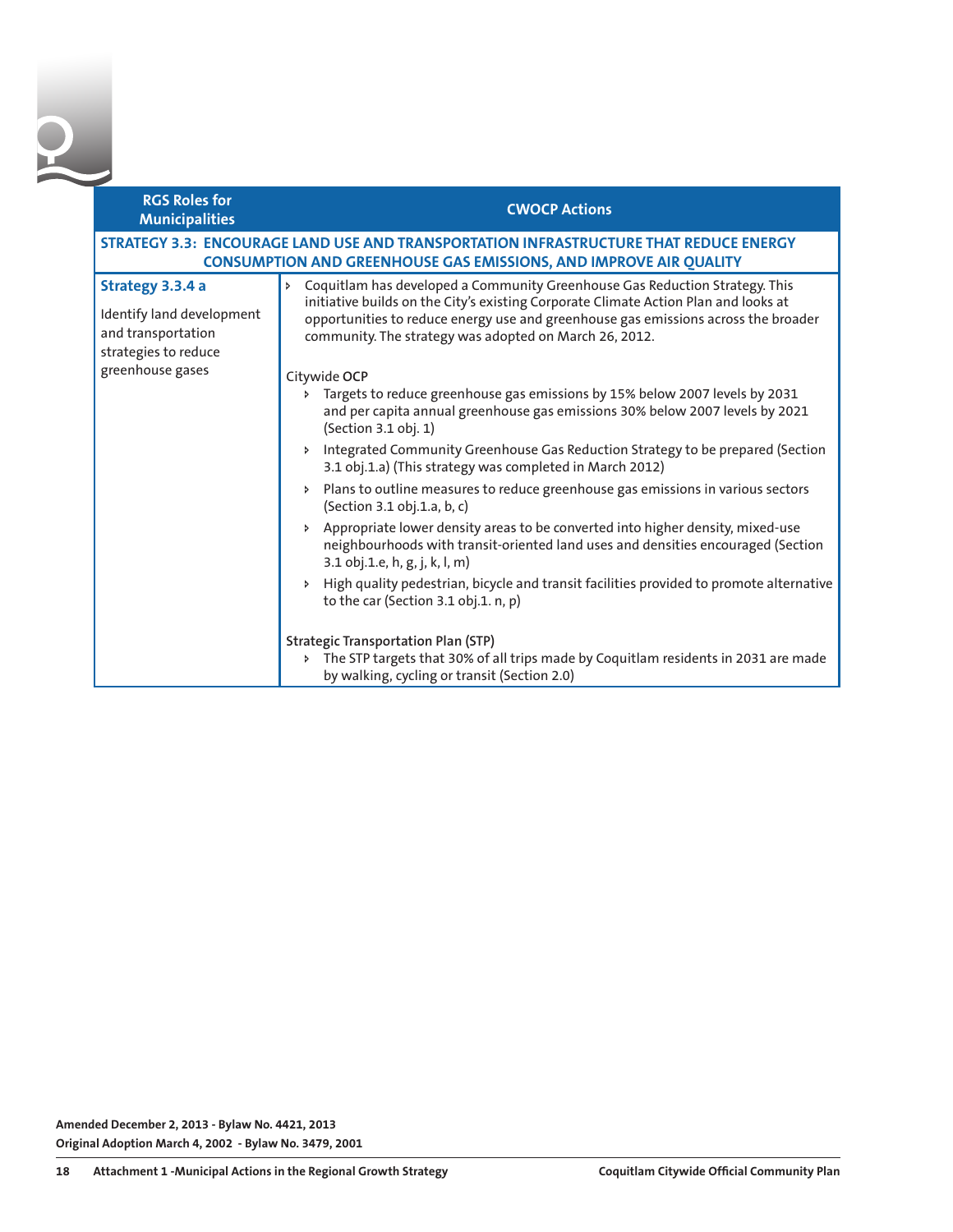| <b>RGS Roles for</b><br><b>Municipalities</b>                                                                                                                              | <b>CWOCP Actions</b>                                                                                                                                                                                                                                                                                                                                                                                                                                                                                                                                                                                                                                                                                                                                                                                                                                                                                                                                                                                                                                                           |
|----------------------------------------------------------------------------------------------------------------------------------------------------------------------------|--------------------------------------------------------------------------------------------------------------------------------------------------------------------------------------------------------------------------------------------------------------------------------------------------------------------------------------------------------------------------------------------------------------------------------------------------------------------------------------------------------------------------------------------------------------------------------------------------------------------------------------------------------------------------------------------------------------------------------------------------------------------------------------------------------------------------------------------------------------------------------------------------------------------------------------------------------------------------------------------------------------------------------------------------------------------------------|
| Strategy 3.3.4 b<br>Identify land use<br>and transportation<br>infrastructure policies to<br>reduce energy consumption<br>and greenhouse gases, and<br>improve air quality | Citywide OCP<br>> Construction and industry best practices to improve air quality (Section 3.1, cc)<br>Programs and research recognized to improve air quality (Section 3.1, dd)<br>Benefits of landscaping recognized to improve air quality (Section 3.1, bb)<br>Þ.<br>Network support for alternative energy vehicles to be explored (Section 3.1, 1.r)<br>Þ.<br>TDM measures promoted where possible (Section 3.1, 1.q)<br>d<br>Education and outreach programs to support active transportation (Section 3.1, 1. s)<br>Þ.                                                                                                                                                                                                                                                                                                                                                                                                                                                                                                                                                 |
|                                                                                                                                                                            | Southwest Area Plan<br>> Green building practices promoted (Section 6.3 VE16)<br>Building retrofit design guidelines to be developed (Section 3.3 HE4, 1)<br>Þ<br>Policies established to support alternative energy systems (Sections 2.3 CC40.4b; 3.3<br>Þ.<br>HE 4.3; 3.3 HE 4.11; 9.3 18)<br>Pedestrian, bicycle, and transit infrastructure provided in centres (Section 5.3, ST<br>Þ.<br>3-6, ST10, ST14, ST15, St 19-21)<br>Air quality considered in land use and transit planning (Sections 3.3 HE4, 7, 17, 18)<br>Þ.<br>Reduce emissions of common air containments and GHGs (Section 3.3 HE4)<br>Þ.                                                                                                                                                                                                                                                                                                                                                                                                                                                                 |
|                                                                                                                                                                            | Northwest Area Plan<br>> Proposed pedestrian, bicycle and transit facilities and infrastructure to link<br>neighbourhood centres.<br>Major growth directed to centres (Section 12.4.1)<br>Þ<br>Northeast Area Plan<br>> Green building practices promoted (Section A-2.2.11)<br>Pedestrian, bicycle, and transit facilities provided to promote alternatives to<br>Þ.<br>personal vehicles (Sections A-2.2.8; A-3.1; A-6.0; A-6.10; A-9.7; B-1.2; B-5.1)<br>Air quality considered in land use and transit planning (Policy B)<br>Þ.<br>District energy systems encouraged (Section A-3.1)<br>Þ.                                                                                                                                                                                                                                                                                                                                                                                                                                                                               |
|                                                                                                                                                                            | City Centre Area Plan<br>Pedestrian, bicycle and transit facilities and infrastructure to link neighbourhood<br>Þ.<br>amenities and centres (Sections 5.3 ST 12, ST15, ST18; 8.3.2 e)<br>Support the development of future rapid transit stations (Section 5.3, ST 6-11)<br>Þ.<br>Energy efficiency promoted for new developments (Section 3.3 HE1, HE2c, HE3)<br>Þ<br>Green building design guidelines to be developed (Sections 3.3 HE3, Section 9.13)<br>Þ<br>Alternative/renewable energy sources encouraged (Sections 3.3 HE1 HE2; 9.13 d)<br>Þ.<br>Lougheed Neighbourhood Plan<br>High density housing directed to centre (Sections 3.1.1; 3.1.3 c; 3.4; 3.4.3; 3.5.3 b)<br>Þ.<br>Multi-modal transit plans focus on investments to be located in neighbourhood<br>Þ.<br>centre (Sections 1.1; 1.2; 2.2)<br>Mixed use development and higher density situated along transit corridors<br>Þ.<br>(Sections 2.0; 2.1; 3.1.1; 3.1.3 b, e; 3.3.2; 3.7.1 b; 3.9.4; 4.1.1)<br>Green building and site planning concepts encouraged for new development<br>Þ.<br>(Section 3.7.1) |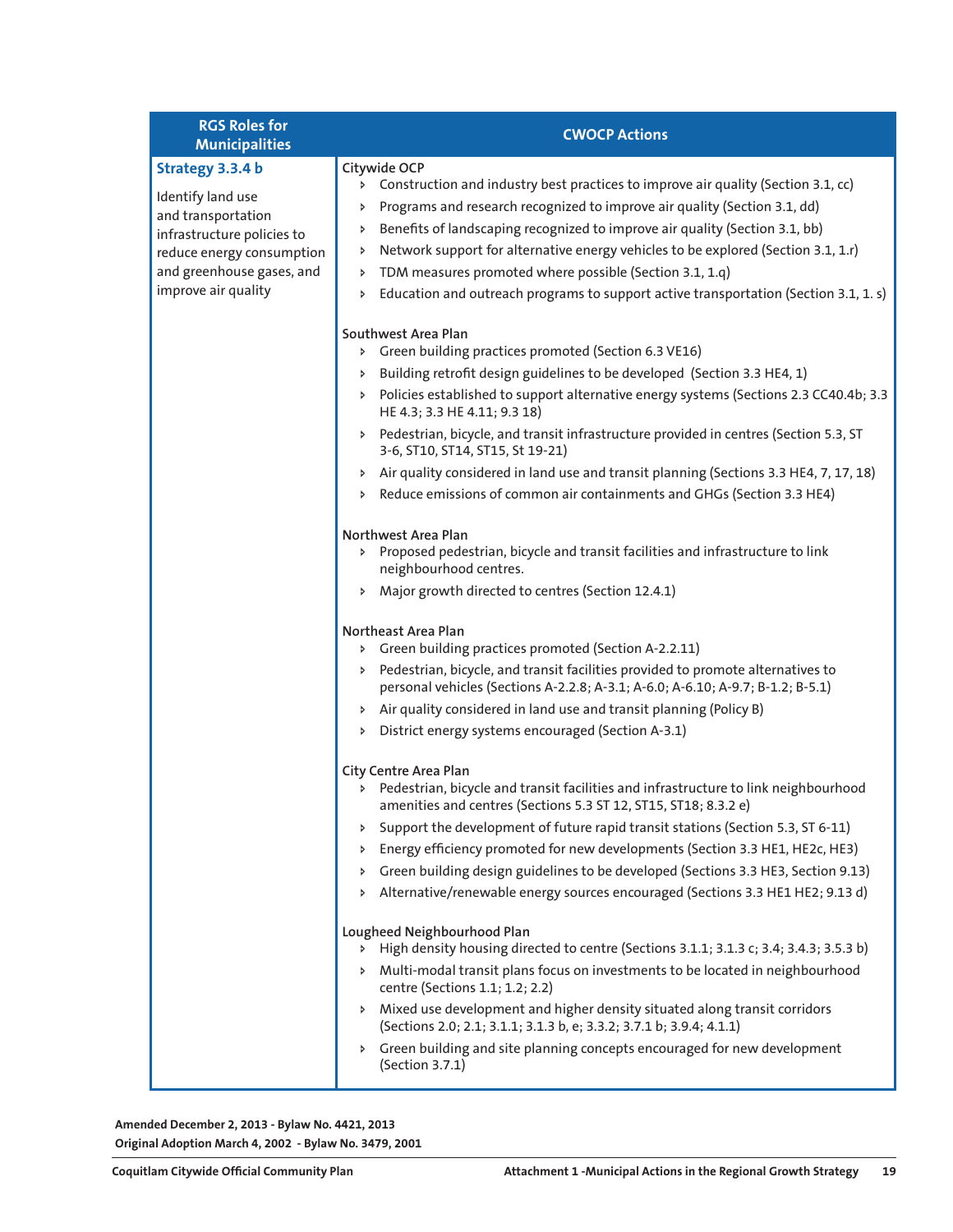| <b>RGS Roles for</b><br><b>Municipalities</b>        | <b>CWOCP Actions</b>                                                                                                                                                                                                                                           |
|------------------------------------------------------|----------------------------------------------------------------------------------------------------------------------------------------------------------------------------------------------------------------------------------------------------------------|
| Strategy 3.3.4 b<br>- continued<br>Identify land use | Burquitlam Neighbourhood Plan<br>Pedestrian, bicycle and transit facilities and infrastructure to link neighbourhood<br>$\triangleright$<br>amenities and centres (Sections 1.2; 2.2; 3.1.3 g, i; 3.2.3 d; 3.6.3 c, i; 3.7; 3.7.1 d, f;<br>3.7.2; 3.7.3; 4.1.1 |
| and transportation<br>infrastructure policies to     | > Higher density and mixed use development to be situated along transit corridors<br>(Sections 2.0; 2.2; 3.1.1; 3.1.3)                                                                                                                                         |
| reduce energy consumption                            | Support the development of a future rapid transit station (Section 3.7.1)<br>$\triangleright$                                                                                                                                                                  |
| and greenhouse gases, and<br>improve air quality     | Major neighbourhood gathering places and park directed to centre (Sections 2.2;<br>$\triangleright$<br>3.1.1; 3.1.3; 3.6.3                                                                                                                                     |
|                                                      | Increased parkland to improve air quality (Section 3.5)<br>Þ.                                                                                                                                                                                                  |
|                                                      | Waterfront Village Centre Neighbourhood Plan<br>Village centre to be developed as medium to high density mixed use area (Sections<br>$\triangleright$<br>1.1; 3.2, 4; 3.3, 5)                                                                                  |
|                                                      | Bicycle and pedestrian trails to be connected to centre (Sections 3.3, 11; 3.7.1, 3.c;<br>Þ.<br>3.7.2, 2; 3.7.3, 1                                                                                                                                             |
|                                                      | Sustainable transportation strategies will be provided (Section 4.1, 9)<br>Þ.                                                                                                                                                                                  |
|                                                      | Increased parkland to improve air quality (Sections 3.6)<br>Þ.                                                                                                                                                                                                 |
|                                                      | Austin Heights Neighbourhood Plan<br>Mixed use development and higher density situated in neighbourhood centre<br>$\triangleright$<br>(Sections 2.2; 3.1.1; 3.1.3 a)                                                                                           |
|                                                      | > Community amenities and commercial spaces directed to centre (Sections 3.1.3 d, f, j)                                                                                                                                                                        |
|                                                      | Multi-modal transportation system directed to centre (Sections 2.1; 4.1; 4.1.1; 4.1.2;<br>Þ.<br>4.1.3; 6.1.2)                                                                                                                                                  |
|                                                      | Policy to support safe and efficient walking and cycling (Sections 4.1.1; 4.1.2)<br>Þ.                                                                                                                                                                         |
|                                                      | Safe and sustainable transit options and infrastructure provided (Sections 4.1.3)<br>Þ.                                                                                                                                                                        |
|                                                      | Lower Hyde Creek Neighbourhood Plan<br>Pedestrian, bicycle and transit network to link neighbourhood amenities and<br>Þ.<br>commercial area (Sections 3.4; 4.1; 4.1.1; 4.1.2; 4.1.3)                                                                           |
|                                                      | Neighbourhood local commercial area to help limit vehicle trips (Sections 3.3)<br>Þ                                                                                                                                                                            |
|                                                      | Low Impact Development measures to reduce greenhouse gases (Sections 3.1.3)<br>Þ.                                                                                                                                                                              |
|                                                      | Upper Hyde Creek Neighbourhood Plan<br>Pedestrian, bicycle and transit network to link neighbourhood amenities and<br>commercial area (Sections 3.3; 4.1; 4.1.1; 4.1.2; 4.1.3)                                                                                 |
|                                                      | Low Impact Development measures to reduce greenhouse gases (Sections 3.1.3)<br>Þ.                                                                                                                                                                              |
|                                                      | Smiling Creek Neighbourhood Plan                                                                                                                                                                                                                               |
|                                                      | Pedestrian, bicycle and transit network and infrastructure provided to link<br>Þ.<br>neighbourhood amenities and area centre (Section 3.4; 4.1; 4.1.1; 4.1.2; 4.1.3)                                                                                           |
|                                                      | Neighbourhood commercial area to limit residential trips (Section 3.6)<br>Þ.                                                                                                                                                                                   |
|                                                      | Low Impact Development measures to reduce greenhouse gases (Section 3.1.3)<br>Þ                                                                                                                                                                                |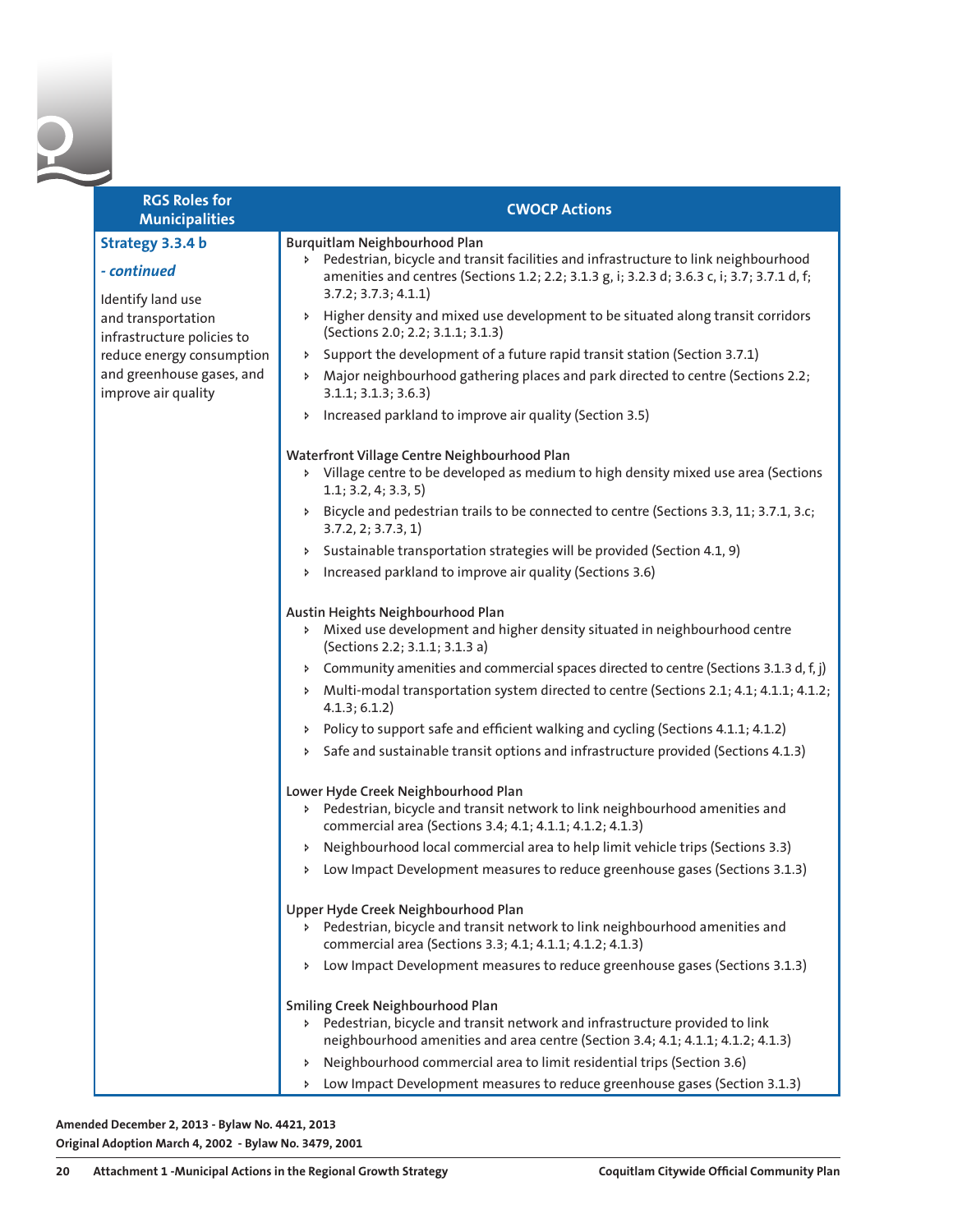| <b>RGS Roles for</b><br><b>Municipalities</b>                                                                                                                                             | <b>CWOCP Actions</b>                                                                                                                                                                                                                                                                                                                                                                                                                                                                                                                                                                                                                                                                                                                                                                                                                                                                                                                                                                                                                                                                                                                                                                                                                                                                                                                     |
|-------------------------------------------------------------------------------------------------------------------------------------------------------------------------------------------|------------------------------------------------------------------------------------------------------------------------------------------------------------------------------------------------------------------------------------------------------------------------------------------------------------------------------------------------------------------------------------------------------------------------------------------------------------------------------------------------------------------------------------------------------------------------------------------------------------------------------------------------------------------------------------------------------------------------------------------------------------------------------------------------------------------------------------------------------------------------------------------------------------------------------------------------------------------------------------------------------------------------------------------------------------------------------------------------------------------------------------------------------------------------------------------------------------------------------------------------------------------------------------------------------------------------------------------|
| Strategy 3.3.4 b<br>- continued<br>Identify land use<br>and transportation<br>infrastructure policies to<br>reduce energy consumption<br>and greenhouse gases, and<br>improve air quality | <b>Strategic Transportation Plan (STP)</b><br>> Network support to accommodate alternative energy vehicles (Section 3.5.2)<br>Parking strategies to reduce the use of personal vehicles (Section 3.5.2, 1)<br>Þ<br>Support the future Evergreen Rapid Transit Line (Section 3.3.2)<br>Þ<br>Transportation Demand Management strategies implemented where applicable<br>Þ<br>(Section 3.5.2, 1, 2; 3.6)<br>High quality pedestrian, bicycle and transit facilities and infrastructure provided to<br>Þ<br>promote alternatives to the car (Sections 3.1.2; 3.2.2; 3.3.2)                                                                                                                                                                                                                                                                                                                                                                                                                                                                                                                                                                                                                                                                                                                                                                  |
| Strategy 3.3.4 c<br>Focus infrastructure and<br>amenity investments in<br>centres and corridors                                                                                           | Major infrastructure and amenity investments are focused to support urban centres<br>Þ<br>and the corridors between them:<br>Citywide OCP (Sections 2.2, a-c; 2.3, a-c; 2.3.1, a-d)<br>Þ<br>Southwest Area Plan (Sections 2.3 CC5, CC7)<br>Þ<br>Northeast Area Plan (Sections A-3.1; A-4.0; A-6.9; A-7.0; B-1.6; B-5.3; D-2.0)<br>Þ<br>City Centre Area Plan (Sections 2.3 CC3; 7.1; 6.3 VE11)<br>Þ<br>Maillardville Neighbourhood Plan (Section 6.3)<br>Þ<br>Lougheed Neighbourhood Plan (Sections 3.1.3; 3.2.2; 3.2.3 h; 3.3.3 d; 3.10; 3.10.1)<br>Þ<br>Burquitlam Neighbourhood Plan (Sections 1.1; 3.2, 4; 3.3, 5; 3.7.5; 4.1.1)<br>Þ<br>Austin Heights Neighbourhood Plan (Sections 2.2; 3.1.1; 3.1.3 a, d, f, j; 4.1)<br>Þ                                                                                                                                                                                                                                                                                                                                                                                                                                                                                                                                                                                                         |
| Strategy 3.3.4 d<br>Support integrated<br>stormwater management<br>and water conservation                                                                                                 | Policies established to implement stormwater management approaches::<br>Þ<br>Citywide OCP (Section 3.2 obj. 1c; obj. 2 a,b; obj. 3 a, b)<br>Þ<br>Southwest Area Plan (Sections 2.3 CC40 4.c; 3.3 HE 1.3-5, 8; 8.1.2.p)<br>Þ<br>Northeast Area Plan (Sections A-2.2.8; A-9.1-3; D-1.0)<br>Þ<br>City Centre Area Plan (Sections 3.3 HE4, HE7, HE12-17; 1.10; 9.13)<br>Þ<br>Maillardville Neighbourhood Plan (Section 3.4)<br>Þ<br>Lougheed Neighbourhood Plan (Sections 3.7.2; 3.10.1)<br>Þ<br>Burquitlam Neighbourhood Plan (Sections 3.5.1; 3.5.2)<br>Þ<br>Waterfront village Neighbourhood Plan (Section 4.3)<br>Þ<br>Austin Heights Neighbourhood Plan (Sections 4.2; 6.1.3)<br>Þ<br>Lower Hyde Creek Neighbourhood Plan (Section 4.2.3)<br>Þ<br>Upper Hyde Creek Neighbourhood Plan (Section 4.2.3)<br>Þ<br>Smiling Creek Neighbourhood Plan (Section 4.2.3)<br>Þ<br>Water conservation programs implemented, where possible:<br>Þ<br>Citywide OCP (Sections 3.2, obj. 1a; obj. 3 a, e; 3.6, obj. 1 a-c)<br>Þ<br>Southwest Area Plan (Sections 3.3 HE 1.2 and 1.9; 9.3.13)<br>Þ<br>Waterfront village Neighbourhood Plan (Section 4.2, 4)<br>Þ<br>Lower Hyde Creek Neighbourhood Plan (Section 4.2.1, 4)<br>Þ<br>Upper Hyde Creek Neighbourhood Plan (Section 4.2.1, 4)<br>Þ<br>Smiling Creek Neighbourhood Plan (Section 4.2.1)<br>Þ |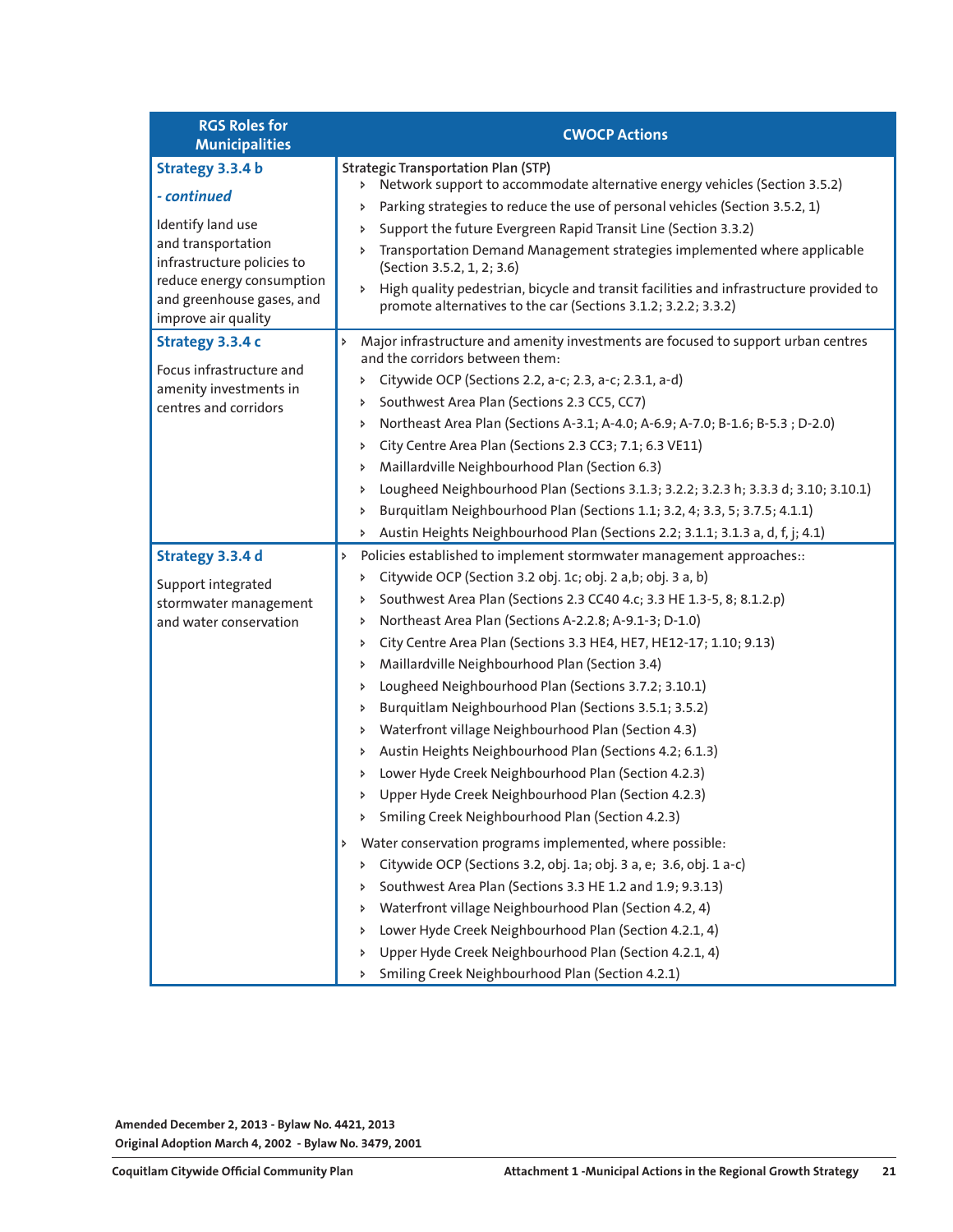| <b>RGS Roles for</b><br><b>Municipalities</b>                                                                         | <b>CWOCP Actions</b>                                                                                                                                                                                                                                                                                                                                                                                                                                                                                                                                                                                                                                                                                                                                                                                                                                                                                                                                                                                        |
|-----------------------------------------------------------------------------------------------------------------------|-------------------------------------------------------------------------------------------------------------------------------------------------------------------------------------------------------------------------------------------------------------------------------------------------------------------------------------------------------------------------------------------------------------------------------------------------------------------------------------------------------------------------------------------------------------------------------------------------------------------------------------------------------------------------------------------------------------------------------------------------------------------------------------------------------------------------------------------------------------------------------------------------------------------------------------------------------------------------------------------------------------|
|                                                                                                                       | STRATEGY 3.4: ENCOURAGE LAND USE AND TRANSPORTATION INFRASTRUCTURE THAT IMPROVE THE ABILITY<br>TO WITHSTAND CLIMATE CHANGE IMPACTS AND NATURAL HAZARD RISKS                                                                                                                                                                                                                                                                                                                                                                                                                                                                                                                                                                                                                                                                                                                                                                                                                                                 |
| <b>Strategy 3.4.4</b><br>Encourage settlement<br>patterns that minimize<br>climate change and natural<br>hazard risks | > Climate change and natural hazards risk is managed through the location and design<br>of new development:<br>Citywide OCP (Sections 3.1 a, c, d, e-m, t-w; 3.4 obj. 1 a-d)<br>d<br>Southwest Area Plan (Section 3.3 HE2, HE2.5)<br>Þ<br>Northwest Area Plan (Section F-1-1)<br>Þ<br>Northeast Area Plan (Sections A-9.0; A-9.8; A-9.13)<br>Þ<br>Maillardville Neighbourhood Plan (Sections 9.1; 9.2)<br>Þ<br>Lougheed Neighbourhood Plan (Sections 3.7)<br>Burquitlam Neighbourhood Plan (Sections 3.5)<br>Þ<br>Waterfront village Neighbourhood Plan (Section 4.3)<br>Þ<br>Smiling Creek Neighbourhood Plan (Section 3.1.2)<br>Þ<br>Partington Creek Neighbourhood Plan (Section 3.9)<br>Þ<br>> As noted above, Coquitlam has developed a Community Greenhouse Gas Reduction<br>Strategy. This initiative builds on the City's existing Corporate Climate Action Plan and<br>looks at opportunities to minimize the communities impact on climate change. The<br>strategy was adopted on March 26, 2012. |
| <b>Strategy 3.4.5</b>                                                                                                 | <b>OCP Overview (Front Section)</b>                                                                                                                                                                                                                                                                                                                                                                                                                                                                                                                                                                                                                                                                                                                                                                                                                                                                                                                                                                         |
| Consider climate change<br>and natural hazard risk<br>assessments in planning<br>municipal assets                     | Natural hazard risk managed in development (Section 3.4 obj 1-3)<br>Þ.<br>Waterfront Village Centre Neighbourhood Plan<br>Climate change risks to be assessed to inform infrastructure and land use planning<br>$\triangleright$<br>(Sections 3.1.2; 3.1.3; 3.1.4)<br>Austin Heights Neighbourhood Plan                                                                                                                                                                                                                                                                                                                                                                                                                                                                                                                                                                                                                                                                                                     |
|                                                                                                                       | > Climate change risks to be assessed to inform infrastructure and land use planning<br>(Sections 2.1; 3.1.3 a; 4.1.1; 4.1.2; 4.3)                                                                                                                                                                                                                                                                                                                                                                                                                                                                                                                                                                                                                                                                                                                                                                                                                                                                          |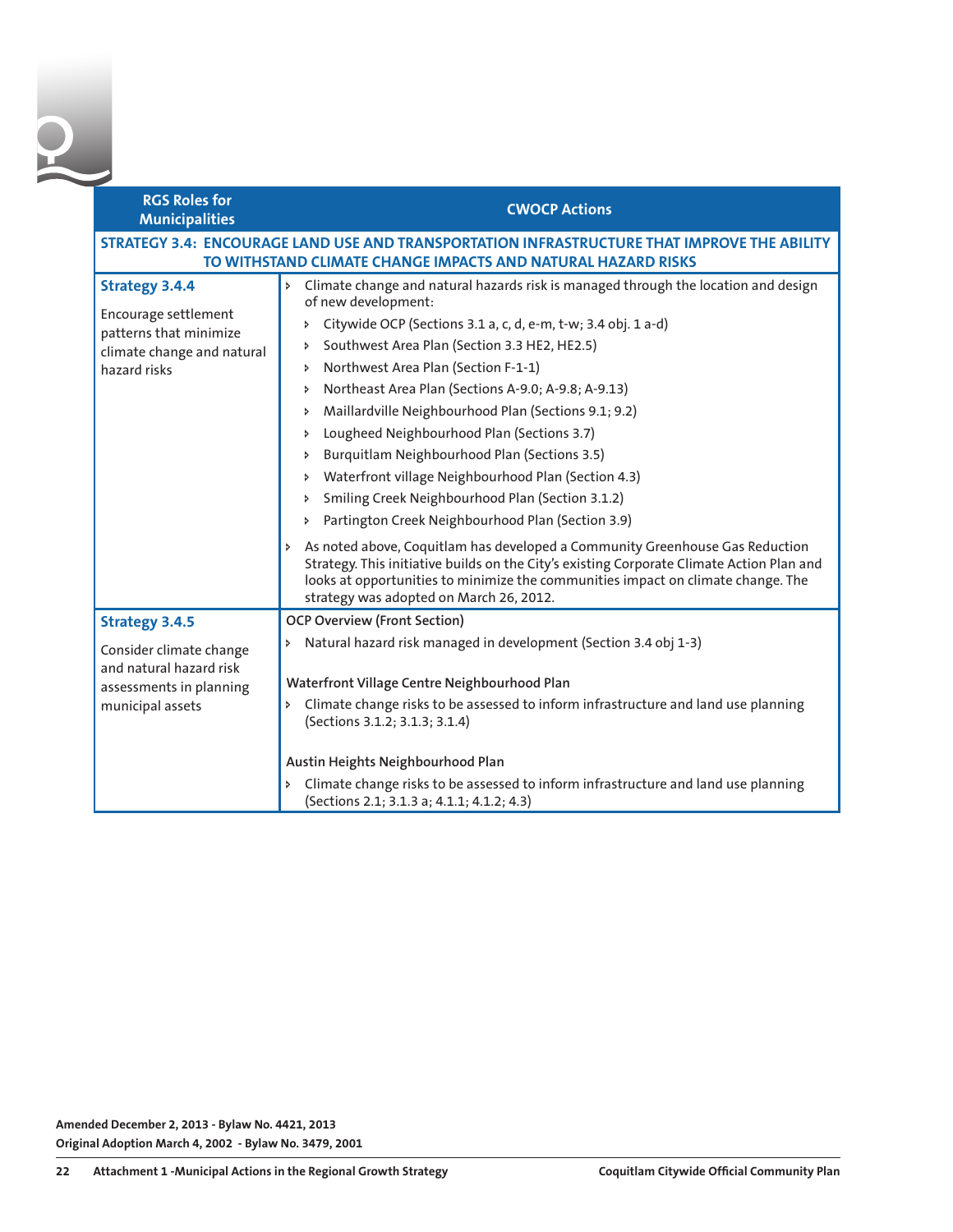#### **Goal 4: Develop Complete Communities**

| <b>RGS Roles for</b><br><b>Municipalities</b>                      | <b>CWOCP Actions</b>                                                                                                                                                                                                                                                                                                         |
|--------------------------------------------------------------------|------------------------------------------------------------------------------------------------------------------------------------------------------------------------------------------------------------------------------------------------------------------------------------------------------------------------------|
|                                                                    | <b>STRATEGY 4.1: PROVIDE DIVERSE AND AFFORDABLE HOUSING CHOICES</b>                                                                                                                                                                                                                                                          |
| Strategy 4.1.7 a<br>Work towards meeting                           | Current area and neighbourhood plans within the OCP identify capacity for an<br>Þ<br>additional 46,100 units, which fully accommodates the 2041 housing demand<br>estimate.                                                                                                                                                  |
| future housing demand<br>estimates                                 | The City is continually working towards addressing its future housing demand needs<br>Þ<br>through area and neighbourhood plan update processes. (Citywide OCP Section 4.1,<br>obj. 2a)                                                                                                                                      |
|                                                                    | The Transit-Oriented Development Strategy (TDS) identified a number of areas near<br>Þ<br>rapid transit stations for additional growth. The policies in the TDS help to inform the<br>local area planning processes for those areas.                                                                                         |
| Strategy 4.1.7 a i<br>Articulate the need for<br>housing diversity | The OCP contains a broad range of land use designations that accommodate a wide<br>Þ<br>variety of housing types from single-family through to high-density apartment<br>residential:                                                                                                                                        |
|                                                                    | Citywide OCP (Section 4.1 obj. 1 b, c)<br>Þ                                                                                                                                                                                                                                                                                  |
|                                                                    | Southwest Area Plan (Sections 2.3 CC9, 1b)<br>Þ                                                                                                                                                                                                                                                                              |
|                                                                    | Northwest Area Plan (Sections 10.3 b, c; 10.4)<br>Þ                                                                                                                                                                                                                                                                          |
|                                                                    | Northeast Area Plan (Section A-2.0, A-2.1, 2ciii, biii, ciii)<br>Þ                                                                                                                                                                                                                                                           |
|                                                                    | City Centre Area Plan (Sections 2.3 CC1; 4.3 DN 6, DN8)<br>Þ                                                                                                                                                                                                                                                                 |
|                                                                    | Maillardville Neighbourhood Plan (Sections 2.0 c; 3.2 d; 4.2 d; 4.3)<br>Þ                                                                                                                                                                                                                                                    |
|                                                                    | Lougheed Neighbourhood Plan (Sections 3.4.3 b; 3.5.3 a)<br>Þ                                                                                                                                                                                                                                                                 |
|                                                                    | Burquitlam Neighbourhood Plan (Sections 2.0; 2.1; 2.2; 3.3.1; 3.3.3. a, b)<br>Þ                                                                                                                                                                                                                                              |
|                                                                    | Waterfront village Neighbourhood Plan (Section 3.2)<br>Þ                                                                                                                                                                                                                                                                     |
|                                                                    | Austin Heights Neighbourhood Plan (Sections 1.3; 2.1; 2.2; 3.2.1; 3.2.2; 3.2.3; 3.3.1)<br>Þ                                                                                                                                                                                                                                  |
|                                                                    | Lower Hyde Creek Neighbourhood Plan (Sections 2.1; 3.2)<br>Þ                                                                                                                                                                                                                                                                 |
|                                                                    | Upper Hyde Creek Neighbourhood Plan (Sections 2.1; 3.2)<br>Þ                                                                                                                                                                                                                                                                 |
|                                                                    | Smiling Creek Neighbourhood Plan (Sections 2.1; 3.2)<br>Þ                                                                                                                                                                                                                                                                    |
|                                                                    | Partington Creek Neighbourhood Plan (Section 3.1)<br>Þ                                                                                                                                                                                                                                                                       |
| Strategy 4.1.7 a ii<br>Increase diverse supply                     | The City is continually working towards addressing its future housing demand needs<br>Þ<br>through area and neighbourhood plan update processes. (Citywide OCP Section 4.1,<br>obj. 2a)                                                                                                                                      |
| through infill and increased<br>density                            | The OCP plans for increased density in all of the City's urban centres and FTDAs with<br>Þ<br>densities of up to 4.5 - 5.0 FAR within the core of each urban centre.                                                                                                                                                         |
|                                                                    | Þ<br>The City's Housing Choices program provides for infill opportunities in traditionally<br>single-family neighbourhoods near urban centres. Under the Housing Choices program<br>up to four units of small-scale, ground-oriented housing can be developed on an<br>individual lot. (Southwest Area Plan Policy 2.3 CC27) |
| Strategy 4.1.7 a iii<br>Assist senior governments                  | The City's 2007 Affordable Housing Strategy, which is currently being updated,<br>Þ<br>promotes collaboration with other agencies and stakeholders to develop appropriate<br>strategies.                                                                                                                                     |
| in providing affordable<br>rental                                  | The City collaborates with senior government to ensure a diverse range of affordable<br>d<br>and subsidized housing options. (Citywide OCP Section 4.1 obj. 3 e, f)                                                                                                                                                          |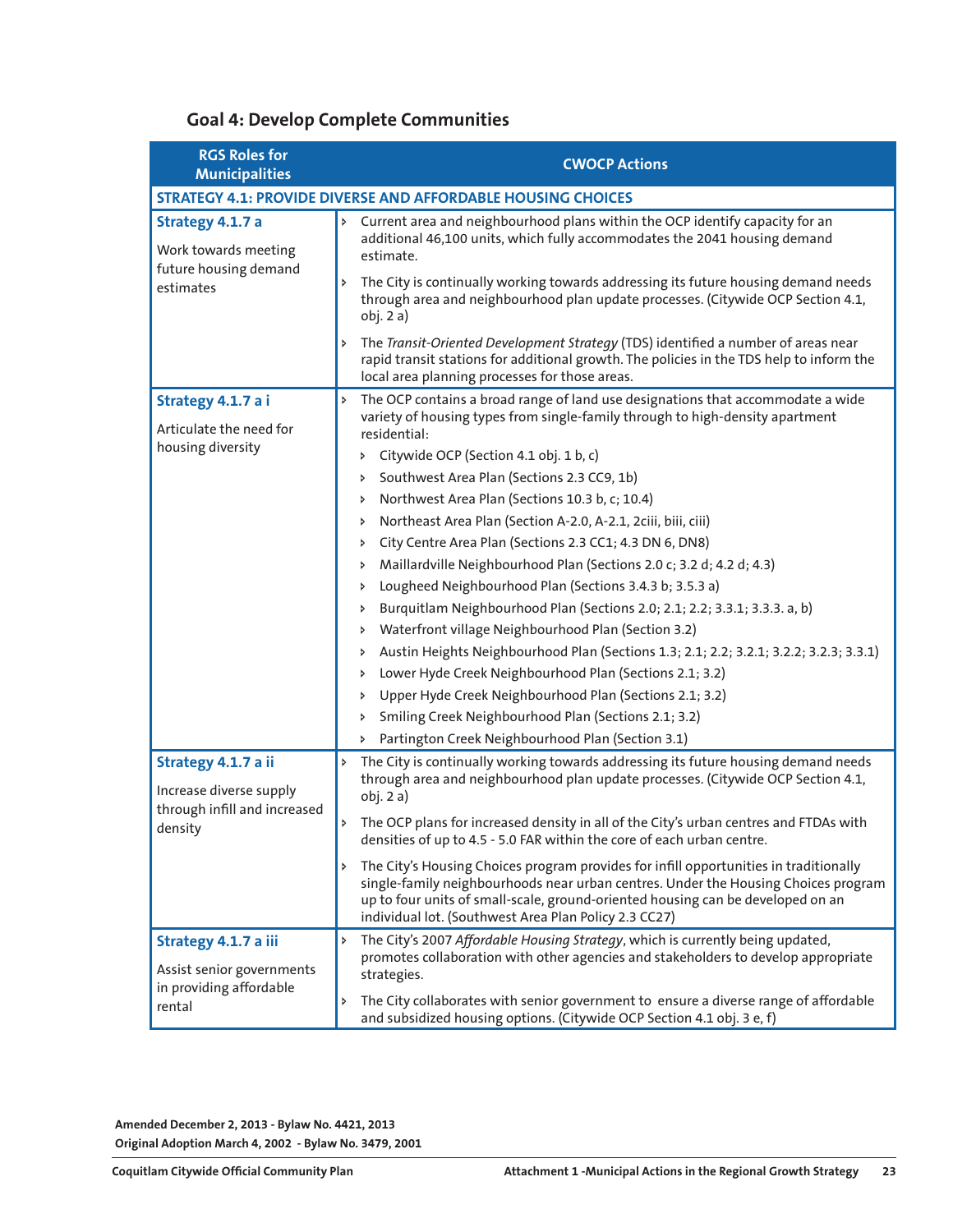| <b>RGS Roles for</b><br><b>Municipalities</b>                          |    | <b>CWOCP Actions</b>                                                                                                                                                                               |
|------------------------------------------------------------------------|----|----------------------------------------------------------------------------------------------------------------------------------------------------------------------------------------------------|
| Strategy 4.1.7 a iv                                                    | Þ. | The City is currently preparing an updated Housing Affordability Strategy that will guide<br>the provision of more affordable housing in the City.                                                 |
| Facilitate affordable housing<br>through diverse municipal<br>measures | Þ  | Existing City policy limiting the strata conversion of rental housing units and ensuring<br>that tenants displaced through redevelopment are provided relocation assistance from<br>the developer. |
|                                                                        |    | > A portion of the density bonus funds collected are earmarked for the City's Affordable<br>Housing Reserve Fund.                                                                                  |
|                                                                        |    | > Non-market housing developments have a reduced parking standard. (Zoning Bylaw<br>Section 706)                                                                                                   |
|                                                                        |    | > Through the Housing Affordability Strategy update process the City may explore policy<br>regarding further parking reductions for purpose built rental and/or affordable housing<br>projects.    |
|                                                                        |    | > The City has recently leveraged land resources for two projects targeting differing<br>housing affordability needs.                                                                              |
|                                                                        | Þ. | <b>Relevant Policies:</b>                                                                                                                                                                          |
|                                                                        |    | Citywide OCP (Section 4.1, obj. 3 a-f)<br>Þ.                                                                                                                                                       |
|                                                                        |    | Southwest Area Plan (Sections 4.3 DN2-8, DN12)<br>Þ                                                                                                                                                |
|                                                                        |    | Northeast Area Plan (Sections A-2.0; A.2.2.6)<br>Þ                                                                                                                                                 |
|                                                                        |    | City Centre Area Plan (Sections 4.3 DN1, DN7)<br>Þ                                                                                                                                                 |
|                                                                        |    | Waterfront Village Neighbourhood Plan (Section 3.2.4, 1-4, 8, 9)<br>Þ                                                                                                                              |
|                                                                        |    | Austin Heights Neighbourhood Plan (Sections 3.1.3g; 5.1e)<br>Þ                                                                                                                                     |
|                                                                        |    | Lower Hyde Creek Neighbourhood Plan (Sections 3.2, 7; 3.2.3)<br>Þ                                                                                                                                  |
|                                                                        |    | Upper Hyde Creek Neighbourhood Plan (Sections 3.2 vii; 3.2.6, 7)<br>Þ                                                                                                                              |
|                                                                        |    | Smiling Creek Neighbourhood Plan (Section 3.2.5, 8)<br>Þ                                                                                                                                           |
| Strategy 4.1.8 a to f<br>Prepare and implement                         | Þ  | The City is preparing an updated Housing Affordability Strategy that will meet the<br>goals and intent of the Housing Actions Plans. This strategy is anticipated to be<br>completed in 2014.      |
| <b>Housing Action Plans</b>                                            | Þ  | The City recently completed a Housing Affordability discussion paper which will guide<br>the preparation of the Housing Affordability Strategy.                                                    |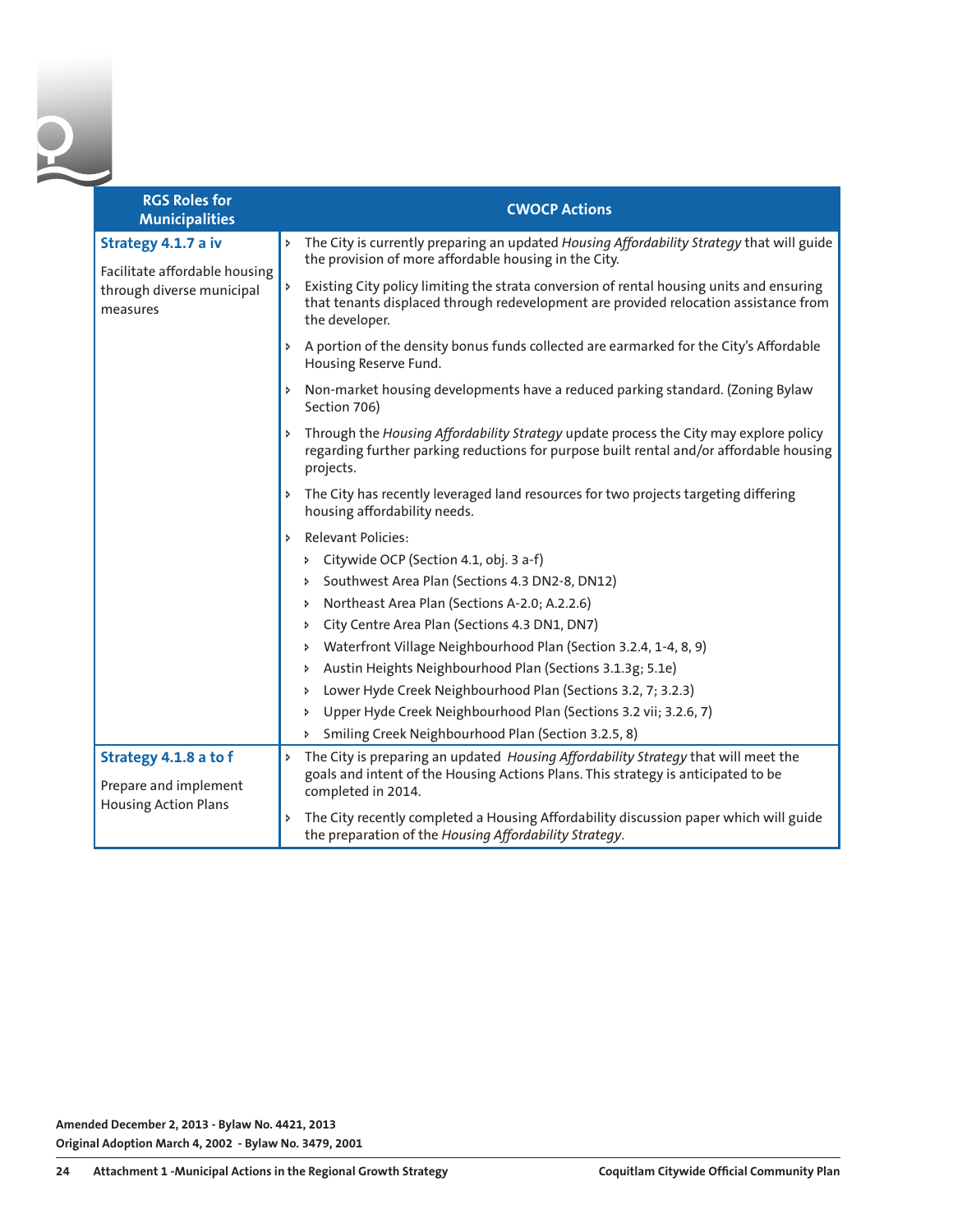**RGS Roles for Municipalities CWOCP Actions**

| <b>AND AMENITIES</b>                            | STRATEGY 4.2: DEVELOP HEALTHY AND COMPLETE COMMUNITIES WITH ACCESS TO A RANGE OF SERVICES                                                                                                                                                                                                                                                                   |
|-------------------------------------------------|-------------------------------------------------------------------------------------------------------------------------------------------------------------------------------------------------------------------------------------------------------------------------------------------------------------------------------------------------------------|
| Strategy 4.2.4 a<br>Support compact             | Citywide OCP<br>> Residential and commercial growth primarily directed to a network of transit<br>oriented centres (Section 2.1 obj. 1 a, b; 2.3.1 a, d)                                                                                                                                                                                                    |
| Commercial Residential<br>Mixed Use communities | Support and attract current and future business activities and direct them to future<br>Þ.<br>growth areas shown in Figure 2.1 (Section 2.1; 2.2)                                                                                                                                                                                                           |
|                                                 | Southwest Area Plan<br>> Residential growth and enhancement directed to neighbourhood centres (Section<br>$2.3$ CC3)                                                                                                                                                                                                                                        |
|                                                 | Multi-modal transit plans and investments in infrastructure directed towards<br>Þ.<br>centres (Section 2.3 CC5, CC7)                                                                                                                                                                                                                                        |
|                                                 | Mixed intensity of land uses, and transit oriented infrastructure and design,<br>Þ<br>facilitated to support frequent transit (Section 2.3 CC8)                                                                                                                                                                                                             |
|                                                 | Higher densities and mixed-use encouraged (Section 2.3 CC8, CC9)<br>Þ                                                                                                                                                                                                                                                                                       |
|                                                 | Land use and urban design considerations are made to ensure neighbourhood<br>Þ.<br>centres have transit, bicycle and pedestrian infrastructure, community amenities<br>and service opportunities (Sections 9.2 6-7, 9-11; 5.3 ST1)                                                                                                                          |
|                                                 | Sustainable transit plans and services for neighbourhood centres (Sections 2.3<br>Þ<br>CC4.2.a, CC8; 3.3 AE4.10; 5.3 ST1, ST3)                                                                                                                                                                                                                              |
|                                                 | <b>NW Area Plan</b>                                                                                                                                                                                                                                                                                                                                         |
|                                                 | > Community amenities, public facilities and commercial spaces located in centres<br>proposed (Section 11.1)                                                                                                                                                                                                                                                |
|                                                 | > Proposed pedestrian, bicycle and transit facilities and infrastructure to link<br>neighbourhood centres (Section 11.1)                                                                                                                                                                                                                                    |
|                                                 | Larger growth directed to centres (Section 12.4.1)<br>Þ                                                                                                                                                                                                                                                                                                     |
|                                                 | Higher density housing units directed to centre (Section 2.0; 11.1)<br>Þ                                                                                                                                                                                                                                                                                    |
|                                                 | Transit between major centres (Section 5.0)<br>Þ                                                                                                                                                                                                                                                                                                            |
|                                                 | Northeast Area Plan<br>> Land use and urban design considerations are made to ensure neighbourhood<br>centres have transit, bicycle and pedestrian infrastructure, community amenities<br>and service opportunities (Sections A-3.1; A-4.0; A-6.9; A-7.0; B-1.6; B-5.3; D-2.0)<br>Higher densities directed to Village centre (Sections A-1.0; A-3.1)<br>Þ. |
|                                                 | City Centre Area Plan<br>High density development located in the centre (Sections 2.3 CC1; 4.3 DN 6, DN9)<br>Þ.                                                                                                                                                                                                                                             |
|                                                 | Transit located in dense and highly accessible areas (Sections 9.1 c, 9.2, 9.5)                                                                                                                                                                                                                                                                             |
|                                                 | High level of city services and infrastructure investments to support densities and<br>Þ<br>local businesses (Sections 6.3 VE11; 7.3 CS1)                                                                                                                                                                                                                   |
|                                                 | Commercial uses directed to the centre (Sections 6.3 VE1; 7.3 CS4)<br>Þ.                                                                                                                                                                                                                                                                                    |
|                                                 | Higher density uses directed to transit station areas (Sections 5.3 ST10, ST12)<br>Þ.                                                                                                                                                                                                                                                                       |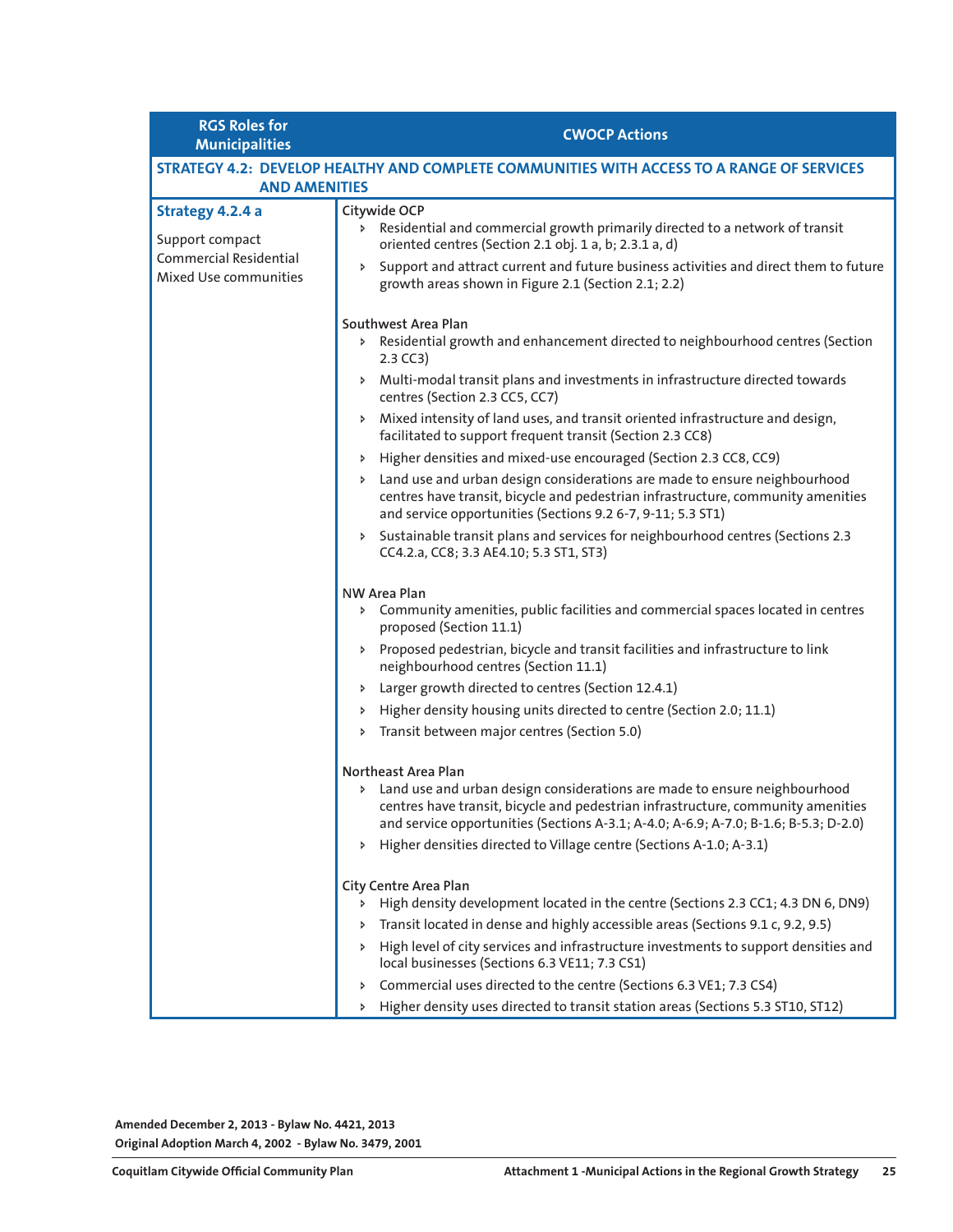0

| <b>RGS Roles for</b><br><b>Municipalities</b>                                                        | <b>CWOCP Actions</b>                                                                                                                                                                                                                                                                                                                                                                                                               |
|------------------------------------------------------------------------------------------------------|------------------------------------------------------------------------------------------------------------------------------------------------------------------------------------------------------------------------------------------------------------------------------------------------------------------------------------------------------------------------------------------------------------------------------------|
| Strategy 4.2.4 a<br>Support compact<br>Commercial Residential<br>Mixed Use communities<br>-continued | Maillardville Neighbourhood Plan<br>Mixed use and higher density development situated in centre (3.2.9; 4.0)<br>Þ<br>Community facilities and amenities encouraged to locate in centre (3.5 b, d)<br>Þ.<br>Network of high quality streetscapes for pedestrians, cyclist and transit users to be<br>Þ.<br>developed (4.2 c)                                                                                                        |
|                                                                                                      | Lougheed Neighbourhood Plan<br>Land use and urban design considerations are made to ensure that the<br>Þ.<br>neighbourhood centre is comprised of mixed-use transit-oriented developments<br>(Sections 1.2; 2.0; 2.2; 3.1.3 e; 3.2.3 e; 4.1.1 a)                                                                                                                                                                                   |
|                                                                                                      | > Community amenities, public facilities and commercial spaces located in centre<br>(Sections 2.0; 2.1; 3.1.3; 3.2.2; 3.2.3 h; 3.3.3 d)                                                                                                                                                                                                                                                                                            |
|                                                                                                      | Burquitlam Neighbourhood Plan<br>Land use and urban design considerations are made to ensure that the<br>Þ.<br>neighbourhood centre is comprised of mixed-use transit-oriented developments<br>(Sections 1.2; 2.0; 2.2; 3.5.1 a; 3.7; 4.1.1 a; 4.1.2 b)<br>Community amenities, public facilities and commercial spaces located in centre<br>$\blacktriangleright$<br>(Sections 2.1; 3.1.2; 3.1.3 i; 3.2.3 d; 3.3.3 e; 3.6.3 c, f) |
|                                                                                                      | Waterfront Village Centre Neighbourhood Plan<br>Land use and urban design considerations are made to ensure that the<br>Þ.<br>neighbourhood centre is comprised of mixed-use transit-oriented developments<br>(Sections 1.1; 3.2, 4; 3.2.7; 3.3, 5; 4.0)                                                                                                                                                                           |
|                                                                                                      | Community amenities and infrastructure to be located adjacent to neighbourhood<br>$\triangleright$<br>(Sections 3.7.5; 4.1.1)                                                                                                                                                                                                                                                                                                      |
|                                                                                                      | Austin Heights Neighbourhood Plan<br>Land use and urban design considerations are made to ensure that the<br>Þ.<br>neighbourhood centre is comprised of mixed-use transit-oriented developments<br>(Sections 2.1; 2.2; 3.1.1; 3.1.3; 6.1; 6.1.2)                                                                                                                                                                                   |
|                                                                                                      | Community amenities, public facilities and commercial spaces located in centre<br>$\blacktriangleright$<br>(Sections 2.2; 3.1.3 f, g, l; 3.5.3 a; 4.1.2 d; 4.1.3 d)                                                                                                                                                                                                                                                                |
|                                                                                                      | Partington Creek Neighbourhood Plan<br>> Future Neighbourhood Centre will be developed as a compact, mixed use area<br>(Section 4.1)                                                                                                                                                                                                                                                                                               |
|                                                                                                      | <b>Strategic Transportation Plan (STP)</b><br>> Land use and transportation planning integrated through the development of<br>compact, mixed-use communities (Section 1.0)                                                                                                                                                                                                                                                         |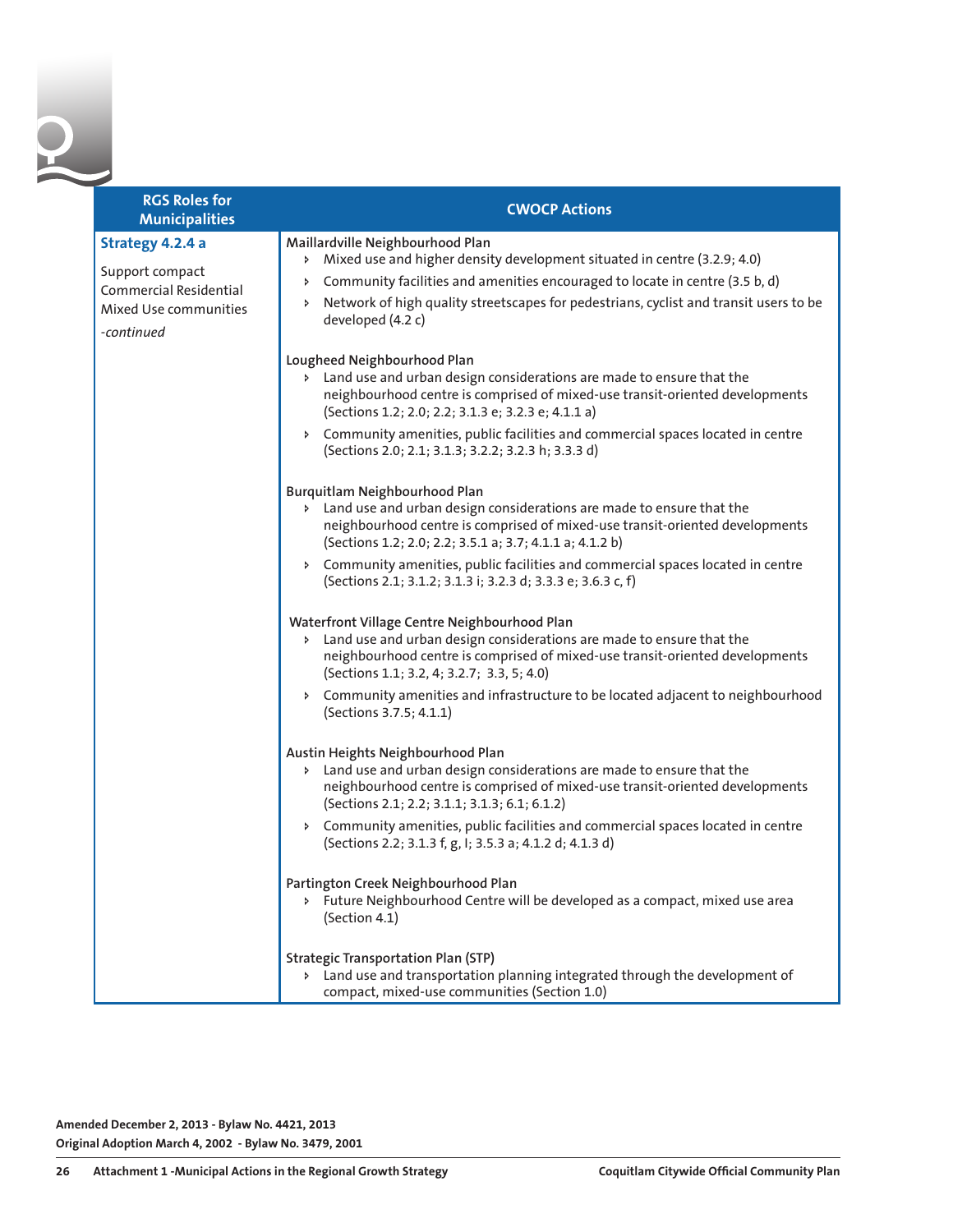| <b>RGS Roles for</b><br><b>Municipalities</b>                                                      | <b>CWOCP Actions</b>                                                                                                                                                                                                                                                                                                                                                                                                                                                                                                                                                                                                                                                                                                                                                                                                                                                                                                                                                                                                                                                                                                                                                                                                                                                                                                                            |
|----------------------------------------------------------------------------------------------------|-------------------------------------------------------------------------------------------------------------------------------------------------------------------------------------------------------------------------------------------------------------------------------------------------------------------------------------------------------------------------------------------------------------------------------------------------------------------------------------------------------------------------------------------------------------------------------------------------------------------------------------------------------------------------------------------------------------------------------------------------------------------------------------------------------------------------------------------------------------------------------------------------------------------------------------------------------------------------------------------------------------------------------------------------------------------------------------------------------------------------------------------------------------------------------------------------------------------------------------------------------------------------------------------------------------------------------------------------|
| Strategy 4.2.4 b<br>Locate community hubs and<br>affordable housing in transit<br>accessible areas | Community infrastructure investment is directed to a network of centres. The network<br>Þ<br>of urban centres is proposed to be linked by higher-capacity transit:<br>Citywide OCP (Section 2.3 a, b; 2.3.1 a, d)<br>Þ<br>Southwest Area Plan (Sections 2.3 CC5, CC8; 3.3 HE4.10; 5.3 ST1, ST3)<br>Þ<br>Northwest Area Plan (Sections 2.0; 11.1; 12.4.1)<br>Þ<br>Northeast Area Plan (Sections A-1.0; A-2.2.6; A-3.1)<br>Þ<br>City Centre Area Plan (Sections 9.1 c, 9.2, 9.5)<br>Þ<br>Maillardville Neighbourhood Plan (Sections 3.2.9; 4.0)<br>Þ<br>Lougheed Neighbourhood Plan (Sections 1.2; 4.1.1a)<br>Þ<br>Burquitlam Neighbourhood Plan (Sections 2.2; 3.1.3b)<br>Þ<br>Waterfront Village Neighbourhood Plan (Sections 1.1; 3.2, 4; 3.2.7; 3.3, 5; 4.0)<br>Þ<br>Austin Heights Neighbourhood Plan (Sections 2.2; 4.1.3)<br>Þ<br>The City works with a range of groups to ensure more affordable housing is located in<br>Þ<br>appropriate locations (Citywide OCP 4.1 obj. 3 f)                                                                                                                                                                                                                                                                                                                                                          |
| Strategy 4.2.4 c<br>Provide public spaces                                                          | All parks and open spaces are designated as Conservation and Recreation, refer to<br>Þ<br>"Schedule A - Regional Land Use Designations".<br>Policies to provide public park, open spaces and community amenities provided in all<br>Þ<br>neighbourhoods:<br>Citywide OCP (Section 3.3.2, obj. 1-3)<br>Þ<br>Southwest Area Plan (Sections 2.3 CC9, 2; CC18)<br>Þ<br>Northwest Area Plan (Sections 6.0; 11.1; 11.9.3)<br>Þ<br>Northeast Area Plan (Sections A-6.0; A-6.11)<br>Þ<br>City Centre Area Plan (Sections 5.3 ST8; 7.3 CS2)<br>Þ<br>Maillardville Neighbourhood Plan (Sections 3.5 b, d; 4.2 b; 4.4 d, e; 5.3; 4.1 G1, G2)<br>Þ<br>Lougheed Neighbourhood Plan (Sections 3.7.1 b; 3.8.3)<br>Þ<br>Burquitlam Neighbourhood Plan (Sections 3.1.3 i; 3.2.3 d; 3.3.3 e; 3.6.3 c, f; 3.7.2 a)<br>Þ<br>Waterfront Village Neighbourhood Plan (Sections 3.6; 3.7; 3.7.1)<br>Þ<br>Austin Heights Neighbourhood Plan (Sections 3.1.2; 3.2.2)<br>Þ<br>Lower Hyde Creek Neighbourhood Plan (Section 3.4)<br>Þ<br>Upper Hyde Creek Neighbourhood Plan (Section 3.3)<br>Þ<br>Smiling Creek Neighbourhood Plan (Section 3.3)<br>> Partington Creek Neighbourhood Plan (Section 3.4)<br><b>Strategic Transportation Plan (STP)</b><br>> City wide bicycle and pedestrian systems to be integrated with parks and open<br>spaces (Sections 3.1.2; 3.2.2) |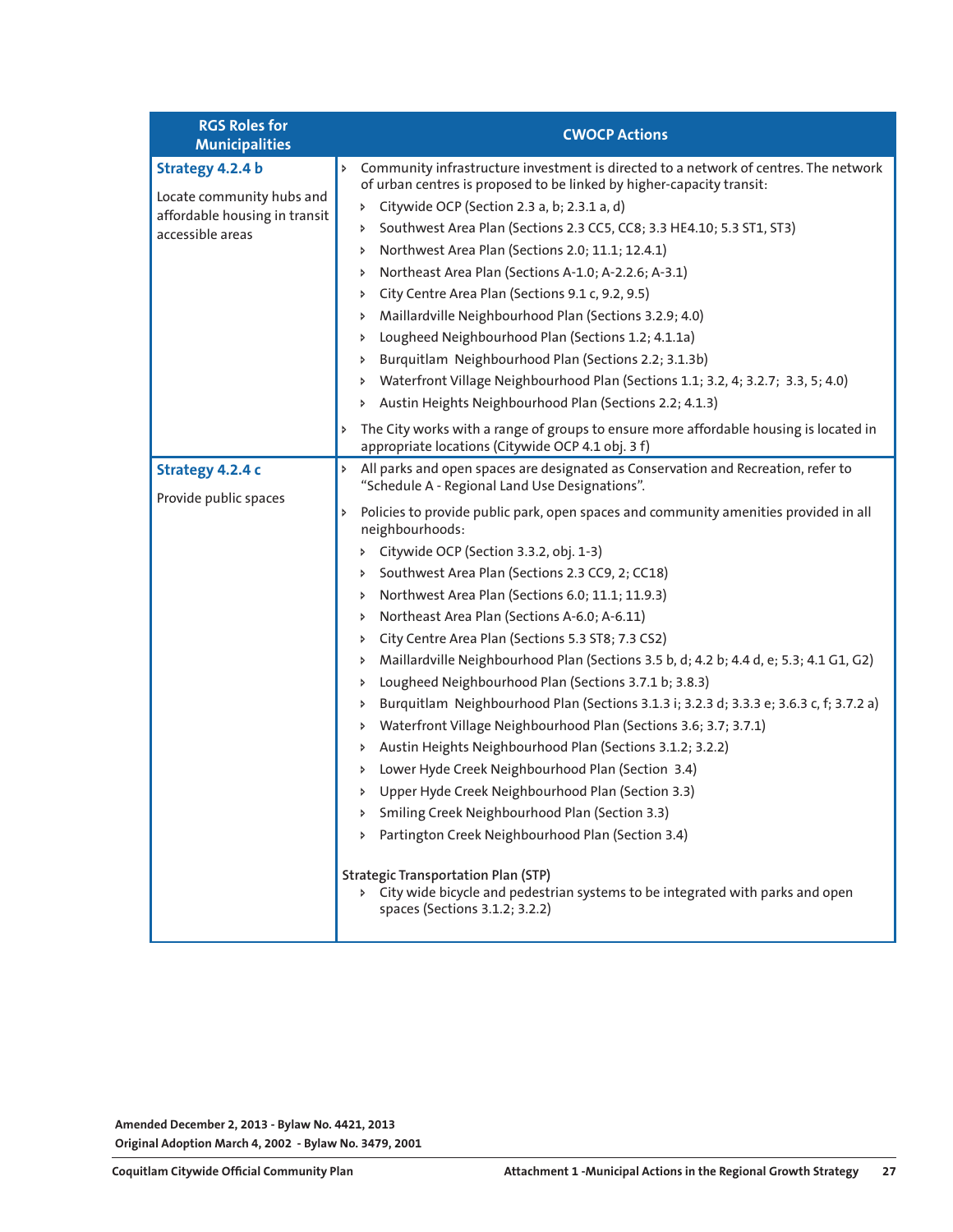| <b>RGS Roles for</b><br><b>Municipalities</b> | <b>CWOCP Actions</b>                                                                                                                                                                   |
|-----------------------------------------------|----------------------------------------------------------------------------------------------------------------------------------------------------------------------------------------|
| Strategy 4.2.4 d                              | A range of policies to promote active living and recreational activities and provide<br>Þ<br>extensive park and trail networks with integrated pedestrian and cycling routes:          |
| Support active living                         | Citywide OCP (Section 3.3.2 obj. 1-3; 6.4, obj. 1,2)<br>Þ                                                                                                                              |
|                                               | Southwest Area Plan (Sections 2.3 CC40.2.d; 5.3, ST17-ST23; 7.1; 7.3 CS18, 1-7)<br>d                                                                                                   |
|                                               | Northwest Area Plan (Sections 6.0; 11.1; 11.9.3)<br>Þ                                                                                                                                  |
|                                               | Northeast Area Plan (Sections A-3.1; A-6.0; A-6.5; A-6.7 d, f; A-6.9 a, c)<br>Þ                                                                                                        |
|                                               | City Centre Area Plan (Sections 4.3 DN14; 5.3 ST4, ST14; 9.4)<br>Þ                                                                                                                     |
|                                               | Maillardville Neighbourhood Plan (Section 9.2)<br>Þ                                                                                                                                    |
|                                               | Lougheed Neighbourhood Plan (Sections 1.2; 3.7.1 b; 3.8.3; 3.9.2)<br>Þ                                                                                                                 |
|                                               | Burquitlam Neighbourhood Plan (Sections 3.1.3 I; 3.2.3 d; 3.3.3 e; 3.5.2 b; 3.6.3, d, e,<br>Þ<br>f; 3.7.2 a; 3.7.3)                                                                    |
|                                               | Waterfront Village Neighbourhood Plan (Section 3.6; 3.7; 3.7.1; 3.7.2, 2, 10; 3.7.3)<br>Þ                                                                                              |
|                                               | Austin Heights Neighbourhood Plan (Sections 2.2; 3.1.3 f; 3.5.3; 4.1.2 aii)<br>Þ                                                                                                       |
|                                               | Lower Hyde Creek Neighbourhood Plan (Section 3.2, 8; 3.4; 3.5)<br>Þ                                                                                                                    |
|                                               | Upper Hyde Creek Neighbourhood Plan (Section 3.2 viii; 3.3; 3.4, 3)<br>Þ                                                                                                               |
|                                               | Smiling Creek Neighbourhood Plan (Section 3.2.4; 3.3; 3.4; 4.1.2; 4.1.3)<br>Þ                                                                                                          |
|                                               | Partington Creek Neighbourhood Plan (Sections 3.4 f; 3.7 a-g)<br>Þ                                                                                                                     |
|                                               | <b>Strategic Transportation Plan (STP)</b>                                                                                                                                             |
|                                               | > Support facilities, policies and programs to be developed to make cycling more<br>convenient and attractive (Section 3.2.2, 3)                                                       |
|                                               | Promote active living and activities and provide extensive park and trail networks<br>Þ.<br>(Sections 3.1.2; 3.2.2)                                                                    |
| Strategy 4.2.4 e<br>Support food production   | Local food production and distribution is supported through urban agriculture,<br>$\triangleright$<br>community gardens, farmers markets, edible landscaping, and active living roofs: |
|                                               | Southwest Area Plan (Sections 3.3.16; 7.3 CS21)<br>Þ                                                                                                                                   |
| and distribution                              | Northeast Area Plan (Sections A-8.0; A-8.5)<br>Þ                                                                                                                                       |
|                                               | City Centre Area Plan (Section 3.3 HE5)<br>Þ                                                                                                                                           |
|                                               | Lougheed Neighbourhood Plan (Section 3.7.1 b)<br>Þ.                                                                                                                                    |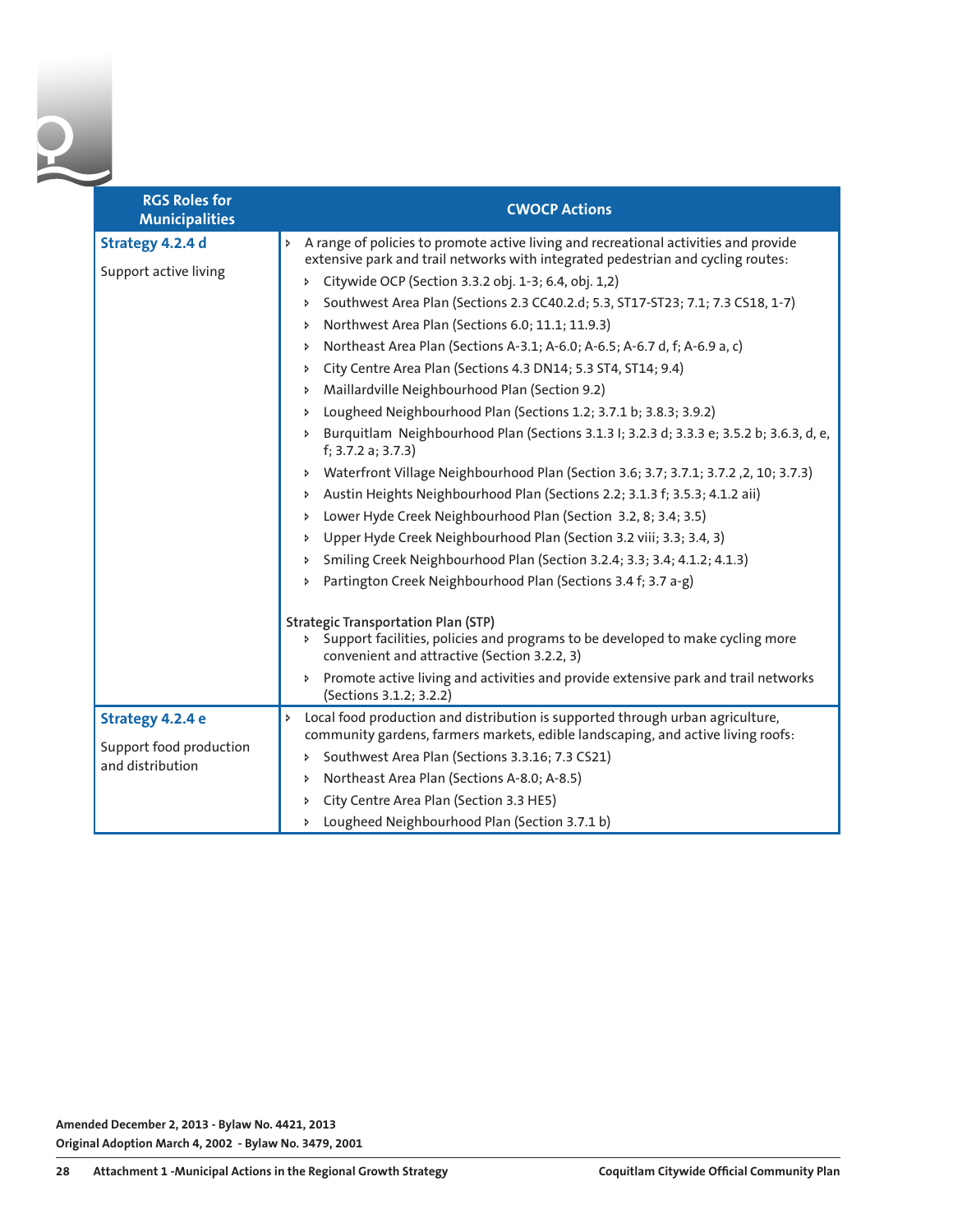| <b>RGS Roles for</b>                                  | <b>CWOCP Actions</b>                                                                                                                                                                                              |
|-------------------------------------------------------|-------------------------------------------------------------------------------------------------------------------------------------------------------------------------------------------------------------------|
| <b>Municipalities</b>                                 |                                                                                                                                                                                                                   |
| Strategy 4.2.4 f<br>Assess health implications        | The OCP neighbourhood structure based on pedestrian, bicycle and transit networks<br>Þ<br>in an urban setting with integrated parks and open spaces has positive health benefits<br>and improved quality of life. |
| in planning                                           | Additional OCP policies focus on providing air and water quality improvements<br>Þ<br>through community designs encouraging sustainable modes of travel, improved site<br>treatments, and expanded parkland.      |
|                                                       | <b>Relevant Policies:</b><br>Þ                                                                                                                                                                                    |
|                                                       | Citywide OCP (Sections 3.3.2 obj. 1-3; 6.4 obj. 1-2)<br>Þ                                                                                                                                                         |
|                                                       | Southwest Area Plan (Sections 3.3 HE3, 7, 17, 18; 9.3 19-20; 5.3 ST17, ST23)<br>Þ                                                                                                                                 |
|                                                       | Northwest Area Plan (Section 11.9.3)<br>Þ                                                                                                                                                                         |
|                                                       | Northeast Area Plan (Sections A-2.0; A-6.0; A-6.2; A-6.3)<br>Þ                                                                                                                                                    |
|                                                       | City Centre Area Plan (Sections 2.3 CC1; 3.3 HE1; 7.3 CS2, CS5; 9.4 a-c)<br>Þ                                                                                                                                     |
|                                                       | Maillardville Neighbourhood Plan (Sections 3.5.2 b; 3.6.3 d, e; 3.7.2; 3.7.3; 8.1; 9.2)<br>Þ                                                                                                                      |
|                                                       | Lougheed Neighbourhood Plan (Sections 1.2; 3.7; 3.7.1 b; 3.8.3; 3.9.2)<br>Þ                                                                                                                                       |
|                                                       | Burquitlam Neighbourhood Plan (Sections 1.2; 2.2; 3.1.1; 3.1.3 g, i; 3.2.3 d; 3.5.2b;<br>3.6.3 c, d, e; 3.7; 3.7.1 d, f; 3.7.2; 3.7.3; 4.1.1)                                                                     |
|                                                       | Waterfront Village Neighbourhood Plan (Sections 3.6; 3.7.1, 3.c; 3.7.2, 2, 10; 3.7.3)<br>Þ                                                                                                                        |
|                                                       | Austin Heights Neighbourhood Plan (Sections 2.1; 2.2; 3.1.1; 3.1.3 f, g; 3.5.3; 4.1.2aii;<br>Þ.<br>6.1; 6.1.2)                                                                                                    |
|                                                       | Lower Hyde Creek Neighbourhood Plan (Sections 3.1.3; 3.2, 8; 3.4; 3.5; 4.1.2; 4.1.2;<br>4.1.3)                                                                                                                    |
|                                                       | Upper Hyde Creek Neighbourhood Plan (Sections 3.1.3; 3.3; 3.4; 4.1.2; 4.1.2; 4.1.3)<br>Þ                                                                                                                          |
|                                                       | Smiling Creek Neighbourhood Plan (Sections 3.1.3; 3.2.4; 3.3; 3.4; 4.1.2; 4.1.3; 4.1.4)<br>Þ                                                                                                                      |
|                                                       | <b>Strategic Transportation Plan (STP)</b><br>> Air quality improvements through transportation planning and the promotion of<br>alternate fuel vehicles (Sections 3.5.2; 3.6.2, 3.b)                             |
| Strategy 4.2.4 g                                      | Citywide OCP                                                                                                                                                                                                      |
| Support universally<br>accessible community<br>design | > Interconnected street network to facilitate ease of walking and cycling through the<br>use of appropriate strategies and infrastructure (Sections 2.3.1 a-d; 6.2 a-i)                                           |
|                                                       | Universally accessible design to improve access to local transit (Section 6.3 a-f)<br>Þ                                                                                                                           |
|                                                       | Policies to ensure the accessibility of community facilities, services and procedures<br>Þ.<br>(Section 7.1, obj. 5)                                                                                              |
|                                                       | > Citywide Development Permit Guidelines require accessibility best practices.<br>(Section 2.3.2 a)                                                                                                               |
|                                                       | <b>Strategic Transportation Plan (STP)</b><br>> Attractive and accessible pedestrian facilities to be provided (Sections 3.1.1; 3.1.2)                                                                            |
|                                                       | Transit accessibility to be improved (Section 3.3.2, 3)<br>Þ                                                                                                                                                      |
| Strategy 4.2.4 h                                      | The location of Local Centres areas is shown on "Schedule B - Urban and Local Centres"<br>Þ                                                                                                                       |
| Identify small scale local<br>centres                 |                                                                                                                                                                                                                   |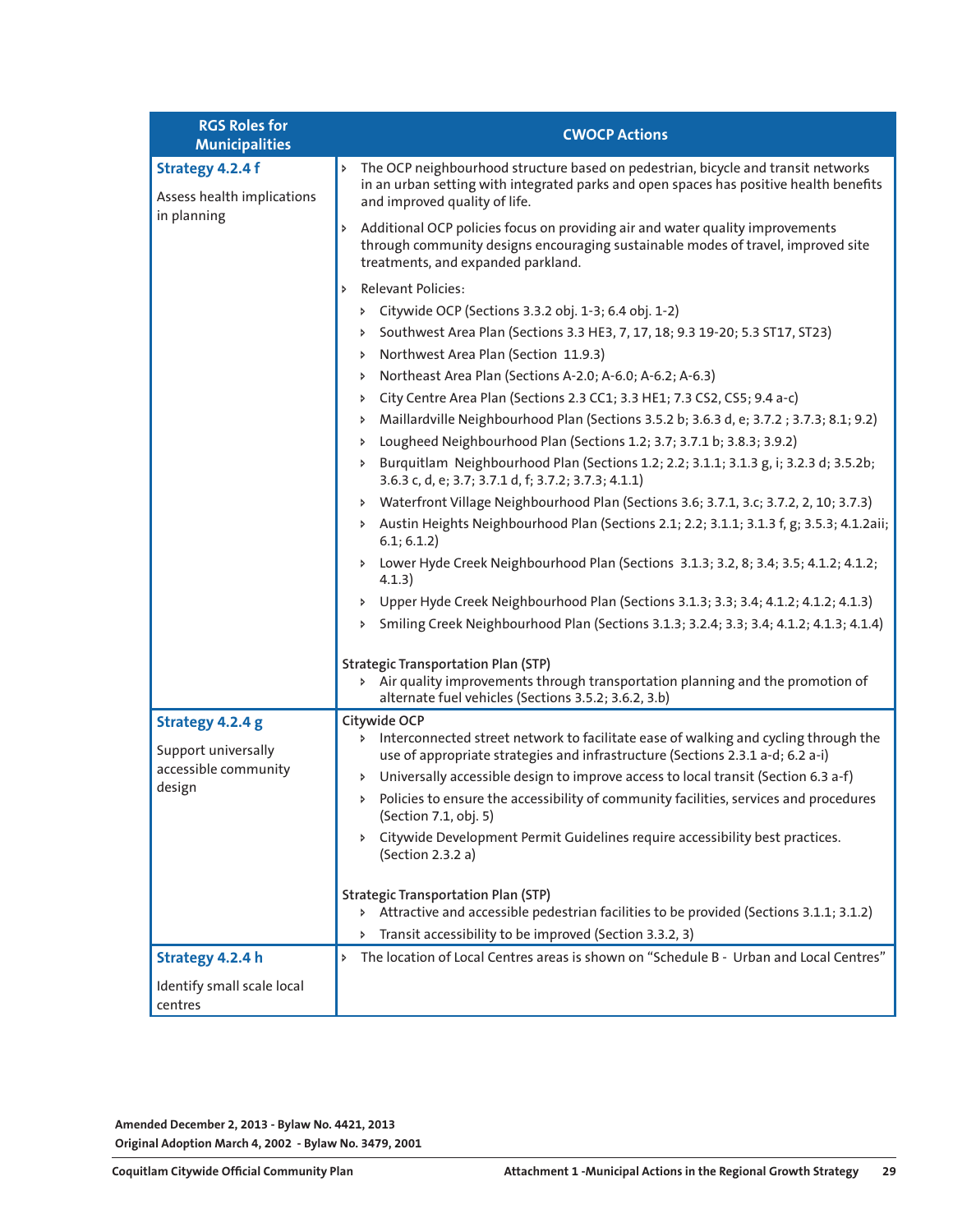2

| <b>RGS Roles for</b><br><b>Municipalities</b> | <b>CWOCP Actions</b>                                                                                                                                                                                                                                                                                                                                                        |
|-----------------------------------------------|-----------------------------------------------------------------------------------------------------------------------------------------------------------------------------------------------------------------------------------------------------------------------------------------------------------------------------------------------------------------------------|
| Strategy 4.2.4 i                              | There are no Special Employment Areas of regional significance in the City.<br>d.                                                                                                                                                                                                                                                                                           |
| Recognize Special<br><b>Employment Areas</b>  | Douglas College is located within Coquitlam Regional City Centre and is integrated<br>d<br>into the centres focused policies for that area.                                                                                                                                                                                                                                 |
|                                               | Riverview Hospital is currently being decommissioned; all patients and staff have<br>Þ.<br>been transferred off-site. While the City continues to promote the development of<br>a mental health centre with accompanying employment stimulus, the future use(s)<br>of the site are unknown at this time and will be the subject of a future Provincial<br>planning process. |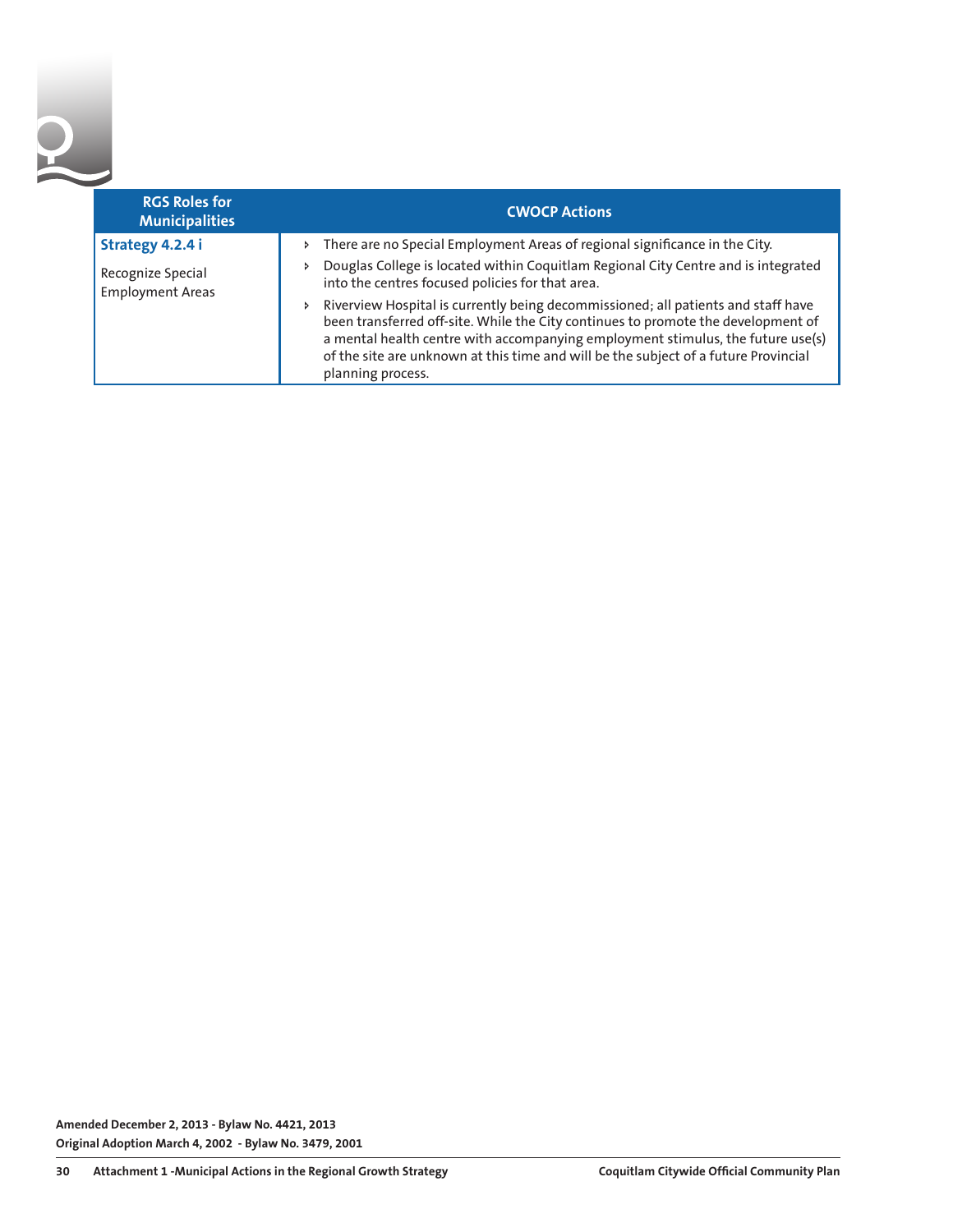| <b>RGS Roles for</b><br><b>Municipalities</b>                                                                             | <b>CWOCP Actions</b>                                                                                                                                                                        |
|---------------------------------------------------------------------------------------------------------------------------|---------------------------------------------------------------------------------------------------------------------------------------------------------------------------------------------|
|                                                                                                                           | STRATEGY 5.1: COORDINATE LAND USE AND TRANSPORTATION TO ENCOURAGE TRANSIT, MULTIPLE-                                                                                                        |
|                                                                                                                           | OCCUPANCY VEHICLES, CYCLING AND WALKING.                                                                                                                                                    |
| Strategy 5.1.6 a                                                                                                          | The OCP contains a number of policies to support an attractive, affordable and safe<br>Þ<br>multi-modal transportation system.                                                              |
| Encourage a greater share of<br>transit, cycling and walking<br>trips and support Translink's<br>Frequent Transit Network | An urban structure of a compact, complete communities with bicycle and pedestrian<br>networks integrated into neighbourhoods, parks and open spaces will facilitate walking<br>and cycling. |
|                                                                                                                           | Relevant Policies:<br>Þ.                                                                                                                                                                    |
|                                                                                                                           | Citywide OCP (Sections 2.3 a-e; 2.3.1 a, b, d; 6.4, obj. 1 a-c, obj. 2 a-d)<br>Þ<br>Southwest Area Plan (Sections 5.3 ST2, ST18)<br>Þ                                                       |
|                                                                                                                           | Northwest Area Plan (Section 2.2)<br>Þ                                                                                                                                                      |
|                                                                                                                           | Northeast Area Plan (Sections A-3.1; B-3.1; B-3.3; B-4.3)<br>Þ                                                                                                                              |
|                                                                                                                           | City Centre Area Plan (Sections 2.3 CC3, CC13, CC14; 5.3 ST1-11, ST14)<br>Þ                                                                                                                 |
|                                                                                                                           | Maillardville Neighbourhood Plan (Sections 4.0; 4.2 c; 6.2; 7.3; 9.2)<br>Þ                                                                                                                  |
|                                                                                                                           | Lougheed Neighbourhood Plan (Sections 2.2; 3.8.3; 3.9.1; 3.9.2; 3.9.3; 4.1.1)<br>Þ                                                                                                          |
|                                                                                                                           | Burquitlam Neighbourhood Plan (Sections 3.5.2 b; 3.6.3 d; 3.7.1; 3.7.2; 3.7.3)<br>Þ                                                                                                         |
|                                                                                                                           | Waterfront Village Neighbourhood Plan (Sections 4.1; 4.1.1; 4.1.2, 2)<br>Þ                                                                                                                  |
|                                                                                                                           | Austin Heights Neighbourhood Plan (Sections 2.1; 3.5.3; 4.1; 4.1.1; 4.1.2; 4.1.3;<br>Þ.<br>6.1.2)                                                                                           |
|                                                                                                                           | Lower Hyde Creek Neighbourhood Plan (Sections 2.1; 3.1.3; 3.4; 3.5. 9-12; 4.1.1;<br>Þ<br>4.1.3; 4.1.4)                                                                                      |
|                                                                                                                           | Upper Hyde Creek Neighbourhood Plan (Sections 2.1; 3.1.3; 3.4; 3.5. 9-12; 4.1.1;<br>Þ.<br>4.1.3; 4.1.4)                                                                                     |
|                                                                                                                           | Smiling Creek Neighbourhood Plan (Sections 2.1; 3.2; 3.3; 4.1.1; 4.1.2; 4.1.3)<br>Þ                                                                                                         |
|                                                                                                                           | Partington Creek Neighbourhood Plan (Sections 3.1; 3.7)<br>Þ                                                                                                                                |
|                                                                                                                           | <b>Strategic Transportation Plan (STP)</b>                                                                                                                                                  |
|                                                                                                                           | > City-wide polices including establishing parking maximums and flexible or reduced<br>parking standards to be considered (Section 3.5.2, 1)                                                |
|                                                                                                                           | Shared parking, preferential parking areas, minimizing principal use facilities and<br>unbundling parking in the City Centre considered (Section 3.5.2, 2.a)                                |
|                                                                                                                           | On-street parking time limits, parking pricing, and related support strategies<br>considered in City Centre (Section 3.5.2, 2.b, c)                                                         |
|                                                                                                                           | > Intelligent Transportation Systems, including transit priority measures, to be<br>implemented (Sections 3.2.2, 13.4.2, 2.c; 4.2, 2, 3)                                                    |
|                                                                                                                           | Land use integrated with transportation planning (Sections 3.6.2, 1)<br>Þ                                                                                                                   |
|                                                                                                                           | > City to encourage external agencies and private sector businesses to implement<br>TDM measures (Sections 3.6.2, 2)                                                                        |
|                                                                                                                           | Local programs, education and awareness strategies and information distribution<br>Þ.<br>supported to encourage a greater use of sustainable modes of transportation<br>(Sections 3.6.2, 3) |

#### **Goal 5: Support Sustainable Transportation Choices**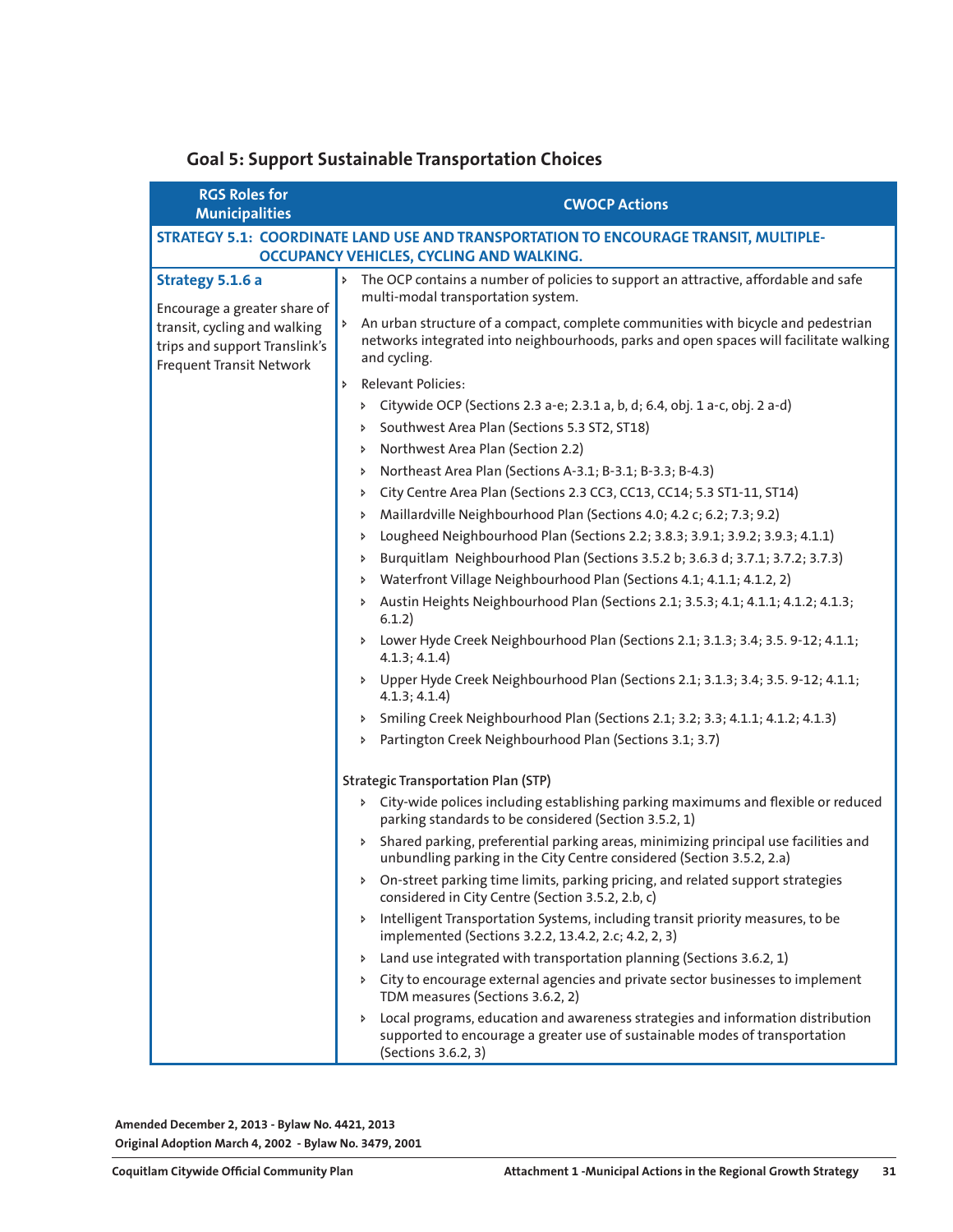2

| <b>RGS Roles for</b><br><b>Municipalities</b>               | <b>CWOCP Actions</b>                                                                                                                                                                                                                      |
|-------------------------------------------------------------|-------------------------------------------------------------------------------------------------------------------------------------------------------------------------------------------------------------------------------------------|
| Strategy 5.1.6 b<br>Support transportation<br>system demand | The OCP contains policies encouraging Transportation Demand Management (TDM)<br>Þ<br>measures, including parking supply management, workplace TDM programs and<br>increased investment in pedestrian, cyclist and transit infrastructure. |
| management and supply                                       | <b>Relevant Policies:</b><br>Þ                                                                                                                                                                                                            |
| measures                                                    | > Citywide OCP (Sections 6.2 c, d, h; 6.3 a-d)                                                                                                                                                                                            |
|                                                             | Southwest Area Plan (Sections 3.3.9; 5.3, ST1, ST10-13, ST15, ST29)<br>Þ.                                                                                                                                                                 |
|                                                             | Northwest Area Plan (Sections 6.0; 11.9.3)<br>Þ.                                                                                                                                                                                          |
|                                                             | Northeast Area Plan (Sections A-3.1; B-1.3; B-1.11; B-4.3)<br>Þ.                                                                                                                                                                          |
|                                                             | City Centre Area Plan (Sections 5.3, ST1-5, ST20-23)<br>Þ.                                                                                                                                                                                |
|                                                             | Maillardville Neighbourhood Plan (Sections 4.0; 6.2; 7.3)<br>Þ.                                                                                                                                                                           |
|                                                             | > Lougheed Neighbourhood Plan (Sections 3.1.3 j; 3.2.3 l; 3.3.3 e; 3.4.3 f; 3.5.3 f; 3.7.1;<br>3.9.1; 3.9.2; 3.9.4d)                                                                                                                      |
|                                                             | > Burquitlam Neighbourhood Plan (Sections 3.1.3 j; 3.2.3 e; 3.3.3 f; 3.6.3 j; 3.7.1 f;<br>3.7.2; 3.7.3 b; 3.7.4 b.i, bii)                                                                                                                 |
|                                                             | > Waterfront Village Neighbourhood Plan (Sections 2.3, 9; 3.3, 17; 4.1; 4.1.1, 7; 4.1.2,<br>4; 4.1.4, 2; 4.1.5, 1)                                                                                                                        |
|                                                             | > Austin Heights Neighbourhood Plan (Sections 4.1.1; 4.1.2; 4.1.3)                                                                                                                                                                        |
|                                                             | Lower Hyde Creek Neighbourhood Plan (Sections 4.1.2; 4.1.3; 4.1.4)<br>Þ.                                                                                                                                                                  |
|                                                             | Upper Hyde Creek Neighbourhood Plan (Sections 4.1.2; 4.1.3; 4.1.4)<br>Þ.                                                                                                                                                                  |
|                                                             | Smiling Creek Neighbourhood Plan (Sections 4.1.2; 4.1.3; 4.1.4)<br>Þ.                                                                                                                                                                     |
|                                                             | Partington Creek Neighbourhood Plan (Section 3.7)<br>Þ.                                                                                                                                                                                   |
|                                                             | <b>Strategic Transportation Plan (STP)</b>                                                                                                                                                                                                |
|                                                             | > Intelligent Transportation Systems, including transit priority measures, to be<br>implemented (Sections 3.2.2, Policy 13.4.2, 2.c; 4.2, Policies 2 and 3)                                                                               |
|                                                             | City-wide polices including establishing over the long-term, parking maximums and<br>Þ.<br>flexible or reduced parking standards to be considered (Section 3.5.2, Policy 1)                                                               |
|                                                             | Shared parking, preferential parking areas, minimizing principal use facilities and<br>Þ.<br>unbundling parking in the City Centre to be considered (Section 3.5.2, Policy 2.a)                                                           |
|                                                             | On-street parking time limits, parking pricing, and related support strategies<br>considered in City Centre, rapid transit station areas and local centres. (Section 3.5.2,<br>Policies 2 b and c)                                        |
|                                                             | > City to encourage external agencies and private sector businesses to implement<br>TDM measures (Section 3.6.2, Policy 2)                                                                                                                |
|                                                             | Local programs, education and awareness strategies and information distribution<br>Þ.<br>supported to encourage a greater use of sustainable modes of transportation<br>(Section 3.6.2, Policy 3)                                         |
|                                                             | Zoning Bylaw                                                                                                                                                                                                                              |
|                                                             | Parking reductions in SkyTrain Core and Shoulder areas, as defined by the Transit-<br>Oriented Development Strategy (TDS) where TDM measures are employed are described<br>in the Zoning Bylaw. (Section 713)                             |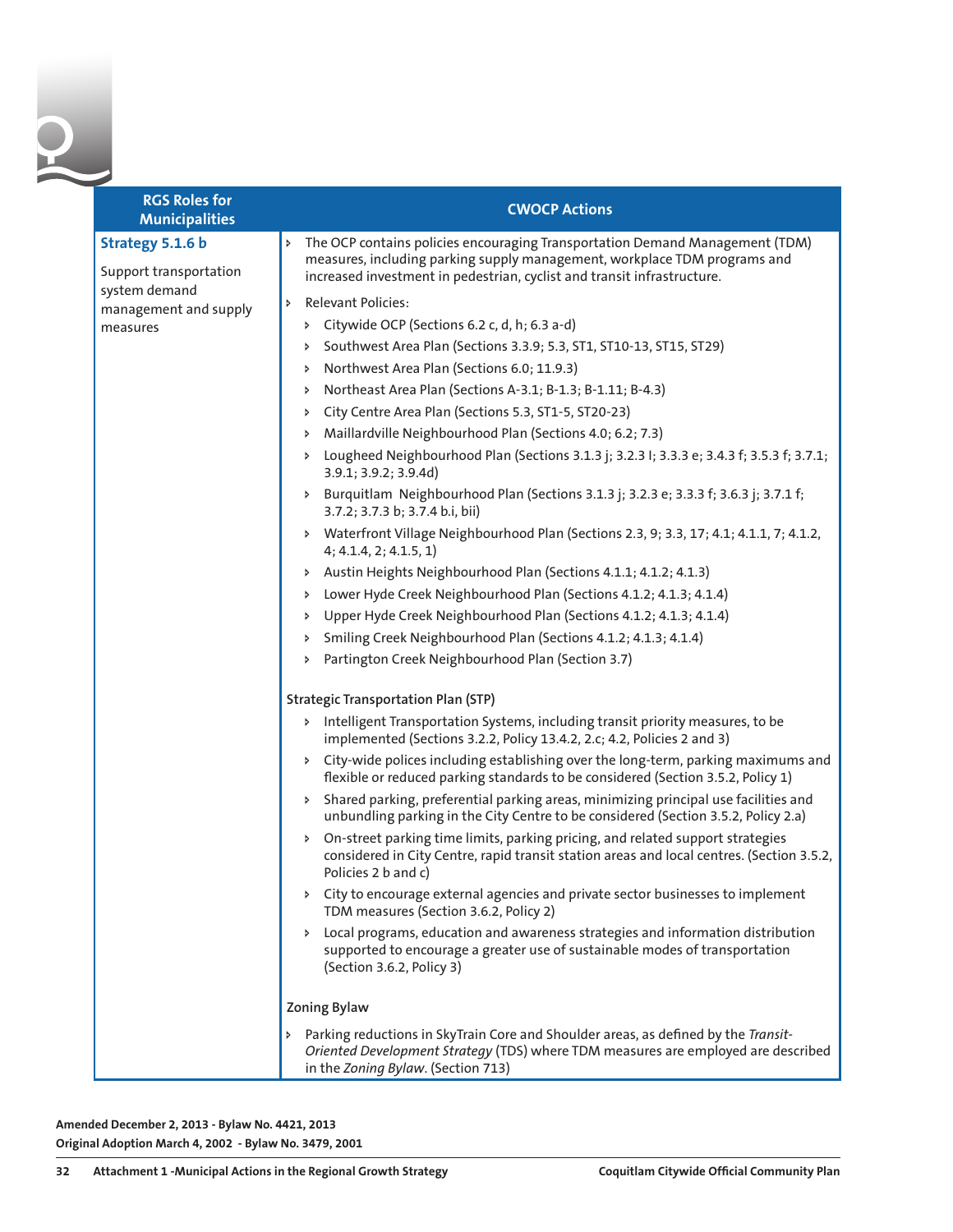| <b>RGS Roles for</b><br><b>Municipalities</b>                                                         | <b>CWOCP Actions</b>                                                                                                                                                                                                                                                                                                                                                                                                    |
|-------------------------------------------------------------------------------------------------------|-------------------------------------------------------------------------------------------------------------------------------------------------------------------------------------------------------------------------------------------------------------------------------------------------------------------------------------------------------------------------------------------------------------------------|
| Strategy 5.1.6 c<br>Manage and enhance<br>municipal infrastructure to<br>support transit, cycling and | The OCP contains multiple policies that support improved infrastructure for walking<br>Þ<br>cycling and transit, relevant policies include:                                                                                                                                                                                                                                                                             |
|                                                                                                       | Citywide OCP (Sections 6.2 a, g, h, i; 6.4 obj. 1 a-c, obj. 2 a-d)<br>Þ                                                                                                                                                                                                                                                                                                                                                 |
|                                                                                                       | Southwest Area Plan (Sections 5.3 St3, ST17, ST21, ST23; 7.3 CS18.5)<br>Þ                                                                                                                                                                                                                                                                                                                                               |
| walking                                                                                               | Northwest Area Plan (Sections 6.0; 11.9.3; Policy I-5)<br>Þ                                                                                                                                                                                                                                                                                                                                                             |
|                                                                                                       | Northeast Area Plan (Sections A-3.1; B-1.6; B-3.3; B-4.3; B-6.1-6.4)<br>Þ                                                                                                                                                                                                                                                                                                                                               |
|                                                                                                       | City Centre Area Plan (Sections 5.3 ST1-5, ST13, ST15, ST19, ST21; 9.4)<br>Þ                                                                                                                                                                                                                                                                                                                                            |
|                                                                                                       | Maillardville Neighbourhood Plan (Sections 4.0; 6.2; 7.3)<br>Þ                                                                                                                                                                                                                                                                                                                                                          |
|                                                                                                       | Lougheed Neighbourhood Plan (Sections 3.7.1; 3.9.1; 3.9.2; 3.9.4)<br>Þ                                                                                                                                                                                                                                                                                                                                                  |
|                                                                                                       | Burquitlam Neighbourhood Plan (Sections 1.2; 2.2; 3.1.3 g, i; 3.2.3 d; 3.6.3 c, i; 3.7;<br>Þ<br>3.7.1 d, f; 3.7.2; 3.7.3; 3.7.4 b.i, bii; 4.1.1i)                                                                                                                                                                                                                                                                       |
|                                                                                                       | Waterfront Village Neighbourhood Plan (Sections 3.7.3; 4.1; 4.1.1)<br>Þ                                                                                                                                                                                                                                                                                                                                                 |
|                                                                                                       | Austin Heights Neighbourhood Plan (Sections 3.5.3; 4.1.2 a.ii; 4.1.3)<br>Þ                                                                                                                                                                                                                                                                                                                                              |
|                                                                                                       | Lower Hyde Creek Neighbourhood Plan (Sections 4.1.2; 4.1.3; 4.1.4)<br>Þ                                                                                                                                                                                                                                                                                                                                                 |
|                                                                                                       | Upper Hyde Creek Neighbourhood Plan (Sections 4.1.2; 4.1.3; 4.1.4)<br>Þ                                                                                                                                                                                                                                                                                                                                                 |
|                                                                                                       | Smiling Creek Neighbourhood Plan (Sections 4.1.2; 4.1.3; 4.1.4)<br>Þ                                                                                                                                                                                                                                                                                                                                                    |
|                                                                                                       | Partington Creek Neighbourhood Plan (Section 3.7)<br>Þ                                                                                                                                                                                                                                                                                                                                                                  |
|                                                                                                       | <b>Strategic Transportation Plan (STP)</b>                                                                                                                                                                                                                                                                                                                                                                              |
|                                                                                                       | > Intelligent Transportation Systems (ITS) to support transportation infrastructure<br>(Section 3.4.2, 2.c)                                                                                                                                                                                                                                                                                                             |
|                                                                                                       | Pedestrian and bicycle infrastructure to be enhanced (Sections 3.1.2; 3.2.1)<br>Þ.                                                                                                                                                                                                                                                                                                                                      |
|                                                                                                       | Pedestrian and bicycle networks integrated with trail systems (Sections 3.1.1; 3.2.2)<br>Þ.                                                                                                                                                                                                                                                                                                                             |
| Strategy 5.2.3 a<br>Map goods and service<br>vehicle movement routes                                  | The location of Goods Movement Routes is shown on "Schedule C - Goods Movement<br>Þ<br>Routes"                                                                                                                                                                                                                                                                                                                          |
|                                                                                                       | Schedule C is based on the City's Official Community Plan (OCP), the Strategic<br>Þ<br>Transportation Plan (STP) and Street and Traffic Bylaw.                                                                                                                                                                                                                                                                          |
|                                                                                                       | The City intends to establish United Boulevard, between King Edward Street and<br>Þ<br>the Brunette River, as a key goods movement route within the City and region,<br>upon completing road and bridge infrastructure improvements that facilitate safe<br>and efficient goods movement through this corridor, and will be working with New<br>Westminster, TransLink, and the Province to achieve these improvements. |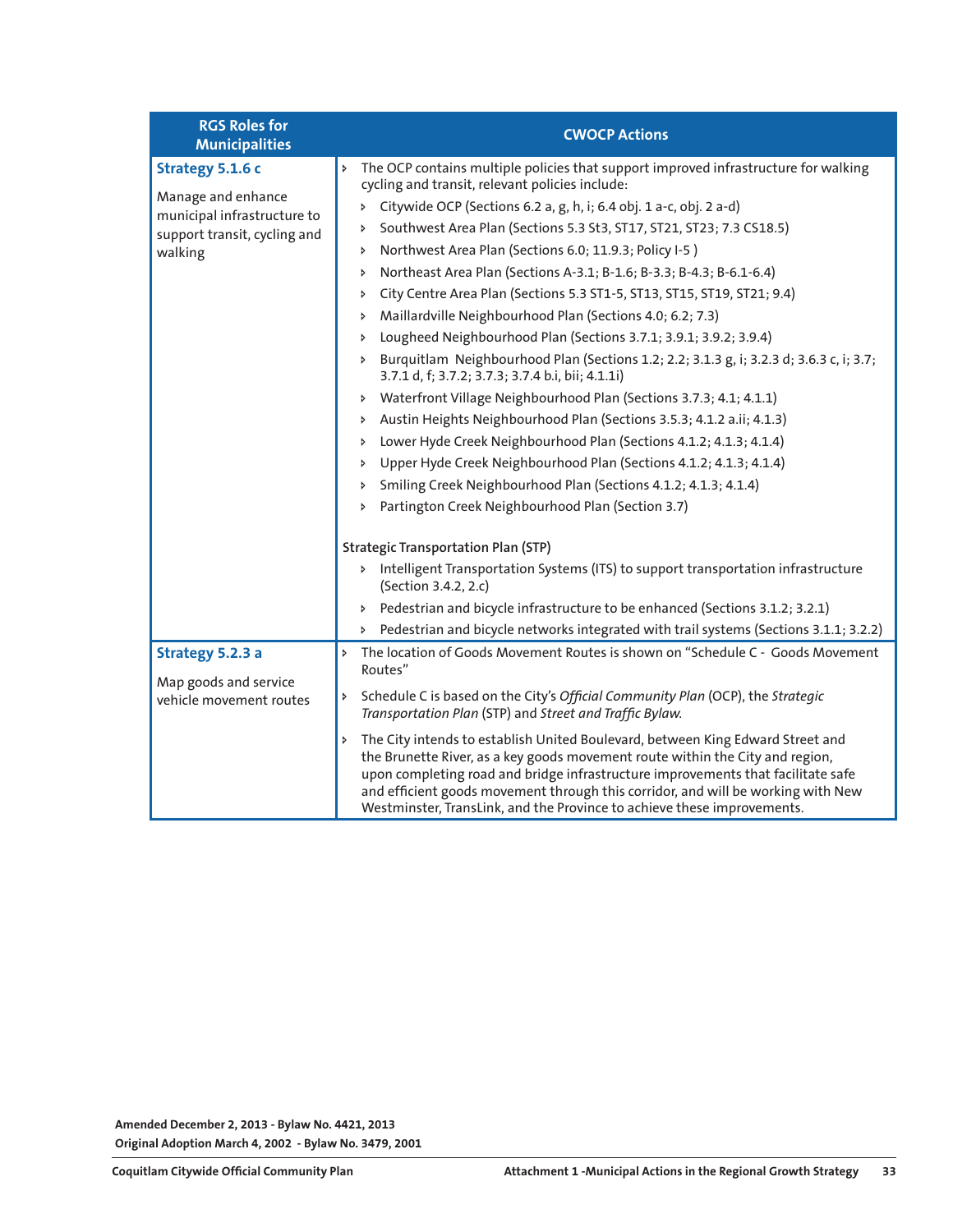| <b>RGS Roles for</b><br><b>Municipalities</b>                                                | <b>CWOCP Actions</b>                                                                                                                                                                                                                                                                                                                                                                                                                                                                                                                                                                                                                                                                                                                                                                                                                                                                                                                                                                                                                                                     |
|----------------------------------------------------------------------------------------------|--------------------------------------------------------------------------------------------------------------------------------------------------------------------------------------------------------------------------------------------------------------------------------------------------------------------------------------------------------------------------------------------------------------------------------------------------------------------------------------------------------------------------------------------------------------------------------------------------------------------------------------------------------------------------------------------------------------------------------------------------------------------------------------------------------------------------------------------------------------------------------------------------------------------------------------------------------------------------------------------------------------------------------------------------------------------------|
| Strategy 5.2.3 b<br>Support efficient movement<br>of goods, services and<br>passengers       | The OCP contains multiple policies that support efficient movement of goods, services<br>$\triangleright$<br>and people.<br><b>Relevant Policies:</b><br>$\triangleright$<br>Citywide OCP (Section 6.1, c; 6.2 a-i)<br>Þ<br>Southwest Area Plan (Sections 5.3 ST24-27)<br>Þ<br>Northwest Area Plan (Section 11.9.1)<br>Þ<br>Northeast Area Plan (Sections B-1.0; B-1.2 a; B-1.5; B-1.6; B-1.8; B-1.13; B-2.0; B-3.3)<br>Þ<br>City Centre Area Plan (Sections 5.3 ST26, ST27)<br>Þ<br>Maillardville Neighbourhood Plan (Section 9.1)<br>Þ<br>Lougheed Neighbourhood Plan (Sections 3.9.3)<br>Þ<br>Burquitlam Neighbourhood Plan (Sections 3.7.4)<br>Þ<br>Waterfront Village Neighbourhood Plan (Section 4.1)<br>Þ<br>Austin Heights Neighbourhood Plan (Sections 4.1.5)<br>Þ                                                                                                                                                                                                                                                                                              |
|                                                                                              | <b>Strategic Transportation Plan (STP)</b><br>Movement of goods, services and passengers facilitated (Sections 3.4.1; 3.4.2)<br>Þ<br>Future regional transportation improvements supported (Section 3.4.2, 1a, 3)<br>Þ                                                                                                                                                                                                                                                                                                                                                                                                                                                                                                                                                                                                                                                                                                                                                                                                                                                   |
| Strategy 5.2.3 c<br>Support development of<br>transportation system<br>management strategies | Support for Transportation System Management strategies, including transit<br>Þ<br>priority measures, parking management, workplace TDM programs, and intelligent<br>transportation systems can be found in the following policies:<br>Citywide OCP (Section 6.1 a, b, c; 6.2 f; 6.3 d)<br>Þ<br>Southwest Area Plan (Sections 3.3.9; 5.3 ST3, ST5; 9.5.25)<br>Þ<br>Northeast Area Plan (Sections B-1.0; B-1.6; B-1.13; B-2.0; B-3.3)<br>Þ<br>City Centre Area Plan (Sections 5.3 ST12, ST20-23; 9.6)<br>Þ<br>Lougheed Neighbourhood Plan (Sections 3.9.4d)<br>Þ<br>Waterfront Village Neighbourhood Plan (Sections 2.3, 9; 3.3, 17; 4.1; 4.1.2, 4; 4.1.4,<br>Þ<br>2; 4.1.5, 1)<br>Austin Heights Neighbourhood Plan (Section 4.1.4 d)<br>Þ<br>Lower Hyde Creek Neighbourhood Plan (Section 4.1.4, 4)<br>Þ<br>Upper Hyde Creek Neighbourhood Plan (Section 4.1.4, 4)<br>Þ<br>Smiling Creek Neighbourhood Plan (Section 4.1.4, 6)<br>Þ<br><b>Strategic Transportation Plan (STP)</b><br>> Transportation Demand Management Strategy supported (Sections 3.6; 3.6.1; 3.6.2) |
| Strategy 5.2.3 d<br>Support protection of rail<br>rights-of-way and waterway<br>access       | Continued operation of rail lines promoted (Southwest Area Plan Section 5.3 ST27)<br>Þ.<br>Rail corridors are recognized as significantly important for the transportation of goods<br>Þ.<br>(Strategic Transportation Plan Section 3.4.1)<br>The City will explore developing policy to balance public access to waterways with<br>Þ.<br>commercial/industrial access to waterways through a future planning process.                                                                                                                                                                                                                                                                                                                                                                                                                                                                                                                                                                                                                                                   |